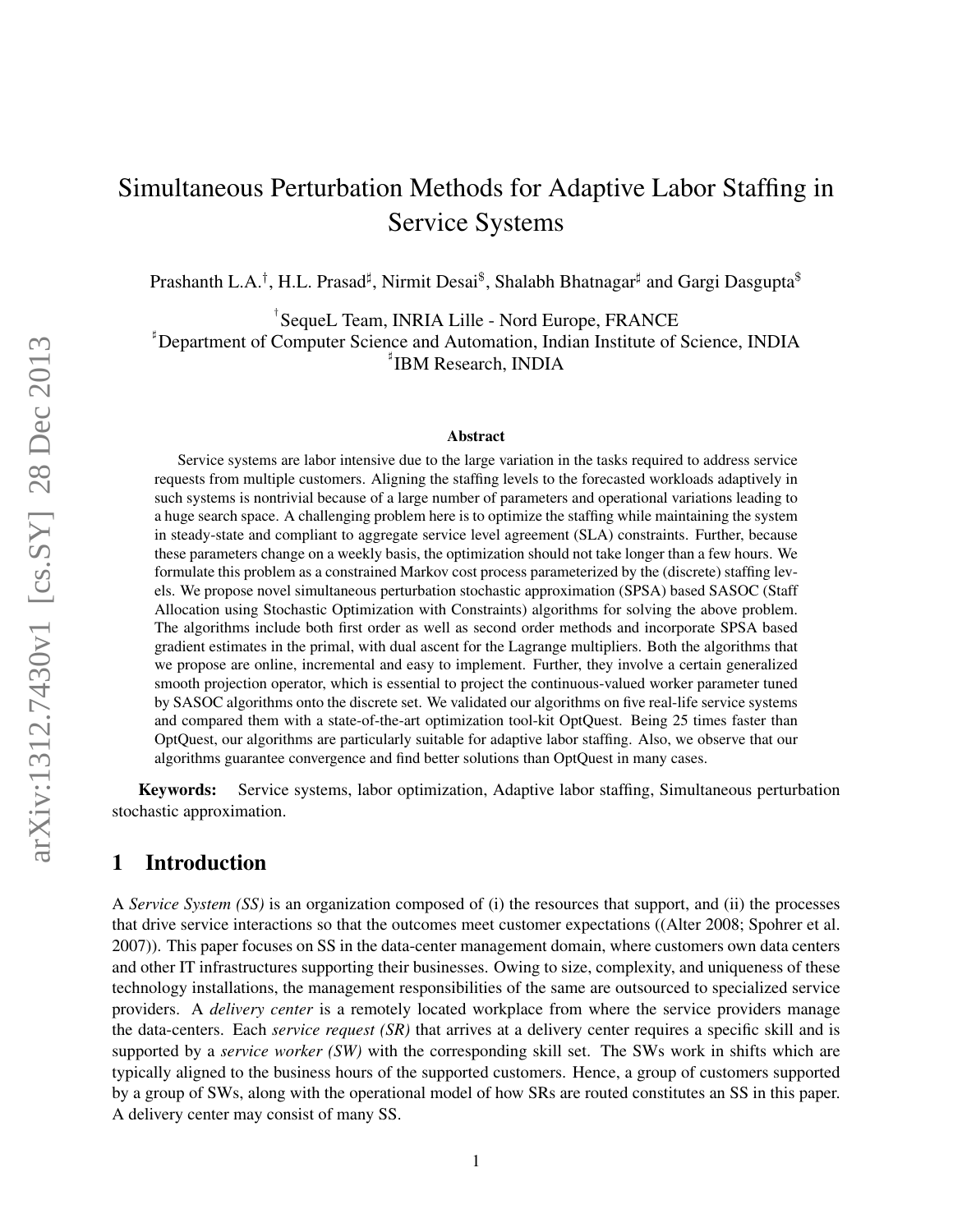We consider the problem of adaptive labor staffing in the context of service systems. The objective is to find the optimal staffing levels in a SS for a given dispatching policy (i.e., a map from service requests to service workers) while maintaining system steady-state and compliance to aggregate service level agreement (SLA) constraints. The staffing levels constitute the worker parameter that we optimize and specify the number of workers in each shift and of each skill level. The SLA constraints specify the target resolution time and the aggregate percentage for an SR originating from a particular customer and with a specified priority level. For instance, a sample SLA constraint could specify that 95% of all SRs from customer 1 with 'urgent' priority must be resolved within 4 hours. While the need for SLA constraints to be met is obvious, the requirement for having queues holding unresolved SRs bounded is also necessary because SLA attainments are calculated only for the work completed. The problem is challenging because analytical modeling of SS operations is difficult due to aggregate SLA constraints and also because the SS characteristics such as work patterns, technologies, and customers supported change frequently. An important aspect to consider in the design of the adaptive labor staffing algorithm is its computational efficiency, as an algorithm with low running time helps in making staffing changes on a shorter timescale, for instance, every week.

We formulate this problem as a constrained Markov cost process that depends on the worker parameter. To have a sense of the search space size, an SS consisting of 30 SWs who work in 6 shifts and 3 distinct skill levels corresponds to more than 2 trillion configurations. We design a novel single-stage cost function for the constrained Markov cost process that balances the conflicting objectives of worker under-utilization and SLA under/over-achievement. SLA under-achievement implies violation of the SLA constraint. Whereas worker under-utilization clearly points to suboptimal staffing, SLA over-achievement points to 'over-delivery' and hence is also suboptimal. The performance objective is a long-run average of this single stage cost function and the goal is to find the optimum steady state worker parameter (i.e., the one that minimizes this objective) from a discrete high-dimensional parameter set. However, our problem setting also involves constraints relating to queue stability and SLA compliance. Thus, the optimum worker parameter is in fact a constrained minimum. Another difficulty in finding the optimum (constrained) worker parameter is that the single stage cost and constraint functions can be estimated only via simulation. Hence, the need is for a simulation-optimization algorithm that incrementally updates the worker parameter along a descent direction, while adhering to a set of queue stability and SLA constraints.

In this paper, we develop two novel discrete parameter simulation-based optimization algorithms for solving the above problem. Henceforth, we shall refer to these algorithms as *SASOC (Staff Allocation using Stochastic Optimization with Constraints)* algorithms. The core of each of the algorithms is a multitimescale stochastic approximation scheme that incorporates a random perturbation based algorithm for 'primal descent' and couples it with a 'dual ascent' scheme for the Lagrange multipliers. The first order algorithm <sup>1</sup> proposes the simultaneous perturbation stochastic approximation (SPSA) based technique for gradient estimation in the primal. We also develop a second order (Newton) methods that estimates the Hessian of the objective function using SPSA and leverages Woodbury's identity to directly estimate the inverse of the Hessian. Both the SASOC algorithms that we propose are online, incremental and easy to implement. Further, all SASOC algorithms involve a certain generalized smooth projection operator, which is essential to project the continuous-valued worker parameter tuned by SASOC algorithms onto the discrete set. The smoothness is necessary to ensure that the underlying transition dynamics of the constrained Markov cost process is itself smooth (as a function of the continuous-valued parameter) - a critical requirement to prove the convergence of all SASOC algorithms. We evaluate our algorithms on five real-life SS in the data-center management domain. For each of the SS, we collect operational data on work arrival patterns, service times, and contractual SLAs and feed this data into the simulation model of (Banerjee et al. 2011). From the simulation experiments, we observe that our algorithms show overall better performance in comparison with the state-of-the-art OptQuest optimization toolkit ((April et al. 2001)).

 $1<sup>1</sup>A$  part of this work appeared as a short paper in ICSOC 2011 (Prashanth et al. 2011)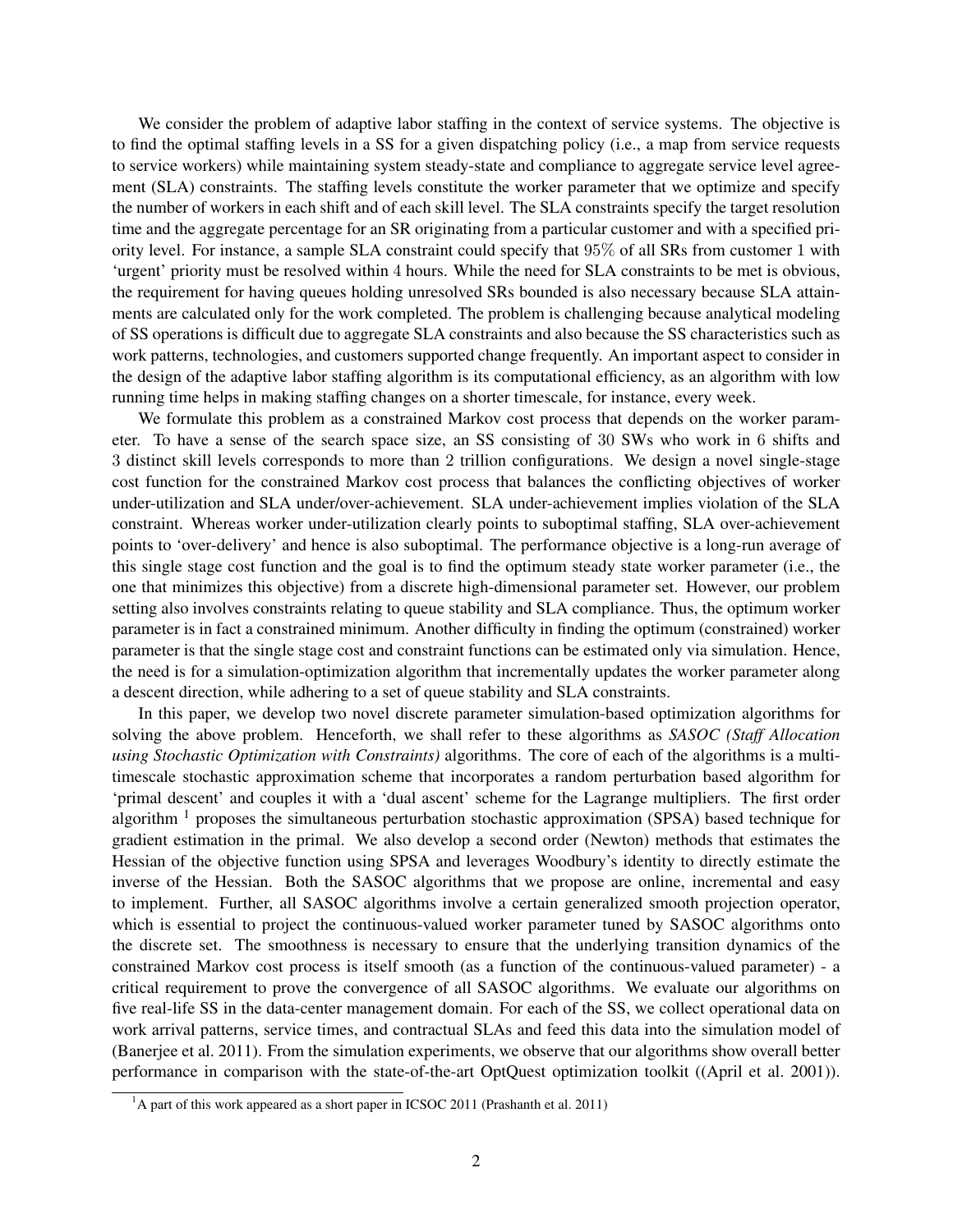Further, our algorithms are 25 times faster than OptQuest and have a significantly lower execution runtime.

### 1.1 Contributions to theory and methodology

Newton-based algorithms usually suffer from the problem of high per-iterate computational requirement because of the need to estimate the inverse of the Hessian matrix at each update epoch. We propose, for the first time, a method for directly updating the inverse Hessian in Newton-based Simultaneous Perturbation Stochastic Approximation algorithms based on incorporating the Woodbury identity. This is seen to result in significant computational savings as the resulting Newton algorithm shows fast convergence. Our algorithm is based on a novel generalized projection scheme. Since our problem setting is one of discrete constrained optimization, we first transform the problem for purposes of proving convergence (using the proposed generalized projection scheme) to a continuous constrained optimization setting. Note that SPSA is primarily a continuous optimization technique. Our main observation is that SPSA also serves as a powerful method in the context of discrete optimization even when inequality constraints are considered. We prove the convergence of the proposed SPSA algorithms. In the context of discrete optimization problems (with or without inequality constraints) based on simulation, ours is the first work that develops Newton-based search algorithms.

### 1.2 Contributions to practice

Optimizing staff allocation in the context of service systems is challenging and the problem is further complicated by SLA constraints which are aggregate in nature. Our system model (constrained Markov cost process) incorporates non-stationary workload arrivals and service times whose distribution is fitted from historical data and follows a lognormal (and not exponential) distribution. We present novel simulation optimization algorithms based on simulataneous perturbation technique that solve this problem. The proposed algorithms include both first order as well as second order optimization schemes and attempt to find the optimal staffing levels working with simulated data. Further, the proposed schemes are guaranteed to work with any given dispatching policy. Both our algorithms are online, incremental and computationally efficient - characteristics that make them amenable for their use in real service systems, especially with shorter periodicity for staff changes. From the numerical experiments based on data from real-life service systems, we observe that our SASOC algorithms exhibited overall superior performance in comparison to the state-of-the-art simulation optimization toolkit OptQuest. The experiments were performed with two different dispatching policies and it was observed that in each case SASOC algorithms converged rapidly to solutions of good quality at lower computational overhead as compared to OptQuest.

# 2 Related Work

We now review literature in two different areas of related work: (1) techniques pertaining to service systems analysis and (2) developments in stochastic optimization approaches.

### 2.1 Service Systems

In (Verma et al. 2011), a two-step mixed-integer program is formulated for the problem of dispatching SRs within service systems. While their goal is similar to ours, their formulation does not model the stochastic variations in arrivals and service times. Further, unlike our framework, the SLAs in their formulation are not aggregated over a month long period. In (Wasserkrug et al. 2008), the authors propose a scheme for shift-scheduling in the context of third-level IT support systems. Unlike this paper, they do not validate their method against data from real-life third-level IT support. In (Cezik and L'Ecuyer 2008; Bhulai et al.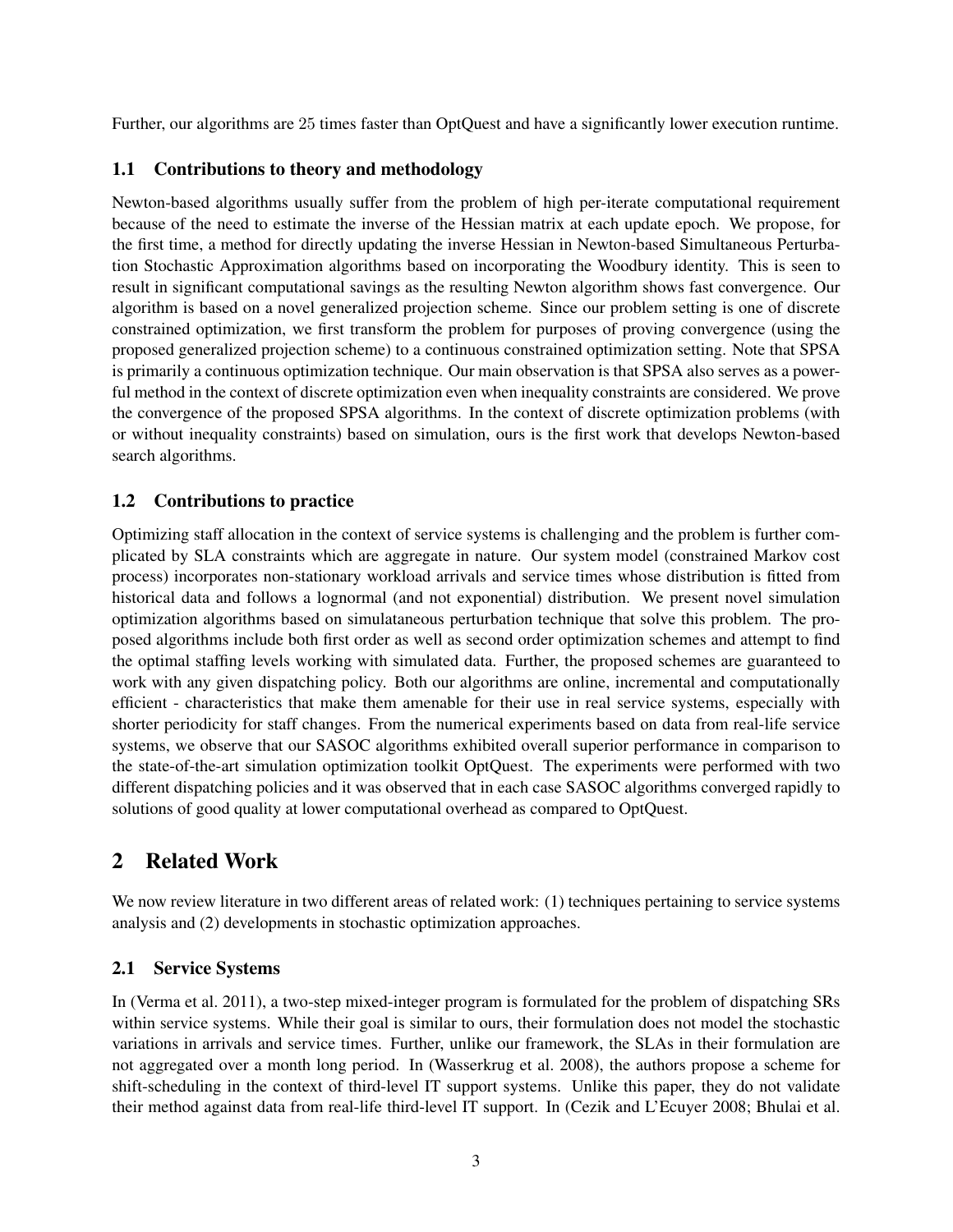2008), simulation-optimization methods are proposed for finding the optimal staffing in a multiskill call center, where the constraints are on long-term SLA requirements. While the paper by (Cezik and L'Ecuyer 2008) proposes a cutting plane algorithm for solving an integer program, (Bhulai et al. 2008) relies on obtaining a linear programming solution. However, unlike SASOC algorithms, steady-state system analysis is not performed there. Instead, they solve a sample problem and show that the optimal solution of the sample problem converges to that of the exact problem when the number of samples go to infinity. In (Robbins and Harrison 2008), usage of a simulation based search method is proposed for finding the optimal staffing levels in the context of a call-center domain. They evaluate the system given a staffing level with an analytical model, which is possible in their simplified domain but would not be feasible for service systems due to aggregate SLA constraints and dynamic queues. An analysis of service systems using the ARENA simulation tool is presented in (Brickner et al. 2010). Unlike our model, the system there is not subjected to aggregate SLA constraints and they do not consider preemption of low priority SRs by higher priority SRs and assignment of higher skilled SWs to growing queues of SRs requiring lower skill levels. In (Banerjee et al. 2011), a simulation framework for evaluating dispatching policies is proposed. While we share their simulation model, the goal in this paper is to develop simulation optimization methods for optimizing the worker parameter in a constrained setting. In general, none of the above papers propose an optimization algorithm that is geared for SS and that leverages simulation to adapt optimization search parameters, when both the objective and the constrained functions are suitable long-run averages.

In (Prasad et al. 2013), some algorithms based on the smoothed functional technique for gradient estimation were proposed for the problem of staffing optimization in service systems. The algorithms there used certain random perturbations based on Gaussian and Cauchy density functions to estimate the gradient of the Lagrangian. While we use random perturbations using i.i.d., symmetric,  $\pm 1$ -valued, Bernoulli random variables, the computational cost involved in our algorithms is significantly low when compared to (Prasad et al. 2013) because generating Bernoulli distributed random variables is significantly less expensive than generating Gaussian or Cauchy random variates. Further, we also propose second-order Newton based methods, which are more robust than the first order methods in the aforementioned reference. We compare our proposed algorithms with the ones from (Prasad et al. 2013) in the numerical experiments.

### 2.2 Stochastic Optimization

SPSA ((Spall 1992)) is a popular and highly efficient simulation based local optimization scheme for gradient estimation. SPSA has the critical advantage that it needs only two samples of the objective function to estimate its gradient for any N-dimensional parameter. In (Spall 1997), a one-simulation variant of SPSA was proposed. However, the algorithm in (Spall 1997) was not found to work as well in practice as its two simulation counterpart. Usage of deterministic perturbations instead of randomized was proposed in (Bhatnagar et al. 2003). The deterministic perturbations there were based either on lexicographic or Hadamard matrix generated sequences and were found to perform better than their randomized perturbation counterparts. Another approach that is seen to improve the performance of gradient SPSA is to use a chaotic nonlinear random number generator, see (Bhatnagar and Borkar 2003). A Newton based SPSA algorithm that needs four system simulations with Bernoulli random perturbations was proposed in (Spall 2000). In (Bhatnagar 2005), three other SPSA based estimates of the Hessian that require three, two and one system simulations, respectively, were proposed. In (Bhatnagar 2007), certain smoothed functional (SF) Newton algorithms that incorporate Gaussian-based perturbations were proposed. In (Bhatnagar et al. 2011b) continuous optimization techniques such as SPSA and SF, have been adapted to a setting of discrete parameter optimization. Two simulation based optimization algorithms that involve randomized projections have been proposed there for an unconstrained setting. In (Bhatnagar et al. 2011a), several simulation based algorithms for constrained optimization have been proposed. Two of the algorithms proposed there use SPSA for estimating the gradient, after applying the Lagrange relaxation procedure to the constrained optimization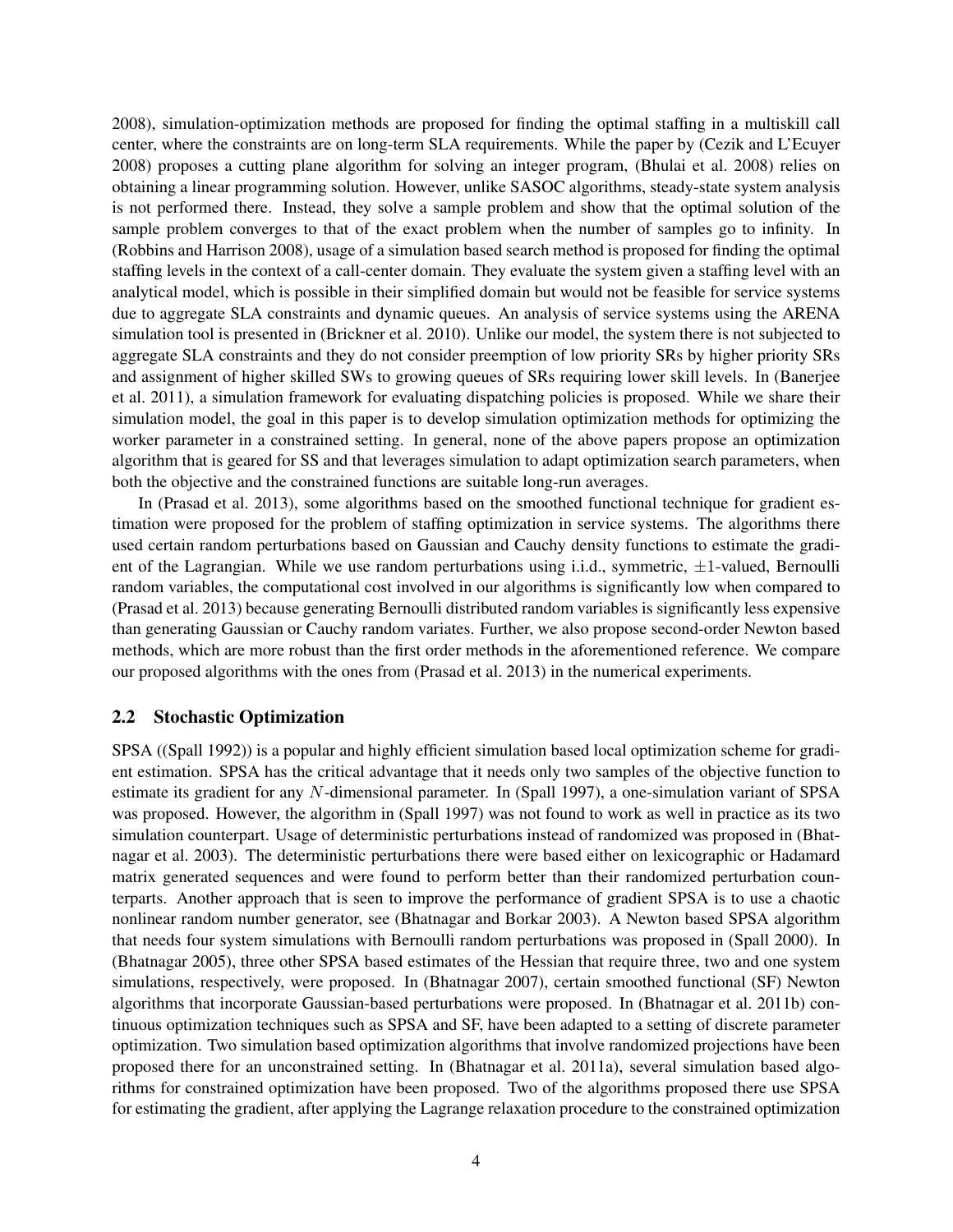problem, while the other two incorporate SF approximation. For a detailed survey of gradient estimation techniques in the context of simulation optimization, the reader is referred to (Bhatnagar et al. 2013).

Our SASOC algorithms differ from the stochastic optimization approaches outlined above in various ways. Many algorithms, for instance those proposed in (Spall 2000; Bhatnagar 2005, 2007), are for unconstrained optimization and in a continuous optimization setting. However, our staff optimization problem is for a discrete worker parameter and requires SLA and queue stability constraints to be satisfied in the longrun-average sense. While the algorithms of (Bhatnagar et al. 2011a) have been developed for constrained optimization in the case of a continuously-valued parameter, our SASOC algorithms optimize a discrete parameter. Further, unlike (Bhatnagar et al. 2011a) where an explicit inversion of the Hessian at each update step was advocated, we incorporate the Woodbury's identity to obtain a novel update step for the inverse of the Hessian in our algorithm SASOC-W. Unlike (Bhatnagar et al. 2011b) where fully randomized projections were used, we incorporate a generalized projection operator that is continuously differentiable in the parameter and works as a deterministic operator over a large portion of the search space and incorporates randomization over a small portion. This helps in bringing down the computational requirement as a deterministic projection scheme requires less computation than a fully randomized one. To the best of our knowledge, we are the first to present adaptations of Newton-based search approaches for constrained discrete optimization problem.

The rest of the paper is organized as follows: First, we present the detailed problem formulation. Second, we introduce our solution methodology and present simultaneous perturbation based SASOC algorithms for adaptive labor staffing. Third, we provide an outline of the convergence proof and state the main results.<sup>2</sup> Fourth, we discuss the implementation of our algorithms as well as the OptQuest algorithm and present the performance simulation results. Finally, we provide the concluding remarks and discuss interesting future research directions.

### 3 Problem Formulation

A service system is characterized by the following entities.

- A finite set of customers, denoted by  $C$ , supported by the service system.
- A finite set of shifts, denoted by  $A$ , across which the service workers are distributed.
- A finite set of skill or complexity levels, denoted by  $\beta$ .
- A finite set of priority levels, denoted by the set  $P$ .
- A finite set of time intervals, denoted by  $\mathcal{I}$ , where during each interval the arrivals stay stationary, with the number of arrivals following a Poisson distribution whose rate parameter is given by the function  $\alpha$ described next.
- Arrival rates specified by the mapping  $\sigma : \mathcal{C} \times \mathcal{I} \to \mathbb{R}$ . We assume that each of the SR arrival processes from the various customers  $C_i$  are independent and Poisson distributed with  $\alpha(C_i, I_j)$  specifying the rate parameter. Owing to the finite-buffer nature of the system, we assume that the number of arrivals during any interval ( $\in \mathcal{I}$ ) is upper-bounded by a sufficiently large constant.
- Service time distributions characterized by the mapping  $\tau : P \times B \to (r_1, r_2), r_i \in \mathbb{R}, i = 1, 2$ . Here  $r_1$ represents the mean and  $r_2$  the standard deviation of a truncated lognormal distributed random variable

 $2$ The detailed proofs have been provided for review in a separate document attached to the paper.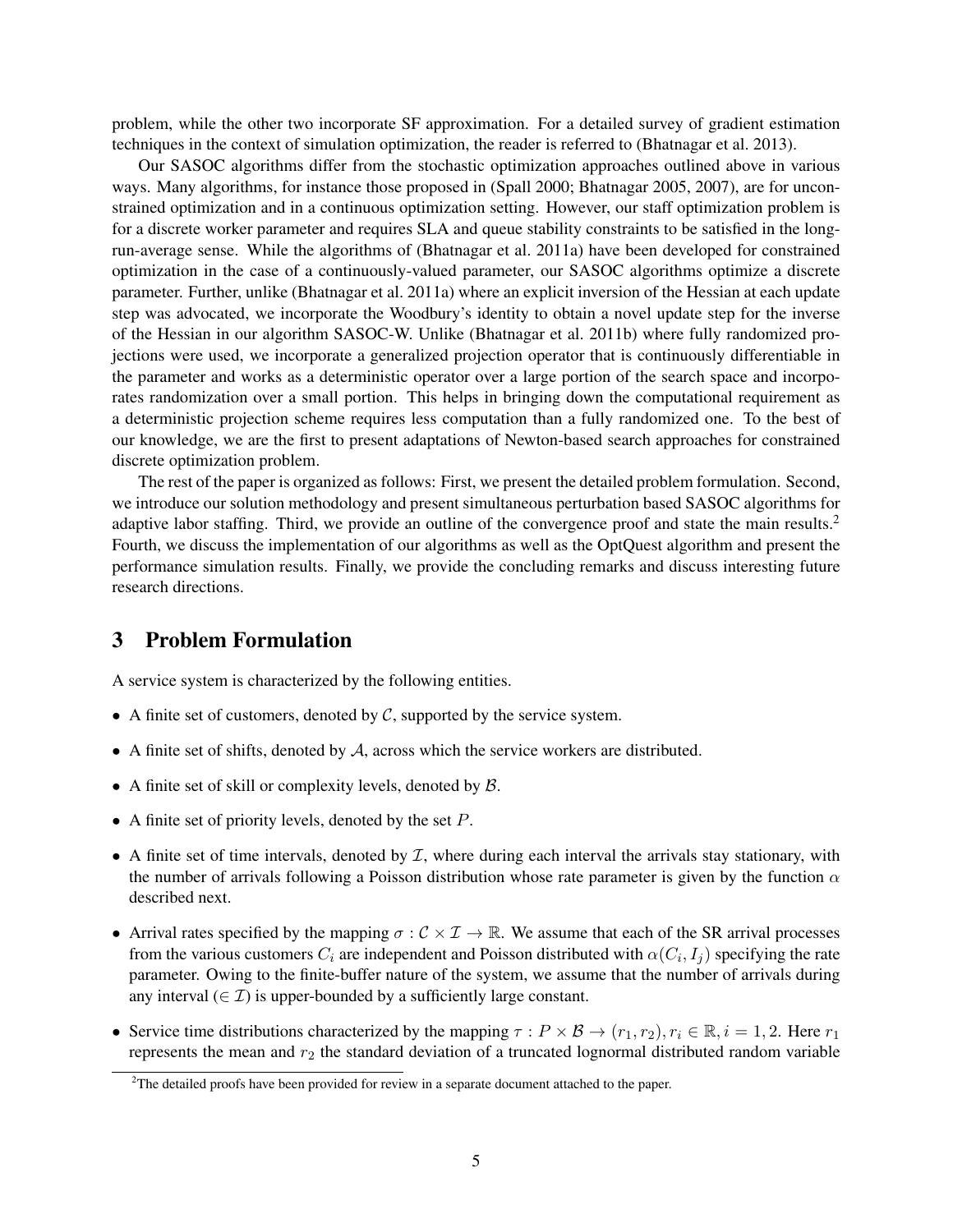| (a) Workers $\theta_i$ |                     |              |                       |
|------------------------|---------------------|--------------|-----------------------|
|                        | <b>Skill levels</b> |              |                       |
| <b>Shift</b>           |                     | High Med Low |                       |
| S <sub>1</sub>         |                     | 14           |                       |
| S <sub>2</sub>         | 0                   | 5            | $\mathcal{D}_{\cdot}$ |
| $\frac{1}{53}$         |                     |              | 2                     |

Table 1: Sample workers, utilizations and SLA targets

|  | (b) Utilizations $u_{i,j}$ |  |
|--|----------------------------|--|
|--|----------------------------|--|

|                | Skill levels |        |     |
|----------------|--------------|--------|-----|
| <b>Shift</b>   | High         | Med    | Low |
| S <sub>1</sub> | 67%          | 34%    | 26% |
| <b>S2</b>      | 45%          | 55%    | 39% |
| S <sub>3</sub> | 23%          | $77\%$ | 62% |

|  |  | (c) SLA targets $\gamma_{i,j}$ |  |
|--|--|--------------------------------|--|
|--|--|--------------------------------|--|

|                 | <b>Customers</b>  |          |  |
|-----------------|-------------------|----------|--|
| <b>Priority</b> | <b>Bossy Corp</b> | Cool Inc |  |
| $P_1$           | 95%4h             | 89%5h    |  |
| P <sub>2</sub>  | 95%8h             | 98%12h   |  |
| $P_3$           | 100%24h           | 95%48h   |  |
| $P_{4}$         | 100%18h           | 95%144h  |  |

corresponding to a particular priority-complexity pair. In other words, if  $M$  is a random variable following a normal distribution with mean  $r_1$  and standard deviation  $r_2$ , then the truncated lognormal random variable is  $e^M \wedge \top$ , where  $\top$  is a truncation constant that is chosen to be large in practice.

• SLA constraints, given by the mapping  $\gamma : \mathcal{C} \times P \to (r_1, r_2), r_i \in \mathbb{R}, i = 1, 2$ . Here  $\gamma(C_i, P_j) = (r_1, r_2)$ implies that the SLA target for SRs from customer  $C_i$  and with priority  $P_i$  is  $(r_1, r_2)$ , with  $r_1$  specifying the SLA percentage target and  $r_2$  the resolution time target (in hours). For instance,  $\gamma(C_1, P_1) = (95, 4)$ translates to the requirement that at least 95% of the SRs from customer  $C_1$  with priority level  $P_1$  should be closed within 4 hours. Note that the SLAs are computed at the end of each month and hence the aggregate SLA targets are applicable to all SRs that are closed within the month under consideration. Henceforth, we shall adopt the notation  $\gamma_{i,j}$  to denote  $\gamma(C_i, P_j)$ .

Note that each arriving SR has a customer identifier ( $\in \mathcal{C}$ ), a priority identifier ( $\in P$ ) and a complexity identifier ( $\in \mathcal{B}$ ), whereas any SW works in a particular shift ( $\in \mathcal{A}$ ) and possesses a skill level ( $\in \mathcal{B}$ ). In other words, each customer can issue multiple SRs with their respective SLA targets and the SWs with the right skill level and relevant shift have to pull these SRs from the complexity queues and close them within the deadline specified by the SLA. The set  $\mathcal I$  and the mapping  $\alpha$  allow us to model the variations in arrival rates better than in a setting where the arrivals are assumed to be Poisson-distributed for the entire period. Further, the time taken by an SW to complete an SR is stochastic and follows a lognormal distribution, where the parameters of the distribution are learned by conducting time and motion exercises described in (Banerjee et al. 2011).

Table 1(a) illustrates a simple SS configuration, specifying the staffing levels across shifts and skill levels. This essentially constitutes the worker parameter that we optimize. In this example,  $A = \{S1, S2,$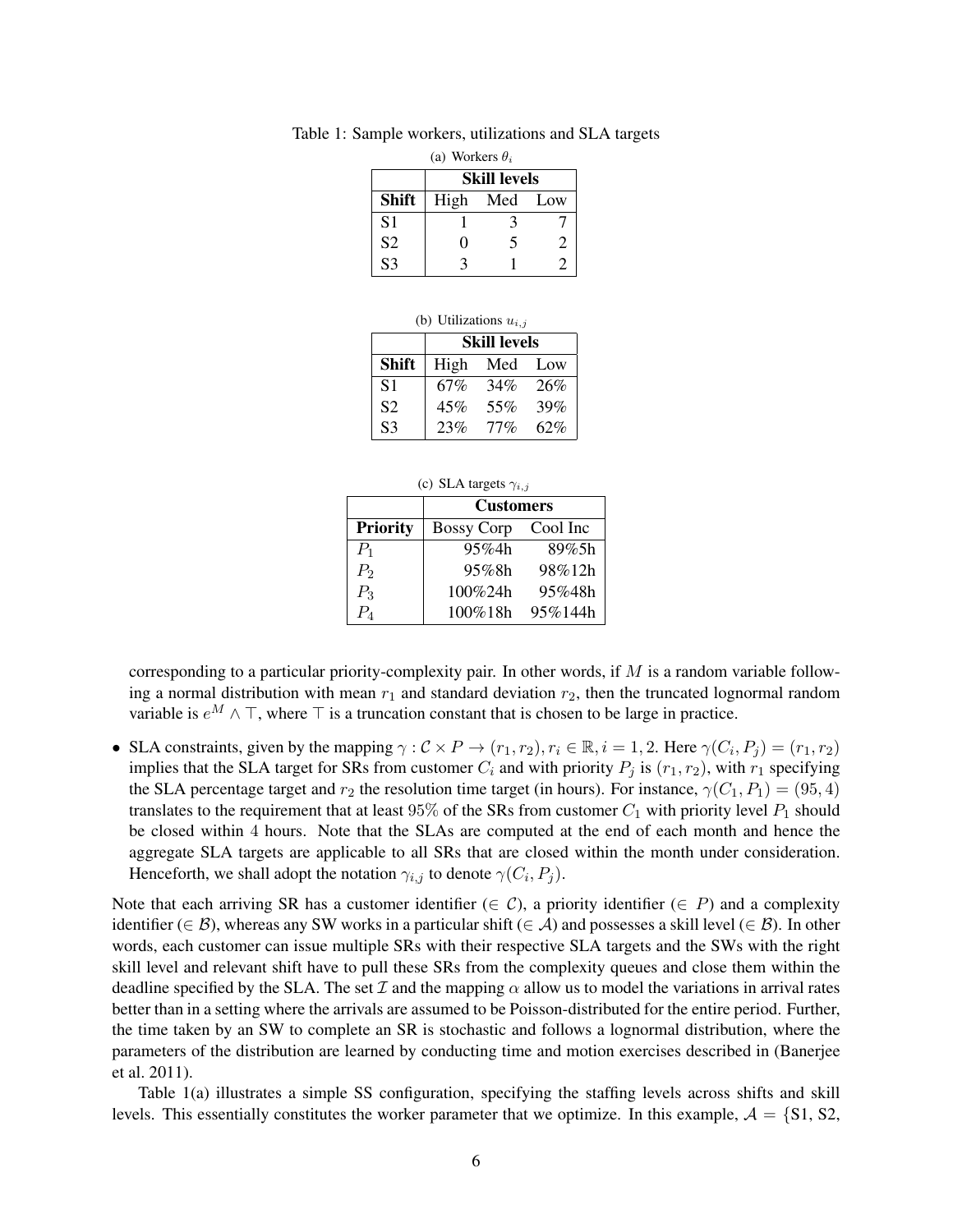S3} and  $\beta$  = {high, medium, low}. Tables 1(b) and 1(c) provide sample utilizations and SLA targets on a SS with three shifts, two customers and four priority levels.

Figure 1 shows the main components of the SS. The SRs arrive from multiple customers and the arrival rate is specific to the hour of week, i.e., within each hour of week, and for each customer-priority pair, the arrivals follow a Poisson distribution. The parameters of this distribution are learned from historical data over a period of at least 6 months. Once the SR arrives, it is queued up in a matching complexity queue by the queue manager and the dispatcher would then assign it to an SW based on the dispatching policy. For instance, in the PRIO-PULL policy, SRs are queued in the complexity queues based directly on the priority assigned to them by the customers. On the other hand, in the EDF policy, the time left to SLA target deadline is used to assign the SRs to the SWs i.e., the SW works on the SR that has the earliest deadline. Note that we have a finite buffer system, i.e., the number of SRs in each of the complexity queues is upper-bounded by a sufficiently large constant. Any arriving SR that finds the corresponding complexity queue full will depart the system.

A SW works in exactly one shift (working days and times) and a SS may operate in multiple shifts. We say that a particular configuration of workers across shifts and skill levels is feasible if (a) the SLA constraints are met and (b) the complexity queues do not become unbounded when using this configuration. While the need for (a) is obvious, the requirement for having bounded complexity queues is also necessary. This is because SLA attainments are calculated only for work completed and not for work waiting for completion in the complexity queues. For instance, say in a given month, 100 SRs arrive at various times from a customer to a SS and only 50 of them are completed within the target completion time stipulated by the SLA constraints. The remaining 50 SRs are still in progress without a known completion time and hence do not have an impact on the SLA attainment measures. Thus, a healthy SLA attainment alone is insufficient and the bound on the growth of complexity queues fills the gap.

### 3.1 Constrained parameterized Markov Cost Process

We consider the setting of a constrained parameterized Markov cost process that we describe in detail below <sup>3</sup>. Our setting, however, involves a discrete-time, continuous-space Markov process represented by  ${X_n(\theta), n \geq 0}$ . We describe  $X_n$  more clearly in Section 3.3. The transition probabilities of this process depend on the worker parameter  $\theta = (\theta_1, \dots, \theta_N)^T \in \mathcal{D}$ , where  $N = |A| \times |B|$ . In the above,  $\theta_i$  indicates the number of service workers whose skill level is  $(i - 1)\%|B|$  and whose shift index is  $(i - 1)/|B|$ . As an example, the worker parameter for the setting in Table 1(a) is  $\theta = (\theta_1, \dots, \theta_9)^T = (1, 3, 7, 0, 5, 2, 3, 1, 2)^T$ . The parameter vector  $\theta$  takes values in the set  $\mathcal{D}$ , where  $\mathcal{D} \stackrel{\triangle}{=} \{0,1,\ldots,W_{\max}\}^N$ . Here  $W_{\max}$  serves as an upper bound for the number of workers in any shift and of any skill level. Note that one can enumerate all the points in D as  $D = \{D^1, D^2, \dots, D^p\}$  for some  $p > 1$ .

As illustrated in Figure 2, the system stochastically transitions from one state to another, while incurring a state-dependent cost. In addition, there are state-dependent single-stage (constraint) functions described via  $g_{i,j}(X_n)$ ,  $h(X_n)$ ,  $i = 1, \ldots, |C|$ ,  $j = 1, \ldots, |P|$ . These shall correspond to the SLA and queue stability constraints. The state together with the cost and constraint functions constitutes the constrained Markov cost process. The nth system transition of this underlying process involves a simulation of the service system for a fixed period  $\mathcal T$  with the current worker parameter  $\theta(n)$ . However, arrivals are stopped after time  $\mathcal T$  and the service system is simulated until the complexity queues are empty. In our experiments,  $\mathcal{T} = 10$ , i.e., we simulate the service system for a period of ten months with the staffing levels specified by  $\theta(n)$ . Also, note that this is a continuously running simulation where, at discrete time instants  $n\mathcal{T}$ , we update the worker

 $3A$  similar framework is considered, for instance, in (Marbach and Tsitsiklis 2001; Prasad et al. 2013). However, the setting considered in (Marbach and Tsitsiklis 2001) is unconstrained and the parameter is continuous-valued. Our formulation, though similar to that in (Prasad et al. 2013), is simpler as it does not involve hidden state components.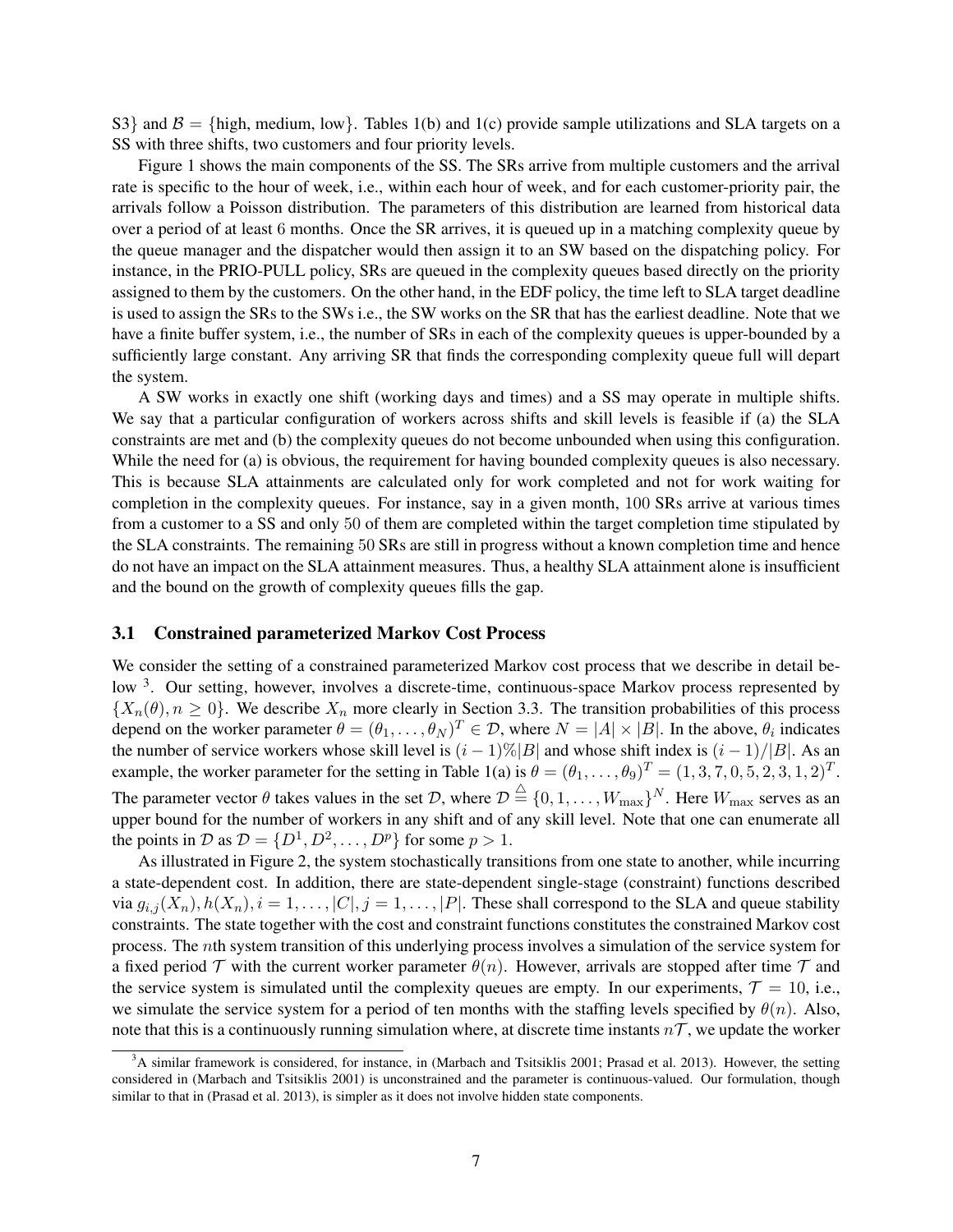

Figure 1: Operational model of an SS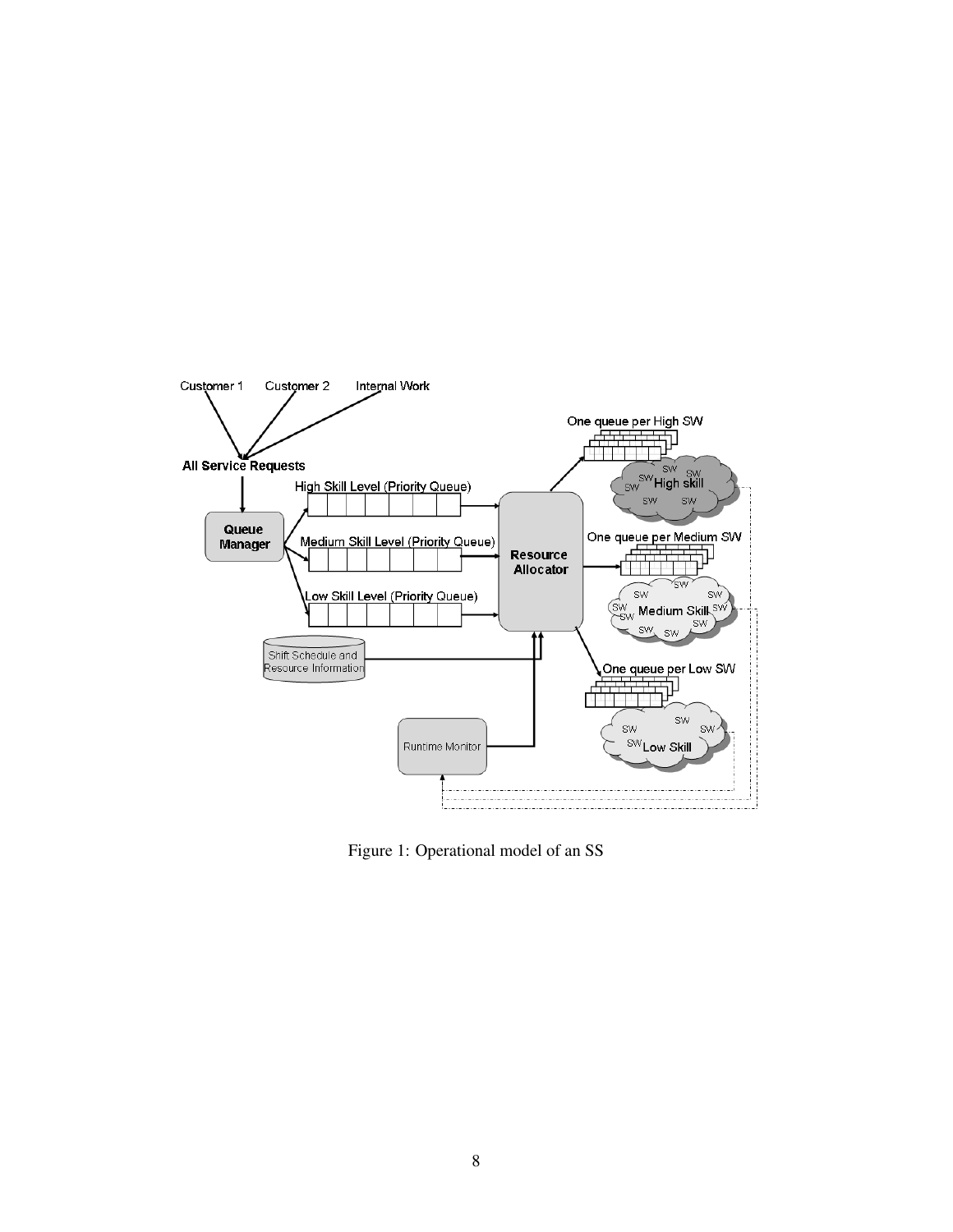

Figure 2: A portion of the time-line illustrating the process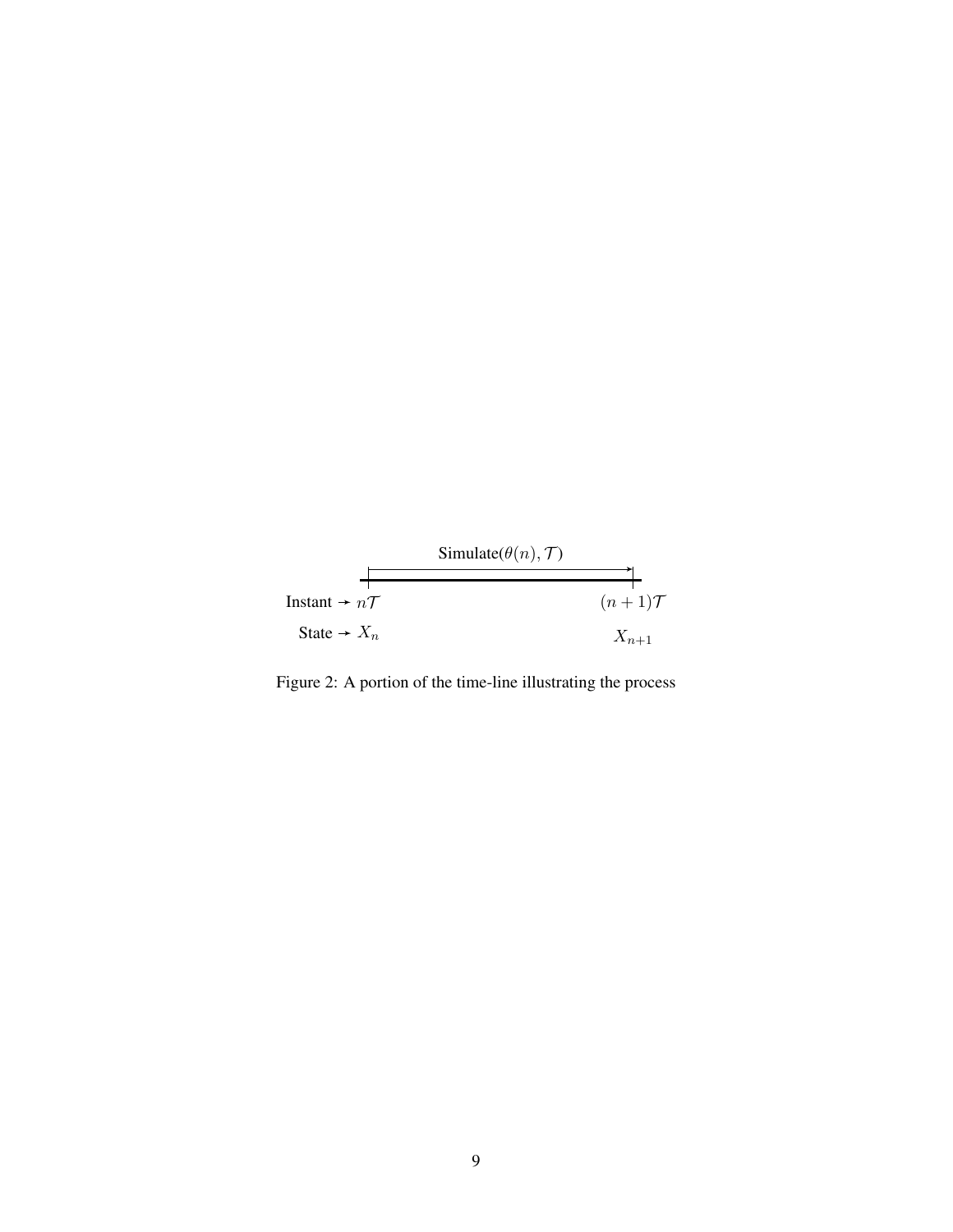parameter  $\theta(n)$  and the simulation output causes a probabilistic transition from the current state  $X_n$  to the next state  $X_{n+1}$ , while incurring a single-stage cost  $c(X_n)$ . The precise definitions of the state, the cost and the constraints functions are given in Section 3.3. By an abuse of notation, we refer to the state at instant  $n\mathcal{T}$  as  $X_n$ .

### 3.2 The Objective

We use the long-run average cost as the performance objective in our setting. Thus, we are interested in optimizing the steady-state system performance. The optimization problem is the following:

Find 
$$
\min_{\theta} J(\theta) \stackrel{\triangle}{=} \lim_{n \to \infty} \frac{1}{n} \sum_{m=0}^{n-1} c(X_m)
$$
  
\nsubject to  
\n
$$
G_{i,j}(\theta) \stackrel{\triangle}{=} \lim_{n \to \infty} \frac{1}{n} \sum_{m=0}^{n-1} g_{i,j}(X_m) \le 0,
$$
  
\n
$$
\forall i = 1, ..., |C|, j = 1, ..., |P|,
$$
  
\n
$$
H(\theta) \stackrel{\triangle}{=} \lim_{n \to \infty} \frac{1}{n} \sum_{m=0}^{n-1} h(X_m) \le 0.
$$
\n(1)

We assume below that the Markov process  $\{X_n\}$  under any parameter  $\theta$  is ergodic. In such a case, the limits in (1) are well-defined. If this is not the case, one may replace the "lim" with "limsup" in the definitions of  $J(\theta)$ ,  $G_{i,j}(\theta)$  and  $H(\theta)$  in (1). Given the above constrained Markov cost process formulation, the optimization problem (1) essentially stipulates that the optimal worker parameter  $\theta^*$  should minimize the long-run average cost objective  $J(\cdot)$  while maintaining queue stability in steady-state (i.e., the long-run average of  $h(X_n)$  should not be above zero) and adhering to contractual SLAs, i.e., that the long-run average of  $g_{i,j}(X_n)$  should not be above zero, for any feasible  $(i, j)$ -tuple.

The SASOC algorithms that we design subsequently (see Section 4) use the cost  $c(X_n)$  and constraint functions  $g_{i,j}(X_n)$ ,  $h(X_n)$  to tune the worker parameter  $\theta(n)$  at instant  $n\mathcal{T}$  and the system simulation would now continue with the updated worker parameter. While it is desirable to find the optimum  $\theta^* \in S$ , i.e.,

$$
\theta^* = \operatorname{argmin}\left\{J(\theta) \text{ s.t. } \theta \in \mathcal{D}, G_{i,j}(\theta) \leq 0, i = 1,\ldots, |C|, j = 1,\ldots, |P|, H(\theta) \leq 0\right\},\right\}
$$

it is in general very difficult to achieve a global minimum. We apply the Lagrange relaxation procedure to the above problem and then provide SPSA based algorithms - both first as well as second order, for finding a locally optimum parameter  $\theta^*$ . We now describe in detail the state, single-stage cost and constraint functions that we adopt for the constrained Markov cost process formulated for optimizing the staffing in the context of service systems.

#### 3.3 State, Cost and Constraints

The state  $X_n$  at instant n is the vector of the length of waiting SR queues corresponding to each skill level, the current utilization of workers for each shift and skill level, and the current SLA attainments for each customer and SR priority. Thus,

$$
X_n = (\mathcal{N}(n), u(n), \gamma'(n), q(n)),\tag{2}
$$

where,

 $\bullet\ \mathcal{N}(n) = (\mathcal{N}_1(n), \dots, \mathcal{N}_{|B|}(n))^T$ , with  $\mathcal{N}_i(n)$  being the number of SRs in the system queue corresponding to skill level  $i \in \mathcal{B}$ . As all the complexity queues are of finite size, we have  $\mathcal{N}_i(n) \leq \varsigma, i = 1, \ldots, |B|$ , where  $\varsigma > 0$  is a sufficiently large constant.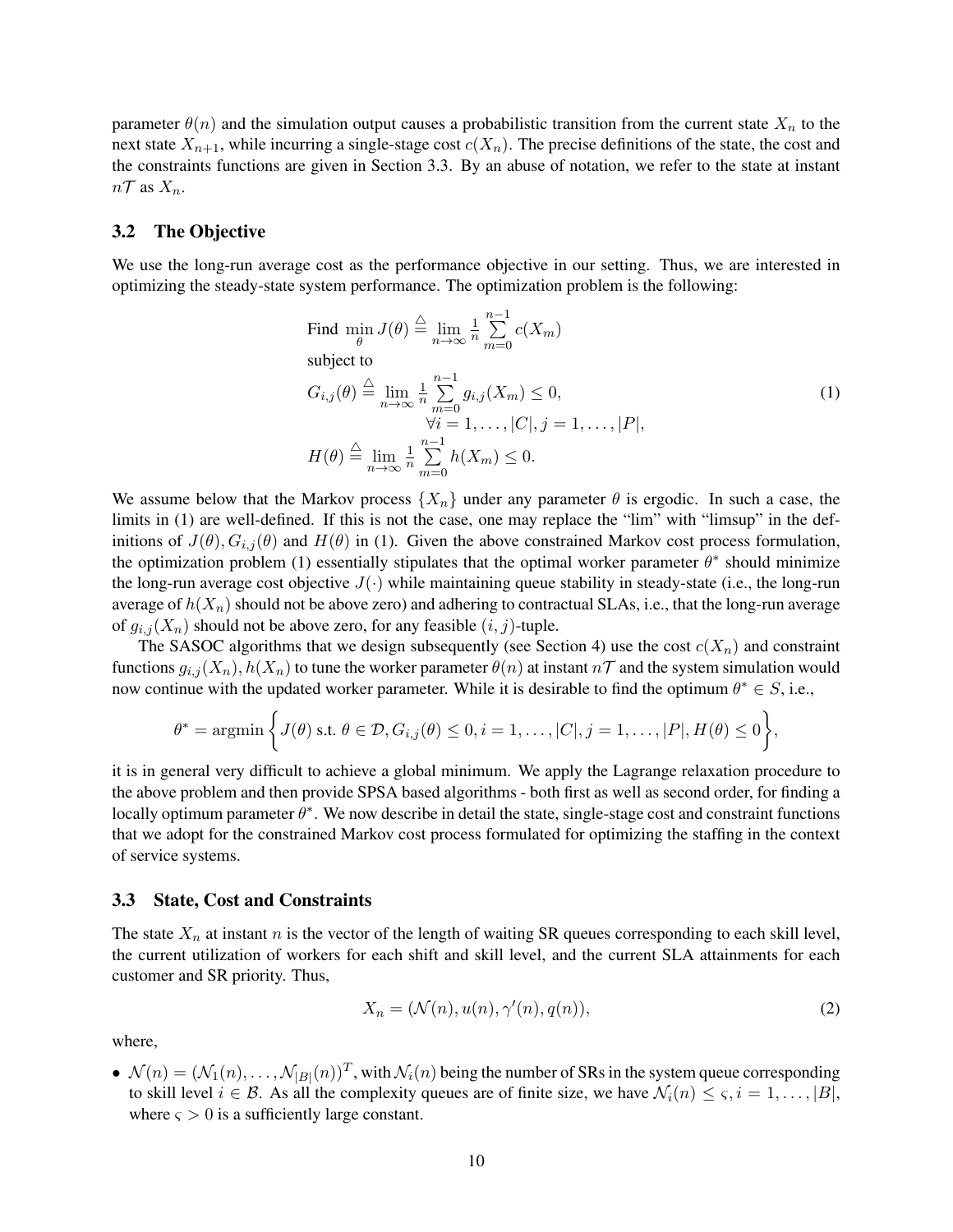- The utilization vector  $u(n) = (u_{1,1}(n), \ldots, u_{|A|,|B|}(n))$ , with each  $u_{i,j}(n) \in [0,1]$  being the average utilization of the workers in shift i and skill level j, at instant n.
- The SLA attainment vector  $\gamma'(n) = (\gamma'_{1,1}(n), \ldots, \gamma'_{|C|,|P|}(n)),$  with  $\gamma'_{i,j}(n) \in [0,1]$  being the SLA attainment for customer i and priority j, at instant n.
- $q(n)$  is an indicator variable that denotes the queue feasibility status of the system at instant n. In other words,  $q(n)$  is 0 if the growth rate of the SR queues (for each complexity) is beyond a threshold and is 1 otherwise. We need  $q(n)$  to ensure system steady-state which is independent of SLA attainments because the latter are computed only on the SRs that were completed and not on those queued up in the system.

Let S denote the state space. We observe that S is a compact set. This is because each of the state components in  $X_n$  take values in sets that are closed and bounded. In particular, each element of  $u(n)$ ,  $\gamma'(n)$ takes values in [0, 1] and  $0 \le q(n) \le 1$ , respectively. The system SR queues N are also of finite length and hence,  $X_n$  is bounded.

Considering that the queue lengths, utilizations and SLA attainments at instant  $n+1$  depend only on the state  $X_n$  at instant n, we observe that  $\{X_n(\theta), n \geq 0\}$  is a constrained Markov cost process for any given (fixed) parameter  $\theta$ . We now describe in detail the single-stage cost function, whose long-run average sum we try to optimize in (1). We let the cost function  $c(X_n)$  have the form:

$$
c(X_n) = r \times \left(1 - \sum_{i=1}^{|A|} \sum_{j=1}^{|B|} \alpha_{i,j} \times u_{i,j}(n)\right) + s \times \left(\frac{\sum_{i=1}^{|C|} \sum_{j=1}^{|P|} \left|\gamma'_{i,j}(n) - \gamma_{i,j}\right|}{|C| \times |P|}\right),\tag{3}
$$

where  $r, s \ge 0$  and  $r + s = 1$ . Further,  $0 \le \gamma_{i,j} \le 1$  denotes the contractual SLA for customer i and priority  $j$ . The single-stage cost function here is a linear function of the state and remains bounded. In fact, from (3), we observe that  $0 \le c(X_n) \le 1$ . This is because  $u_{i,j}(n), \gamma_{i,j}, \gamma'_{i,j}(n) \in [0,1]$  and each component in (3) is upper-bounded by 1.

The cost function is designed to balance between two conflicting objectives of maximizing the utilization of workers and meeting the SLA requirements simultaneously. By the first component in (3), we seek to minimize the under-utilization of workers as it is more fine-grained and hence, allows tighter minimization in comparison to minimizing just the sum of workers across shifts and skill levels. The second component in (3) represents the over/under-achievement of SLAs, which is the distance between attained and the contractual SLAs. While the need for meeting the target SLAs motivates the under-achievement part in the second component, it is also necessary to minimize over-achievement of SLAs. This is because an over-achieved SLA, for instance meeting 100% instead of the target of 95% for a particular customer, while being desirable for the customer, requires more time and effort from some of the workers and does not bring in additional rewards.

Note that the first term in (3) uses a weighted sum of utilizations over workers from each shift and across each skill level. Further, the weights  $\alpha_{i,j}$  are fixed and not time-varying. Using historical data on SR arrivals, the percentage of workload arriving in each shift and for each skill level is obtained. These percentages decide the weights  $\alpha_{i,j}$  used in (3), that in turn satisfy

$$
0 \le \alpha_{i,j} \le 1
$$
, and 
$$
\sum_{i=1}^{|A|} \sum_{j=1}^{|B|} \alpha_{i,j} = 1
$$
,

for  $i = 1, 2, \ldots, |A|$ , and  $j = 1, 2, \ldots, |B|$ . This prioritization of workers helps in optimizing the worker set based on the given workload. For instance, if 70% of the SRs requiring low skill worker attention arrive in shift 1, then one may set  $\alpha_{1,0} = 0.7$ , in the cost function (3), where 0 denotes the low skill level index.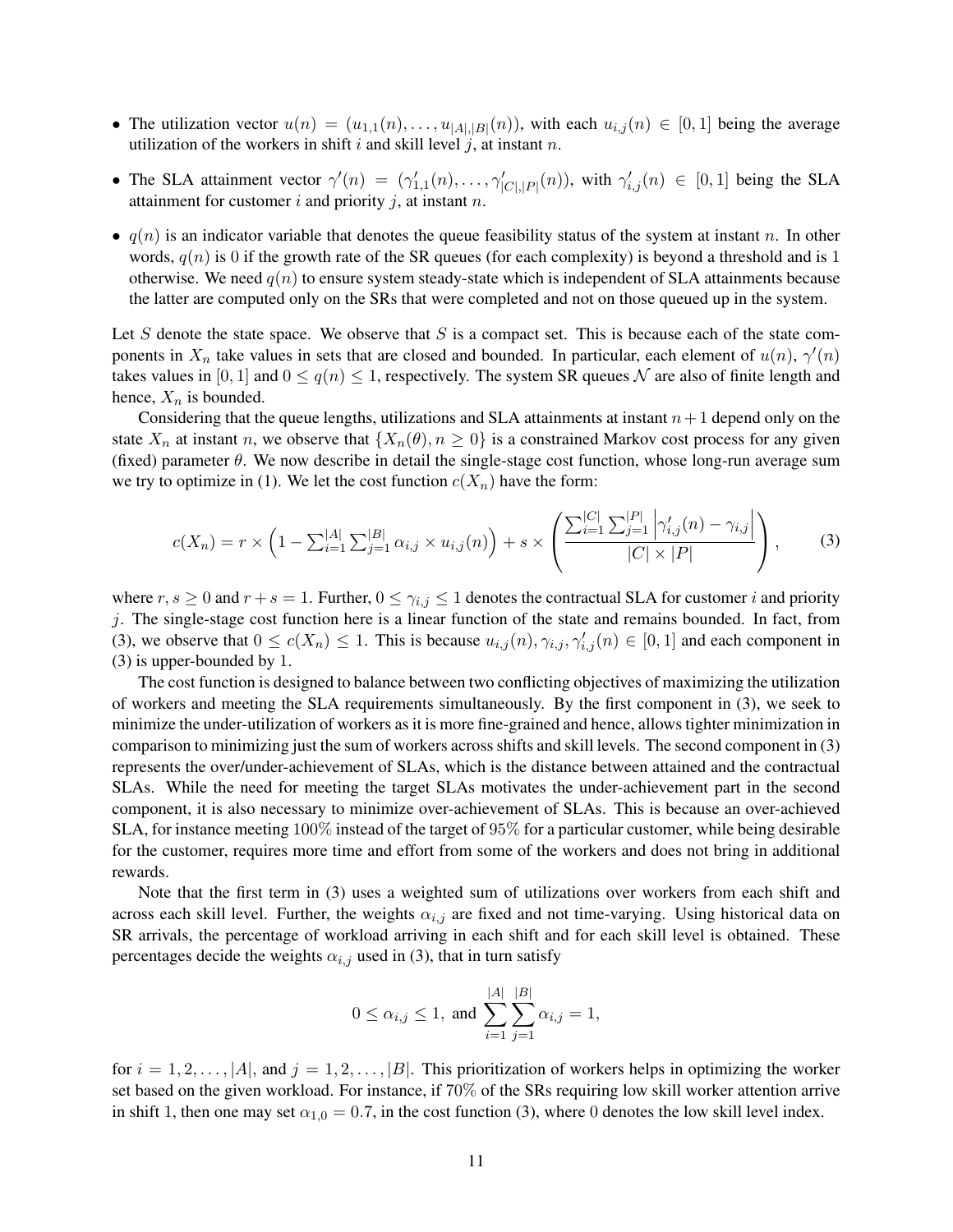The single-stage constraint functions  $g_{i,j}(\cdot), h(\cdot), i = 1, \ldots, |C|, j = 1, \ldots, |P|$ , are given by:

$$
g_{i,j}(X_n) = \gamma_{i,j} - \gamma'_{i,j}(n), \forall i = 1, ..., |C|, j = 1, ..., |P|,
$$
\n(4)

$$
h(X_n) = 1 - q(n). \tag{5}
$$

Here (4) specifies that the attained SLA levels should be equal to or above the contractual SLA levels for each customer-priority tuple. Further, (5) ensures that the SR queues for each complexity in the system stay bounded. In the constrained optimization problem formulated below, we attempt to satisfy these constraints in the long-run average sense (see (1)).

The SASOC algorithms treat the parameter as continuous-valued and tune it accordingly. Let us denote this continuous version of the worker parameter by  $\bar{\theta} = (\bar{\theta}_1, \dots, \bar{\theta}_N)$ . Note that  $\bar{\theta}_i \in [0, W_{\text{max}}], i =$ 1, 2, . . . , N. We now design a smooth projection operator  $\Gamma$  that projects  $\bar{\theta}$  on to the discrete space  $\mathcal D$  so that the same can be used for performing the simulation of the service system. We call the Γ-operator as a generalized projection scheme as it lies in between a fully deterministic projection scheme based on mere rounding off and a completely randomized scheme, whereby depending on the value of  $\theta_i$  (for any  $j = 1, \ldots, N$ ) one can find points  $\mathcal{D}^k$  and  $\mathcal{D}^{k+1}$  with  $\mathcal{D}^k < \mathcal{D}^{k+1}, \mathcal{D}^k, \mathcal{D}^{k+1} \in \mathcal{D}$  such that  $\mathcal{D}^k$  and  $\mathcal{D}^{k+1}$ are the immediate neighbours of  $\bar{\theta}_i$  in the set D. Then, one sets the corresponding discrete parameter as

$$
\theta_j = \begin{cases} \mathcal{D}^{k+1} & \text{w.p.} \ \frac{\bar{\theta}_j - \mathcal{D}^k}{\mathcal{D}^{k+1} - \mathcal{D}^k}, \\ \mathcal{D}^k & \text{w.p.} \ \frac{\mathcal{D}^{k+1} - \bar{\theta}_j}{\mathcal{D}^{k+1} - \mathcal{D}^k}, \end{cases} \tag{6}
$$

where, w.p. stands for 'with probability'.

#### 3.4 A Generalized Projection Operator

For any  $\bar{\theta} = (\bar{\theta}_1, \dots, \bar{\theta}_N)$  with  $\bar{\theta}_j \in [0, W_{\text{max}}], j = 1, 2, \dots, N$ , we define a projection operator  $\Gamma(\bar{\theta}) =$  $(\Gamma_1(\bar{\theta}_1), \ldots, \Gamma_N(\bar{\theta}_N)) \in \mathcal{D}$  which projects any  $\bar{\theta}$  onto the discrete set  $\mathcal D$  as follows:

For convenience, lets enumerate the elements of D as  $\mathcal{D} = \{D^1, D^2, \dots, D^p\}$  for some  $p > 1$ . Let  $\zeta > 0$  be a fixed real number and  $\bar{\theta}_i$  be such that  $\mathcal{D}^j \leq \bar{\theta}_i \leq \mathcal{D}^{j+1}, \mathcal{D}^j < \mathcal{D}^{j+1}$  for some  $\mathcal{D}^j, \mathcal{D}^{j+1} \in \mathcal{D}$ . Let us consider an interval of length  $2\zeta$  around the midpoint of  $[D^j, D^{j+1}]$  and denote it as  $[\tilde{D}_1, \tilde{D}_2]$ , where  $\tilde{\mathcal{D}}_1 = \frac{\mathcal{D}^j + \mathcal{D}^{j+1}}{2} - \zeta$  and  $\tilde{\mathcal{D}}_2 = \frac{\mathcal{D}^j + \mathcal{D}^{j+1}}{2} + \zeta$ . Then,  $\Gamma_i(\bar{\theta}_i)$  for  $\bar{\theta}_i \in [\mathcal{D}^j, \tilde{\mathcal{D}}_1] \cup [\tilde{\mathcal{D}}_2, \mathcal{D}^{j+1}]$  is defined by

$$
\Gamma_i(\bar{\theta}_i) = \begin{cases}\n0 & \text{if } \bar{\theta}_i < 0 \\
\mathcal{D}^j & \text{if } \bar{\theta}_i \le \frac{\mathcal{D}^j + \mathcal{D}^{j+1}}{2} - \zeta \\
\mathcal{D}^{j+1} & \text{if } \bar{\theta}_i \ge \frac{\mathcal{D}^j + \mathcal{D}^{j+1}}{2} + \zeta \\
W_{\text{max}} & \text{if } \bar{\theta}_i \ge W_{\text{max}}.\n\end{cases}
$$
\n(7)

Further,  $\Gamma_i(\bar{\theta}_i)$  for  $\bar{\theta}_i \in [\tilde{\mathcal{D}}_1, \tilde{\mathcal{D}}_2]$  is given by

$$
\Gamma_i(\bar{\theta}_i) = \begin{cases} \mathcal{D}^j & \text{w.p. } f(\frac{\tilde{\mathcal{D}}_2 - \bar{\theta}_i}{2\zeta}) \\ \mathcal{D}^{j+1} & \text{w.p. } 1 - f(\frac{\tilde{\mathcal{D}}_2 - \bar{\theta}_i}{2\zeta}) \end{cases}
$$
(8)

In the above, f is any continuously differentiable function defined on [0, 1] such that  $f(0) = 0$  and  $f(1) =$ 1. Note that we deterministically project onto either  $\mathcal{D}^j$  or  $\mathcal{D}^{j+1}$  if  $\bar{\theta}_i$  is outside of the interval  $[\tilde{\mathcal{D}}_1, \tilde{\mathcal{D}}_2]$ . Further, for  $\bar{\theta}_i \in [\tilde{\mathcal{D}}_1, \tilde{\mathcal{D}}_2]$ , we project randomly using a smooth function f. It is necessary to have a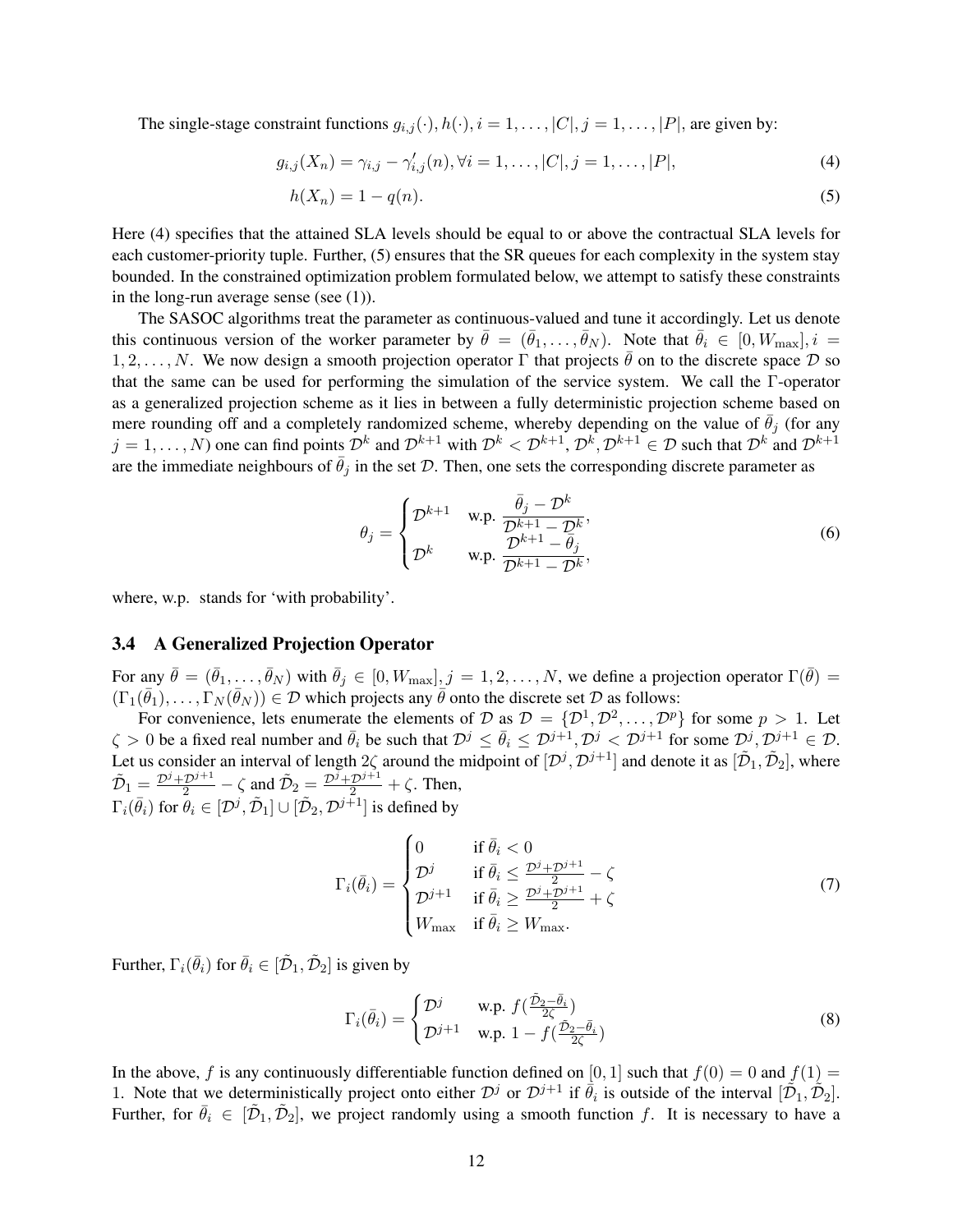smooth projection operator to ensure convergence of our SASOC algorithms as opposed to a deterministic projection operator that would project  $\bar{\theta}_i \in [D^j, \frac{D^j + D^{j+1}}{2}]$  $\frac{2^{j+1}}{2}$ ) to  $\mathcal{D}^j$  and  $\bar{\theta}_i \in \left[\frac{\mathcal{D}^j + \mathcal{D}^{j+1}}{2}\right]$  $\left[\frac{\mathcal{D}^{j+1}}{2}, \mathcal{D}^{j+1}\right]$  to  $\mathcal{D}^{j+1}$ . The problem with a deterministic projection operator is that there is a jump at the midpoint of the interval and hence, when extended for any  $\theta$  in the convex hull  $\bar{\mathcal{D}}$ , the transition dynamics of the process  $\{X_n, n \geq 0\}$  is not continuously differentiable. A non-smooth projection operator makes the dynamics non-smooth at the boundary points.

The SASOC algorithms that we present subsequently tune the worker parameter in the convex hull of D, denoted by  $\bar{\mathcal{D}}$ , a set that can be defined as  $\bar{\mathcal{D}} = [0, W_{\max}]^N$ . This idea has been used in (Bhatnagar et al. 2011b) for an unconstrained discrete optimization problem. However, the projection operator used there was a fully randomized operator. The generalized projection scheme that we incorporate has the advantage that while it ensures that the transition dynamics of the parameter extended Markov process is smooth (as desired), it requires a lower computational effort because in a large portion of the parameter space (assuming  $\zeta$  is small), the projection operator is essentially deterministic.

We also require another projection operator  $\bar{\Gamma}$  that projects any  $\theta \in \mathbb{R}^N$  onto the set  $\bar{\mathcal{D}}$  and is defined as  $\bar{\Gamma}(\theta) = (\bar{\Gamma}_1(\theta_1), \dots, \bar{\Gamma}_N(\theta_N))$ , where  $\bar{\Gamma}_i(\theta_i) = \min(0, \max(\theta_i, W_{\max}))$ ,  $i = 1, \dots, N$ . Thus,  $\bar{\Gamma}(\cdot)$  keeps the parameter updates within the set  $\bar{\mathcal{D}}$  and  $\Gamma(\cdot)$  projects them to the discrete set  $\mathcal{D}$ . The projected updates are then used as the parameter values for conducting the simulation of the service system.

#### 3.5 Assumptions

We now make the following standard assumptions: One amongst (A2) and (A2') will be assumed for the algorithms that follow.

- (A1) The Markov process  $\{X_n(\theta), n \geq 0\}$  under a given dispatching policy and parameter  $\theta$  is ergodic.
- (A2) The single-stage cost functions  $c(\cdot)$ ,  $g_{i,j}(\cdot)$  and  $h(\cdot)$  are all continuous. The long-run average cost  $J(\cdot)$  and constraint functions  $G_{i,j}(\cdot), H(\cdot)$  are twice continuously differentiable with bounded third derivative.
- (A2') The single-stage cost functions  $c(\cdot)$ ,  $g_{i,j}(\cdot)$  and  $h(\cdot)$  are all continuous. The long-run average cost  $J(\cdot)$ and constraint functions  $G_{i,j}(\cdot), H(\cdot)$  are continuously differentiable with bounded second derivative .

(A3) The step-sizes  $\{a(n)\}\text{, }\{b(n)\}\text{ and }\{d(n)\}\text{ satisfy}$ 

$$
\sum_{n} a(n) = \sum_{n} b(n) = \sum_{n} d(n) = \infty; \sum_{n} (a^{2}(n) + b^{2}(n) + d^{2}(n)) < \infty,
$$
  

$$
\frac{b(n)}{d(n)}, \frac{a(n)}{b(n)} \to 0 \text{ as } n \to \infty.
$$

Assumption (A1) ensures that the process  $\{X_n\}$  is stable for any given  $\theta$  and ensures that the long-run averages of the single stage cost and constraint functions in (1) are well-defined. As stated earlier, we require one of (A2) and (A2') for our various algorithms. More specifically, (A2) will be assumed for Hessian based schemes, while  $(A2')$  will be assumed for gradient approaches.  $(A2)$  and  $(A2')$  are technical requirements needed to push through suitable Taylor's arguments in order to prove the convergence of the algorithms. The first two conditions in (A3) are standard requirements for step-size sequences and the last condition there ensures a separation of time scales between the different recursions in SASOC algorithms discussed in detail in Section 4.

Remark 1 *As seen before, the state space* S *is compact and ergodicity of the underlying Markov process*  ${X_n}$  *will follow if one ensures that there is at least one worker for each complexity class.*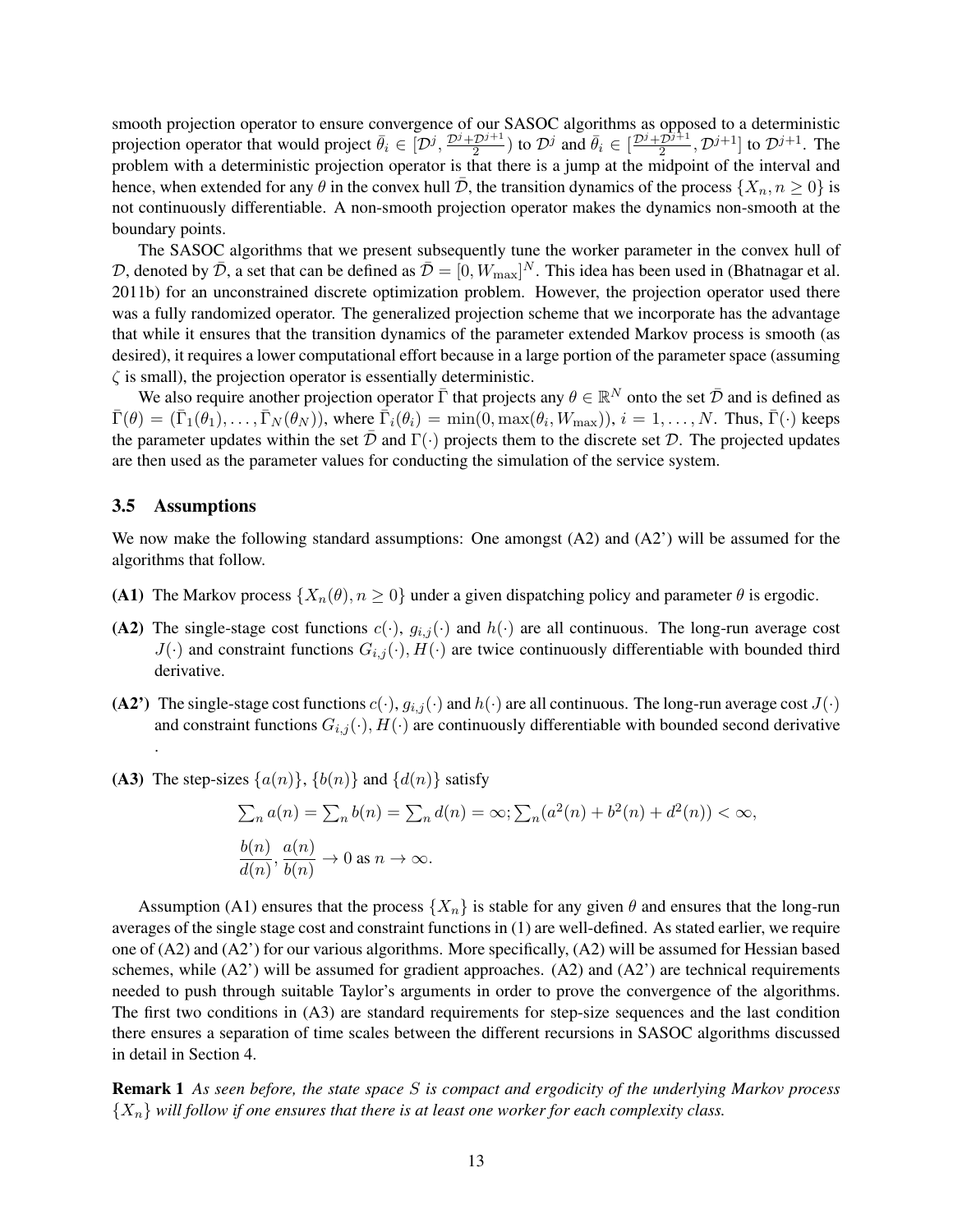### 4 Our algorithms

The constrained long-run average cost optimization problem (1) can be expressed using the standard Lagrange multiplier theory as an unconstrained optimization problem given below.

$$
\max_{\lambda} \min_{\theta} L(\theta, \lambda) \stackrel{\triangle}{=} \lim_{n \to \infty} \frac{1}{n} \sum_{m=0}^{n-1} E \left\{ c(X_m) + \sum_{i=1}^{|C|} \sum_{j=1}^{|P|} \lambda_{i,j} g_{i,j}(X_m) + \lambda_f h(X_m) \right\}
$$

$$
= J(\theta) + \sum_{i=1}^{|C|} \sum_{j=1}^{|P|} \lambda_{i,j} G_{i,j}(\theta) + \lambda_f H(\theta), \tag{9}
$$

where  $\lambda_{i,j} \geq 0$ ,  $\forall i = 1, \ldots, |C|, j = 1, \ldots, |P|$  represent the Lagrange multipliers corresponding to constraints  $g_{i,j}(\cdot)$  and  $\lambda_f$  represents the Lagrange multiplier for the constraint  $h(\cdot)$ , in the optimization problem (1). Also,  $\lambda = (\lambda_{i,j}, \lambda_f, i = 1, \dots, |C|, j = 1, \dots, |P|)^T$ . The function  $L(\theta, \lambda)$  is commonly referred to as the Lagrangian. An optimal  $(\theta^*, \lambda^*)$  is a saddle point for the Lagrangian, i.e.,  $L(\theta, \lambda^*) \geq$  $L(\theta^*, \lambda^*) \ge L(\theta^*, \lambda), \forall \theta, \forall \lambda$ . Thus, it is necessary to design an algorithm which descends in  $\theta$  and ascends in  $\lambda$  in order to find the optimum point. The simplest iterative procedure for this purpose would use the gradients of the Lagrangian with respect to  $\theta$  and  $\lambda$  to descend and ascend respectively. However, for the given system, the computation of gradient with respect to  $\theta$  would be intractable due to lack of a closed form expression of the Lagrangian. Thus, a simulation based algorithm is required. The above explanation suggests that an algorithm for computing an optimal  $(\theta^*, \lambda^*)$  would need three stages in each of its iterations.

- 1. The inner-most stage which performs one or more simulations over several time steps and aggregates data, i.e., does the averaging of the single-stage cost and constraint functions  $c(\cdot), g_{i,j}(\cdot)$  and  $h(\cdot)$  for any given  $\theta$  and  $\lambda$  updates.
- 2. The next outer stage which estimates the gradient of the Lagrangian along  $\theta$  and updates  $\theta$  along a descent direction. This stage would perform several iterations for a given  $\lambda$  and find a good estimate of  $\theta$ ; and
- 3. The outer-most stage which updates the Lagrange multipliers  $\lambda$  along an ascent direction, using the converged values of the inner two loops.

The above three steps will have to be performed iteratively till the solution converges to a saddle point described previously. Note that the loops are nested in the sense that the loop in iteration (1) would be a sub-loop for iteration (2). Likewise, iteration (2) would be a sub-loop for iteration (3). Thus, in between two successive updates of an outer loop (iterations (2) or (3)), one would potentially have to wait for a long time for convergence of the inner loop procedure (iteration (1) or iterations (1) and (2), respectively). This problem gets addressed by using simultaneous updates to all three stages in a stochastic recursive scheme but with different step-size schedules, the outer-most having the smallest while the inner-most having the largest of step-sizes. The resulting scheme is a multiple time-scale stochastic approximation algorithm (Borkar 2008, Chapter 6).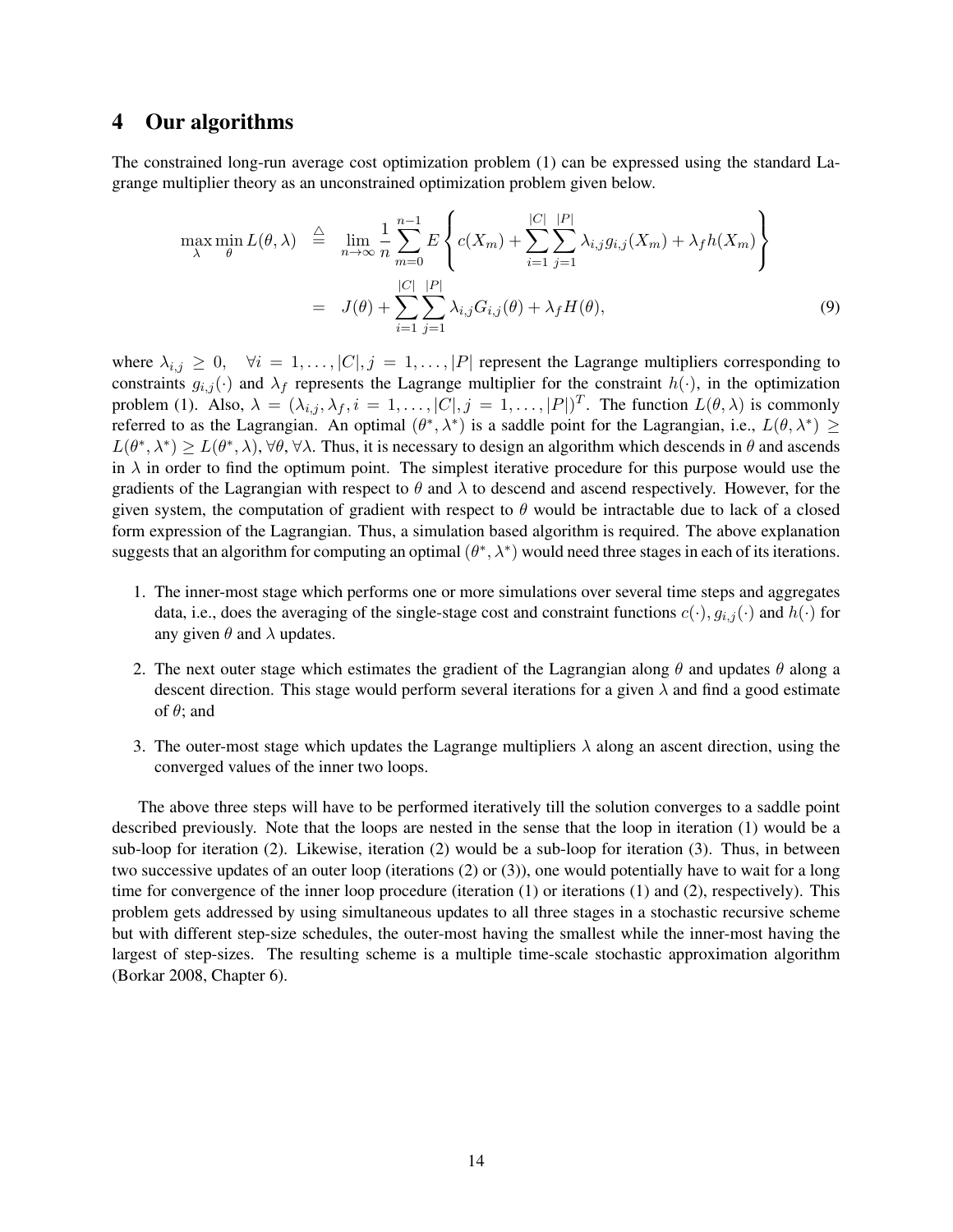

Figure 3: Overall flow of the algorithm 1.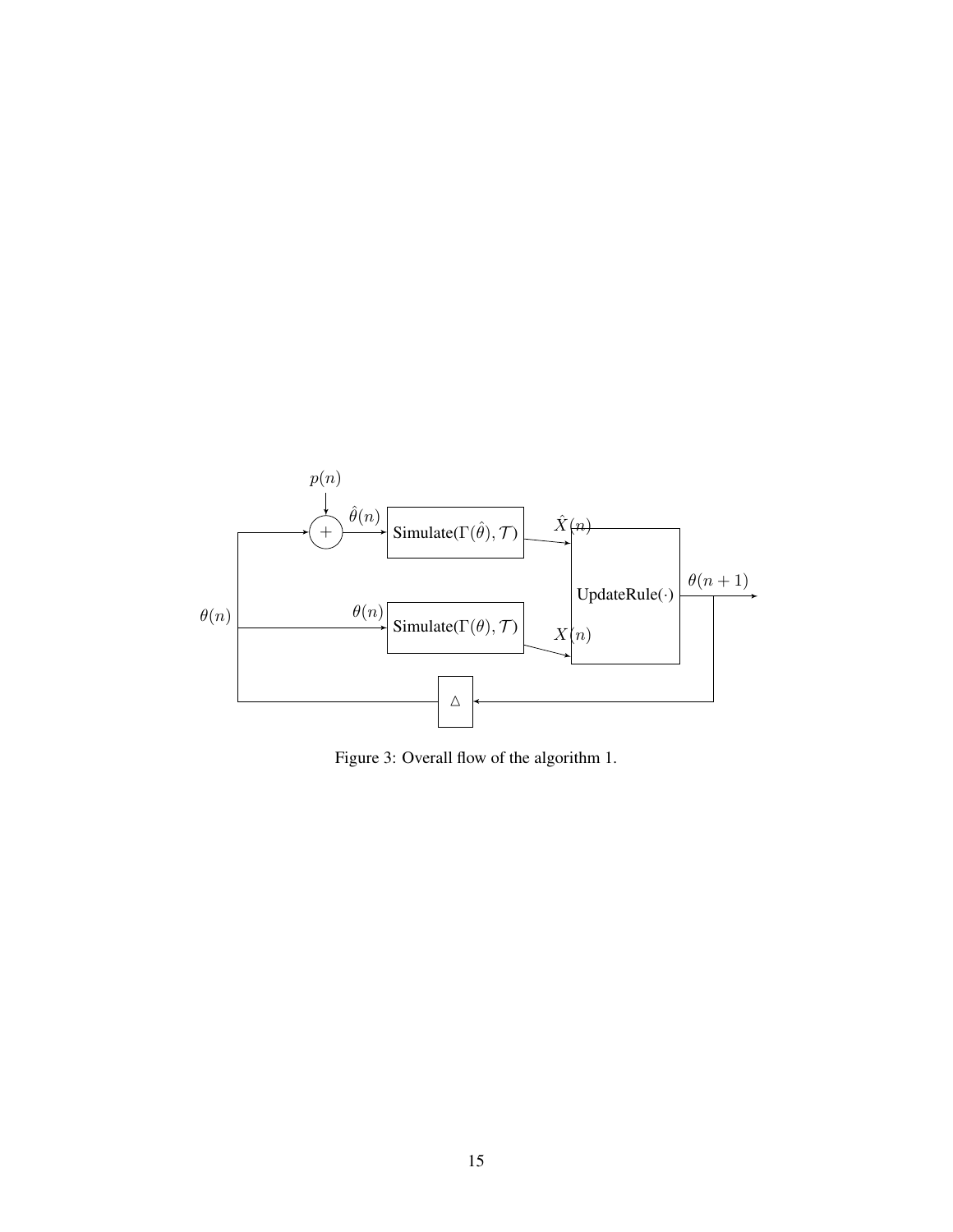# Algorithm 1 Skeleton of SASOC algorithms

### Input:

- $R$ , a large positive integer;
- $\theta_0$ , initial parameter vector;  $p(\cdot)$ ;  $\Delta$ ;  $K \ge 1$
- UpdateRule(), the algorithm-specific update rule for the worker parameter  $\theta$  and Lagrange multiplier  $\lambda$ .
- Simulate( $\theta$ ,  $\mathcal{T}$ )  $\rightarrow$  X, the simulator of the SS

```
Output: \theta^* \stackrel{\triangle}{=} \Gamma(\theta(R)).\theta \leftarrow \theta_0, n \leftarrow 1loop
       Observe \hat{J}^{\theta} \leftarrow Simulate(\Gamma(\theta(n)), \mathcal{T}).
       \hat{X} \leftarrow Simulate(\Gamma(\theta(n) + p(n)), \mathcal{T}).
       UpdateRule().
       n \leftarrow n + 1if n = R then
           Terminate and output \Gamma(\theta(R)).
       end if
   end loop
```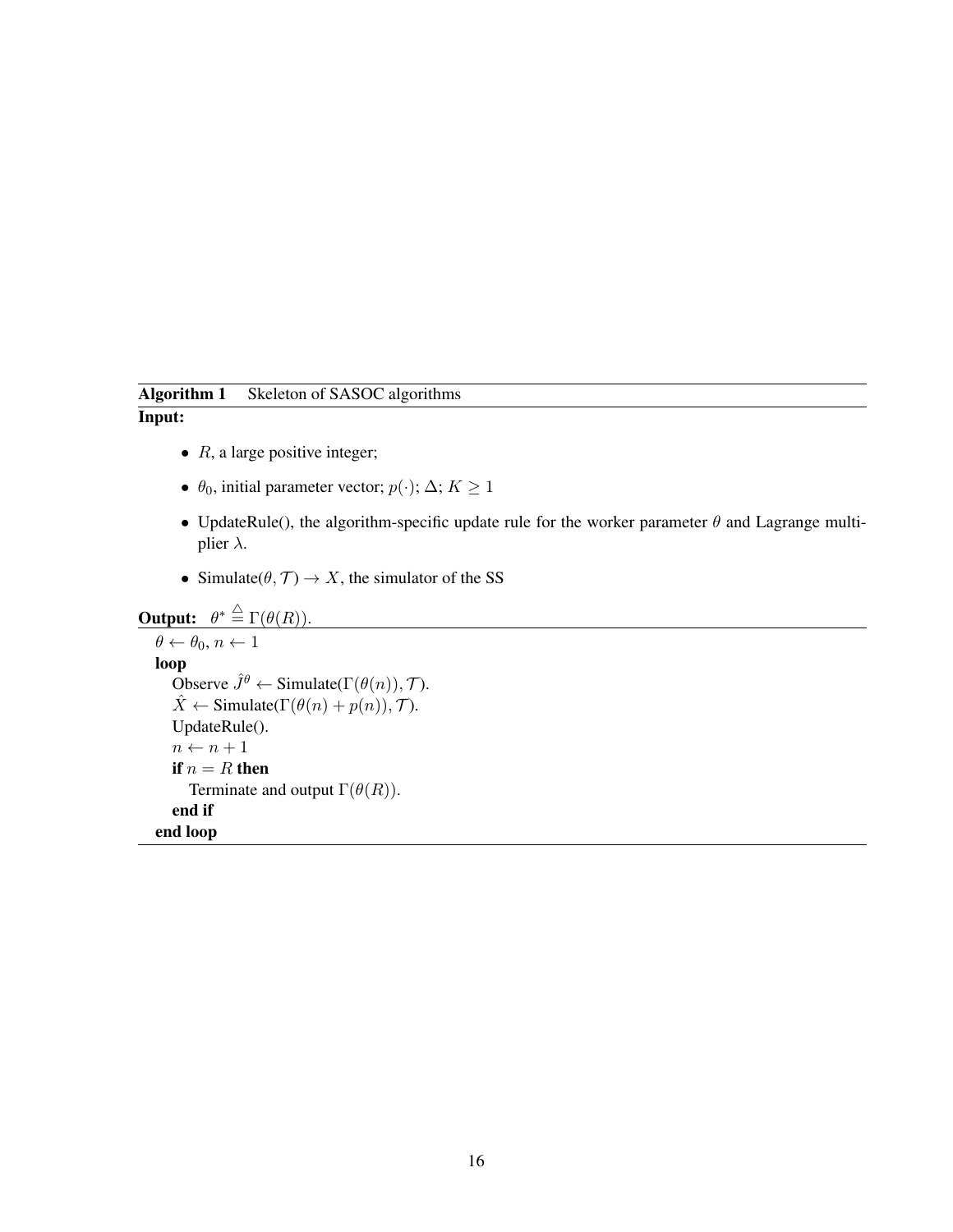The overall flow of all SASOC algorithms can be diagrammatically represented as in Figure 3. Each iteration of the algorithm involves two simulations (each for a period  $\mathcal{T}$ ) - one with  $\Gamma(\theta(n))$ , i.e., the current estimate of the parameter projected using the generalized projection operator so that it takes values in the discrete set D and the other with the (projected) perturbed parameter,  $\Gamma(\theta(n)+p(n))$ , where the perturbation  $p(n)$  is algorithm-specific. For instance, in the case of SASOC-G,  $p(n) = \delta \Delta(n)$  and for SASOC-H/W,  $p(n) = \delta_1 \Delta(n) + \delta_2 \hat{\Delta}(n)$ , respectively. The rationale behind the choice of  $p(n)$  will be subsequently clarified when the individual SASOC algorithms are presented. In every stage of SASOC algorithms, the two simulations are carried out as shown in Figure 3. Using the state values of the two simulations,  $X(n)$  and  $\hat{X}(n)$ , the worker parameter  $\theta$  is updated in an algorithm-specific manner. Algorithm 1 gives the structure of all three of our incremental update SASOC algorithms.

### 4.1 SASOC-G Algorithm

SASOC-G is a three time-scale stochastic approximation algorithm that does primal descent using a twomeasurement SPSA while performing dual ascent on the Lagrange multipliers.

#### 4.1.1 SPSA based gradient estimate

Here, the gradient of the Lagrangian w.r.t.  $\theta$  is obtained according to

$$
\nabla_{\theta} L(\theta, \lambda) = \lim_{\delta \downarrow 0} E\left[ \left( \frac{L(\theta + \delta \Delta, \lambda) - L(\theta, \lambda)}{\delta} \right) \Delta^{-1} \right],
$$
\n(10)

where  $\Delta$  is a vector (of the same dimension as  $\theta$ ) of perturbation random variables that are independent, zero-mean, ±-valued and have the symmetric Bernoulli distribution. More general distributions on these random variables can be chosen as described in (Spall 1992, 2000). In (10),  $\Delta^{-1}$  represents element-wise inverse of the ∆ vector. This is a one-sided estimate whose convergence is shown in (Chen et al. 1999, Lemma 1).

#### 4.1.2 Update rule of SASOC-G

From the form of the gradient estimator, it is clear that the Lagrangian function would be needed to compute the gradient estimate. However, for our problem, obtaining a closed-form expression for the Lagrangian itself is an intractable task. We overcome this by running two simulations with parameters  $\Gamma(\theta(n))$  and  $\Gamma(\theta(n) + p(n))$ . Here,  $p(n) = \delta \Delta(n)$ , a choice motivated by the form of the gradient estimate in (10). Using the output of the two simulations, we estimate the quantities  $L(\theta + \delta \Delta, \lambda)$  and  $L(\theta, \lambda)$ , respectively, on the faster timescale. These estimates are in turn used to tune the worker parameter  $\theta$  in the negative gradient descent direction. For  $\lambda_{i,j}$  and  $\lambda_f$ , values of  $g_{i,j}(\cdot)$  and  $h(\cdot)$  respectively provide a stochastic ascent direction, proof of which will be given later in Theorem 11. Since maximization of the Lagrangian w.r.t.  $\lambda_{i,j}$ and  $\lambda_f$  represents the outer-most step, these parameters are updated on the slowest time-scale. The overall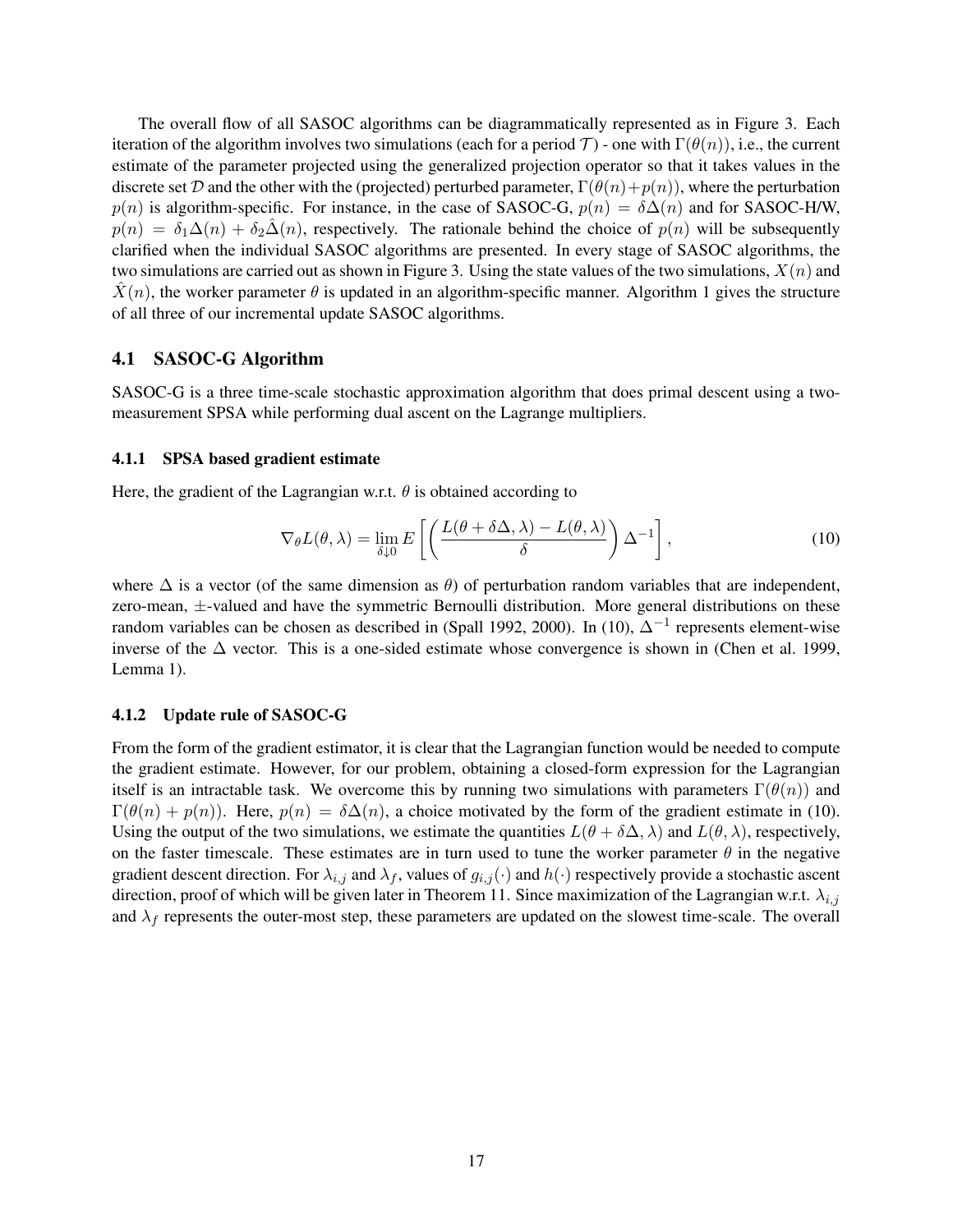update rule for this scheme, SASOC-G, is as follows: For all  $n \geq 0$ ,

$$
\theta_{i}(n+1) = \bar{\Gamma}_{i} \left( \theta_{i}(n) + b(n) \left( \frac{\bar{L}(nK) - \bar{L}'(nK)}{\delta \Delta_{i}(n)} \right) \right), \forall i = 1, 2, ..., N,
$$
\nwhere for  $m = 0, 1, ..., K - 1$ ,  
\n
$$
\bar{L}(nK + m + 1) = \bar{L}(nK + m) +
$$
\n
$$
d(n)(c(X_{nK+m}) + \sum_{i=1}^{|C|} \sum_{j=1}^{|P|} \lambda_{i,j}(nK)g_{i,j}(X_{nK+m}) + \lambda_{f}h(X_{nK+m}) - \bar{L}(nK + m)),
$$
\n
$$
\bar{L}'(nK + m + 1) = \bar{L}'(nK + m) +
$$
\n
$$
d(n)(c(\hat{X}_{nK+m}) + \sum_{i=1}^{|C|} \sum_{j=1}^{|P|} \lambda_{i,j}(nK)g_{i,j}(\hat{X}_{nK+m}) + \lambda_{f}h(\hat{X}_{nK+m}) - \bar{L}'(nK + m)),
$$
\n
$$
\lambda_{i,j}(n+1) = (\lambda_{i,j}(n) + a(n)g_{i,j}(X_{n}))^{+}, \forall i = 1, 2, ..., |C|, j = 1, 2, ..., |P|,
$$
\n
$$
\lambda_{f}(n+1) = (\lambda_{f}(n) + a(n)h(X_{n}))^{+}.
$$
\n(11)

In the above,

- $K \geq 1$  is a fixed parameter which controls the rate of update of  $\theta$  in relation to that of  $\bar{L}$  and  $\bar{L}'$ . This parameter allows for accumulation of updates to  $\bar{L}$  and  $\bar{L}'$  for K iterations in between two successive  $\theta$ updates;
- $X_m$  represents the state at iteration m from the simulation run with nominal parameter  $\Gamma(\theta_{[\frac{n}{K}]} )$  while  $\hat{X}_m$ represents the state at iteration m from the simulation run with perturbed parameter  $\Gamma(\theta_{\lfloor \frac{n}{K}\rfloor}^{(k)})$ . Here  $\left[\frac{n}{K}\right]$  denotes the integer portion of  $\frac{n}{K}$ . For simplicity, hereafter we use  $\theta$  to denote  $\theta_{\left[\frac{n}{K}\right]}$  and  $\theta + \theta$  $\frac{n}{K}$ ] denotes the integer portion of  $\frac{n}{K}$ . For simplicity, hereafter we use  $\theta$  to denote  $\theta_{\left[\frac{n}{K}\right]}^{K}$  and  $\theta + \delta \Delta$ to denote  $\theta_{[\frac{n}{K}]}+\delta\Delta_{[\frac{n}{K}]};$
- $\delta > 0$  is a fixed perturbation control parameter while  $\Delta$  is a vector of perturbation random variables that are independent, zero-mean and have the symmetric Bernoulli distribution;
- The operator  $\bar{\Gamma}(\cdot)$  ensures that the updated value for  $\theta$  stays within the convex hull  $\bar{\mathcal{D}}$  and is defined in Section 3.4; and
- $\bar{L}$  and  $\bar{L}'$  represent Lagrange estimates corresponding to  $\theta$  and  $\theta + \delta \Delta$  respectively.

We achieve separation of time-scales between the recursions of  $\theta_i$ ,  $\bar{L}$ ,  $\bar{L}'$  and  $\lambda$  via the difference in the step-sizes  $a(n)$ ,  $b(n)$  and  $d(n)$  (see (A3)). The chosen step-sizes ensure that the recursions of Lagrange multipliers  $\lambda_{i,j}$  proceed 'slower' in comparison to those of the worker parameter  $\theta$ , while the updates of the average cost -  $\bar{L}$  and  $\bar{L}'$  proceed the fastest.

### 4.2 SASOC-H Algorithm

This is a second-order algorithm for adaptive labour staffing which uses SPSA based techniques to estimate both the gradient and the Hessian. As discussed before, the overall algorithm structure is represented by Figure 3 with  $p(n) = \theta(n) + \delta_1 \Delta(n) + \delta_2 \Delta(n)$  in this case. Thus, each iteration of the algorithm involves two simulations (each for a period T) - one with  $\Gamma(\theta(n))$  and the other with  $\Gamma(\theta(n) + \delta_1\Delta(n) + \delta_2\Delta(n))$ as the respective parameters in the nth iteration cycle. As explained in the next section, the two perturbation sequences  $\Delta$  and  $\hat{\Delta}$  are used to estimate both the gradient and the Hessian of the Lagrangian w.r.t.  $\theta$ .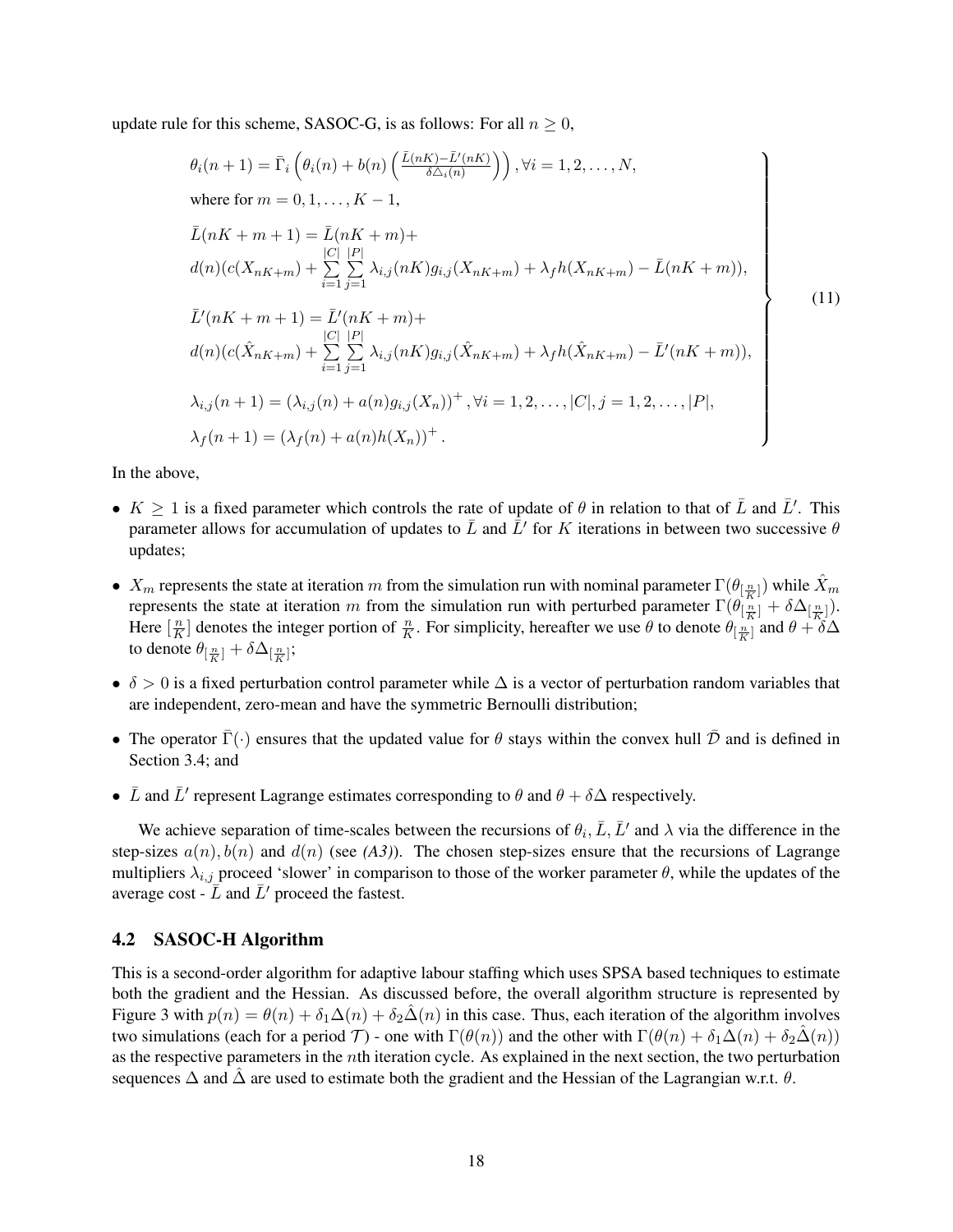#### 4.2.1 SPSA based simultaneous estimates for the gradient and the Hessian

Suppose the Lagrangian in (9) is twice differentiable w.r.t.  $\theta$ , then we can look at possible second order schemes for computing updates to  $\theta$ . If the Lagrangian (9) were a quadratic, then the exact solution for the  $\theta$  update to reach the minimum point would have been  $-[\nabla_{\theta}^2 L(\theta_0)]^{-1} \nabla_{\theta} L(\theta_0)$  with  $\theta_0$  as the starting point, i.e.,

$$
\theta^* = \theta_0 - [\nabla_{\theta}^2 L(\theta_0)]^{-1} \nabla_{\theta} L(\theta_0),
$$

would be the optimal parameter. For a higher-degree Lagrangian, the above solution can be used with a step-size parameter iteratively till convergence to an optimal  $\theta^*$ . Let  $\Delta$  and  $\widehat{\Delta}$  be two independent vectors of perturbation random variables that are independent, zero-mean,  $\pm 1$ -valued and have the symmetric Bernoulli distribution. More general distributions for  $\Delta$  and  $\tilde{\Delta}$  may however be used, see (Spall 1992, 2000). We use the following estimates for the gradient and Hessian, respectively, as described in (Bhatnagar et al. 2011a, Section 3.2.1):

$$
\nabla_{\theta} L(\theta, \lambda) = \lim_{\delta_1, \delta_2 \downarrow 0} E\left[ \left( \frac{L(\theta + \delta_1 \Delta + \delta_2 \hat{\Delta}, \lambda) - L(\theta, \lambda)}{\delta_2} \right) \hat{\Delta}^{-1} \right],
$$
  

$$
\nabla_{\theta}^2 L(\theta, \lambda) = \lim_{\delta_1, \delta_2 \downarrow 0} E\left[ \Delta^{-1} \left( \frac{L(\theta + \delta_1 \Delta + \delta_2 \hat{\Delta}, \lambda) - L(\theta, \lambda)}{\delta_1 \delta_2} \right) \left( \hat{\Delta}^{-1} \right)^T \right],
$$

where  $\Delta^{-1}$  and  $\widehat{\Delta}^{-1}$  represent vectors of element-wise inverses of the  $\Delta$  and  $\widehat{\Delta}$  vectors respectively. Thus, the inner terms of the above two expectations can be used for estimating the Hessian and also updating  $\theta$ .

#### 4.2.2 Update rule of SASOC-H

For  $n \geq 0$ , we have

$$
\theta_i(n+1) = \bar{\Gamma}_i \left( \theta_i(n) + b(n) \sum_{j=1}^N M_{i,j}(n) \left( \frac{\bar{L}(nK) - \bar{L}'(nK)}{\delta_2 \hat{\Delta}_j(n)} \right) \right), \tag{12}
$$

$$
H_{i,j}(n+1) = H_{i,j}(n) + b(n) \left( \frac{\bar{L}'(nK) - \bar{L}(nK)}{\delta_1 \Delta_j(n) \delta_2 \hat{\Delta}_i(n)} - H_{i,j}(n) \right),\tag{13}
$$

for  $i, j = 1, \ldots, N$ . Note that

- The update equations corresponding to  $\bar{L}$ ,  $\bar{L}'$ ,  $\lambda_{i,j}$ ,  $i = 1, \ldots, |C|$ ,  $j = 1, \ldots, |P|$  and  $\lambda_f$  are the same as in SASOC-G (11). However, note that the perturbed parameter in this case is  $(\theta(n) + \delta_1\Delta(n) + \delta_2\hat{\Delta}(n))$ . Thus, unlike SASOC-G,  $\hat{X}_m$  represents the state at iteration m from the simulation run with perturbed parameter  $\Gamma(\theta(n) + \delta_1\Delta(n) + \delta_2\hat{\Delta}(n))$ , while  $X_m$  continues to have the same interpretation as with SASOC-G.
- $\delta_1, \delta_2 > 0$  are fixed perturbation control parameters while  $\Delta$  and  $\widehat{\Delta}$  are two independent vectors of perturbation random variables that are independent, zero-mean,  $\pm 1$ -valued, and have the symmetric Bernoulli distribution;
- $\bullet$   $H = [H_{i,j}]_{i=1,j=1}^{|A|\times|B|,|A|\times|B|}$  represents the Hessian (second-derivative w.r.t.  $\theta$ ) estimate of the Lagrangian.  $H(0)$  is a positive definite and symmetric matrix. We let  $H(0) = \omega I$ , with  $\omega > 0$  and I being the identity matrix; and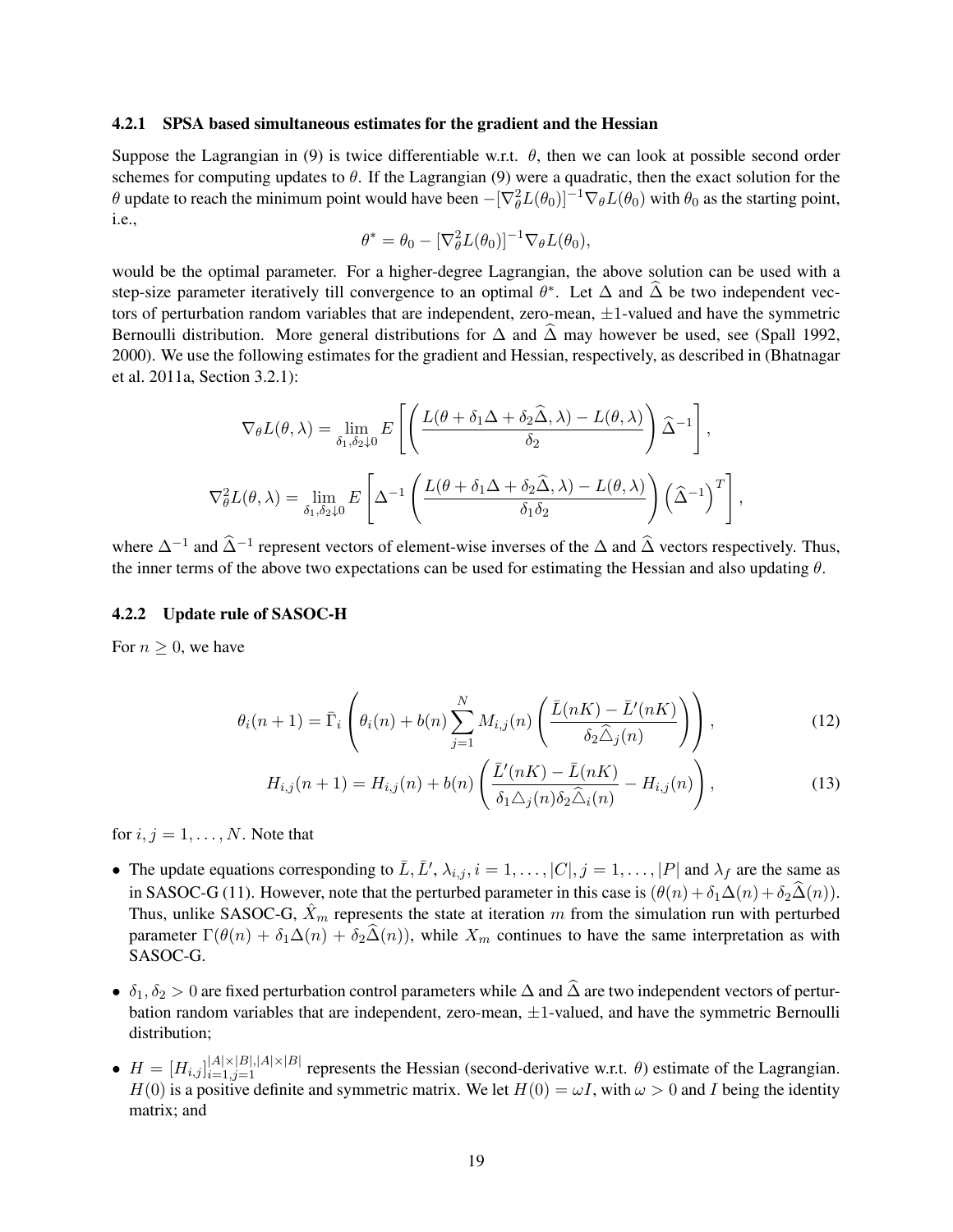•  $M(n) = \Upsilon(H(n))^{-1} = [M(n)_{i,j}]_{i=1,j=1}^{|A|\times|B|,|A|\times|B|}$  represents the inverse of the Hessian estimate H of the Lagrangian, where  $\Upsilon(\cdot)$  is a projection operator ensuring that the Hessian estimates remain symmetric and positive definite. The Υ operation is assumed to satisfy assumption *(A4)*.

### Assumption (A4)

The projection operator  $\Upsilon(\cdot)$  projects a square matrix to a symmetric positive definite matrix. If  $\{A_n\}$  and  ${B_n}$  are sequences of matrices in  $\mathcal{R}^{N \times N}$  such that  $\lim_{n \to \infty} || A_n - B_n || = 0$ , then  $\lim_{n \to \infty} || \Upsilon(A_n) - \Upsilon(B_n) ||$ = 0 as well. Further, for any sequence  $\{C_n\}$  of matrices in  $\mathcal{R}^{N \times N}$ , if  $\sup_n ||C_n|| < \infty$ , then  $\sup_n ||$  $\Upsilon(C_n) \parallel < \infty$  and  $\sup_n \parallel {\{\Upsilon(C_n)\}}^{-1} \parallel < \infty$ , as well.

### 4.3 Efficient implementation of SASOC-H

The SASOC-H algorithm is more robust than SASOC-G. However, it requires computation of the inverse of the Hessian  $H$  at each stage which is a computationally intensive operation. We propose an enhancement using Woodbury's identity to the previous algorithm that results in significant computational gains. In particular, an application of Woodbury's identity brings down the computational complexity from  $O(n^3)^4$ to  $O(n^2)$  where  $n = |A| \times |B|$ .

#### 4.3.1 Woodbury's Identity based Update for Hessian Inverse

Woodbury's identity states that

$$
(A + BCD)^{-1} = A^{-1} - A^{-1}B(C^{-1} + DA^{-1}B)^{-1}DA^{-1}
$$

where A and C are invertible square matrices and B and D are rectangular matrices of appropriate sizes. The Hessian update in (12) without projection can be rewritten as

$$
H(n + 1) = (1 - b(n))H(n) + P(n)Z(nK)Q(n)
$$

where

$$
P(n) = \frac{1}{\delta_1} \left[ \frac{1}{\Delta_1(n)}, \frac{1}{\Delta_2(n)}, \dots, \frac{1}{\Delta_{|A| \times |B|}(n)} \right]^T, Q(n) = \frac{1}{\delta_2} \left[ \frac{1}{\hat{\Delta}_1(n)}, \frac{1}{\hat{\Delta}_2(n)}, \dots, \frac{1}{\hat{\Delta}_{|A| \times |B|}(n)} \right],
$$
 and 
$$
Z(nK) = b(n) \left( \bar{L}'(nK) - \bar{L}(nK) \right).
$$

Now, applying the Woodbury's identity to  $H(n + 1)^{-1} = M(n + 1)$  gives us the following update:

$$
M(n+1) = \left(\frac{M(n)}{1-b(n)}\left[I-\frac{b(n)\left(\bar{L}'(nK)-\bar{L}(nK)\right)P(n)Q(n)M(n)}{1-b(n)+b(n)\left(\bar{L}'(nK)-\bar{L}(nK)\right)Q(n)M(n)P(n)}\right]\right),
$$

which is a recursive update rule for directly updating the matrix  $M(n)$ , which is the inverse of  $H(n)$ ,  $n \geq 0$ .

The modified update scheme of SASOC-H after incorporating the Woodbury's identity for estimating the inverse of the Hessian, is as follows: For  $n \geq 0$ ,

$$
\theta_i(n+1) = \bar{\Gamma}_i \left( \theta_i(n) + b(n) \sum_{j=1}^N M_{i,j}(n) \left( \frac{\bar{L}(nK) - \bar{L}'(nK)}{\delta_1 \hat{\Delta}_j(n)} \right) \right),
$$
\n
$$
M(n+1) = \Upsilon \left( \frac{M(n)}{1 - b(n)} \left[ I - \frac{b(n) \left( \bar{L}'(nK) - \bar{L}(nK) \right) P(n) Q(n) M(n)}{1 - b(n) + b(n) \left( \bar{L}'(nK) - \bar{L}(nK) \right) Q(n) M(n) P(n)} \right] \right).
$$
\n(14)

<sup>4</sup>The popular Gauss-Jordan procedure for matrix inverse of a matrix requires  $O(n^3)$  computations.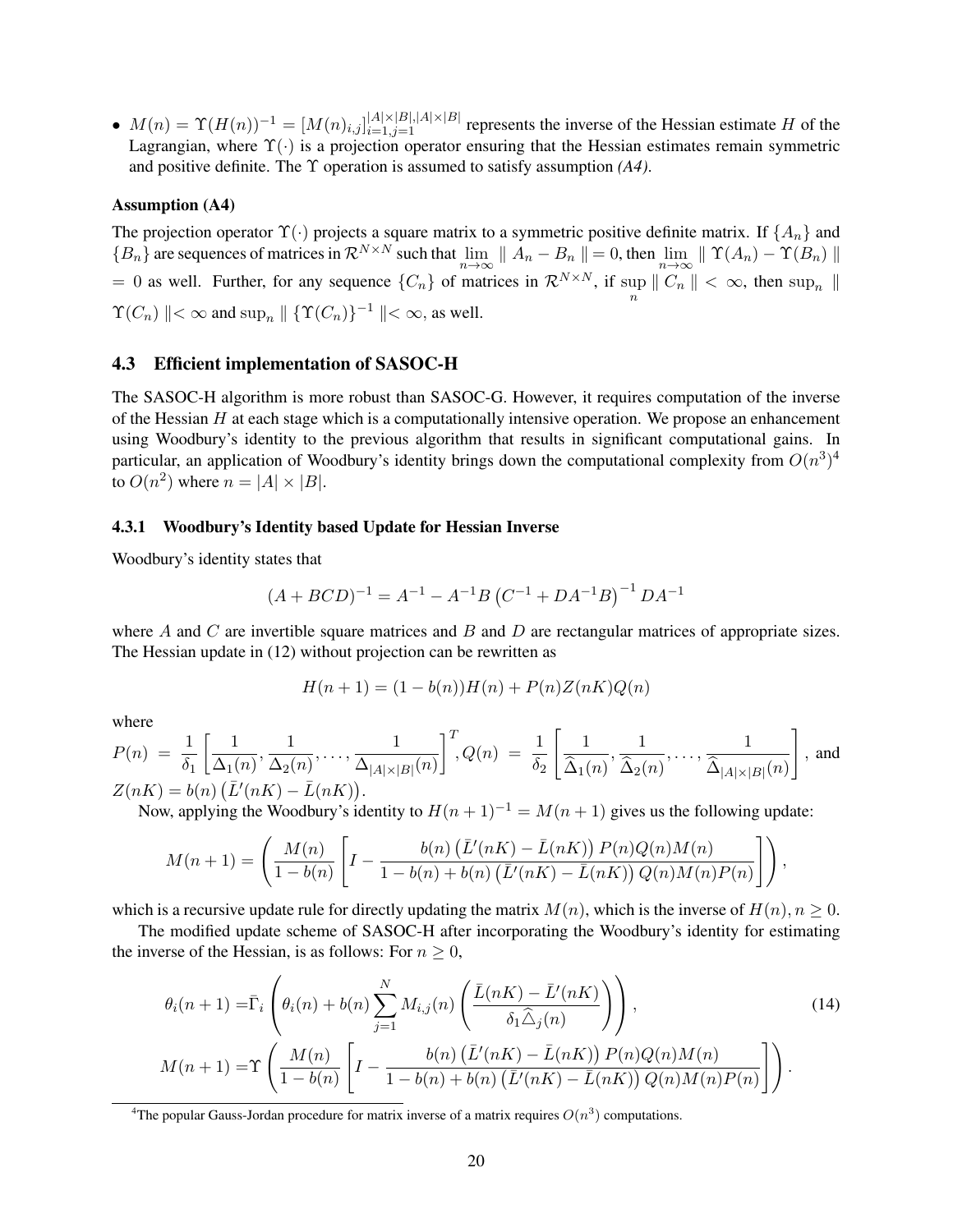In the above,  $M(0)$  is initialized to  $\omega I$ , I being an identity matrix and  $\omega > 0$ . The rest of the update rule corresponding to  $\overline{L}, \overline{L'}, \lambda_{i,j}, i = 1, \ldots, |C|, j = 1, \ldots, |P|$  and  $\lambda_f$  are the same as before (see (11)–(12)).

Our SASOC algorithms differ from the algorithms of (Bhatnagar et al. 2011a) in the following ways: (i) Unlike the algorithms of (Bhatnagar et al. 2011a) which are for a continuous-valued parameter, our SASOC algorithms are for a constrained discrete optimization setting and involve a generalized projection operator that renders the transition probabilities of the extended Markov process for any  $\theta \in \overline{\mathcal{D}}$  smooth. (ii) Since the SASOC-W algorithm does not involve explicit computation of the Hessian inverse, it is computationally more efficient than the second-order algorithms of (Bhatnagar et al. 2011a).

### 5 Notes on convergence

Here we provide a sketch of the convergence of SASOC-G and SASOC-H algorithms.<sup>5</sup>.

### Step 1: Extension of the transition dynamics  $p_{i,j}(\theta)$

The first step in the convergence analysis is common to both the SASOC algorithms and involves the extension of the transition dynamics  $p_{\theta}(i, j)$  of the constrained parameterized Markov process to the convex hull  $\mathcal{D}$ .

Recall that the discrete parameter  $\theta$  of the Markov process  $\{X_n(\theta)\}\$  takes values in the set  $\mathcal D$  defined earlier. Using the members of D, one can extend the transition dynamics  $p_{\theta}(i, j)$  of the underlying Markov process to any  $\theta$  in the convex hull  $\bar{\mathcal{D}}$  as follows:

$$
p_{\theta}(i,j) = \sum_{k=1}^{p} \beta_k(\theta) p_{D^k}(i,j), \quad \forall \theta \in \bar{\mathcal{D}}, i, j \in S,
$$
\n(15)

where the weights  $\beta_k(\theta)$  satisfy  $0 \leq \beta_k(\theta) \leq 1, k = 1, \ldots, p$  and  $\sum_{k=1}^{p}$  $k=1$  $\beta_k(\theta) = 1$ . For this choice of  $\beta_k(\theta)$ ,  $p_\theta(i, j), i, j \in S, \theta \in \overline{\mathcal{D}}$  can be seen to satisfy the properties of transition probabilities. We now explain the manner in which these weights are obtained. It is worth noting here that the weights  $\beta_k(\theta)$  must be continuously differentiable in order to ensure that the extended transition probabilities are continuously differentiable as well and our SASOC algorithms converge. Moreover, in the SASOC algorithms, we do not require an explicit computation of these weights while trying to solve the constrained optimization problem (1). Consider the case when  $\theta = \theta_1$  and suppose  $\theta_1$  lies between  $D^j$  and  $D^{j+1}$  (both members of  $D$ ). By construction,  $\beta_k(\theta_1)$  will correspond to the probability with which projection is done on  $[D^j, D^{j+1}]$  and is obtained using the Γ-projection operator as follows: Let us consider an interval of length 2ζ around the midpoint of  $[D^j, D^{j+1}]$  and denote it as  $[\tilde{D}_1, \tilde{D}_2]$ , where  $\tilde{D}_1 = \frac{\mathcal{D}^j + \mathcal{D}^{j+1}}{2} - \zeta$  and  $\tilde{D}_2 = \frac{\mathcal{D}^j + \mathcal{D}^{j+1}}{2} + \zeta$ . Then, the weights  $\beta_k(\theta_1)$  are set in the following manner:  $\beta_k(\theta_1) = 0$ ,  $\forall k \notin \{j, j + 1\}$  and  $\beta_j(\theta_1), \beta_{j+1}(\theta_1)$  is given by:

$$
(\beta_j(\theta_1), \beta_{j+1}(\theta_1)) = \begin{cases} (1,0) & \text{if } \theta_1 \in \left[ D^j, \tilde{D}_1 \right] \\ (f(\frac{\tilde{D}_2 - \theta_1}{2\zeta}), 1 - f(\frac{\tilde{D}_2 - \theta_1}{2\zeta})) & \text{if } \theta_1 \in \left[ \tilde{D}_1, \tilde{D}_2 \right] \\ (0,1) & \text{if } \theta_1 \in \left[ \tilde{D}_2, D^{j+1} \right] \end{cases}
$$
(16)

In the above, f to be a continuously differentiable function defined on [0, 1] such that  $f(0) = 0$  and  $f(1) = 1$ and the Γ-projection is derived from such an f. The above can be similarly extended when the parameter  $\theta$ 

<sup>&</sup>lt;sup>5</sup>The detailed proofs of the various results are provided in a supplementary file for review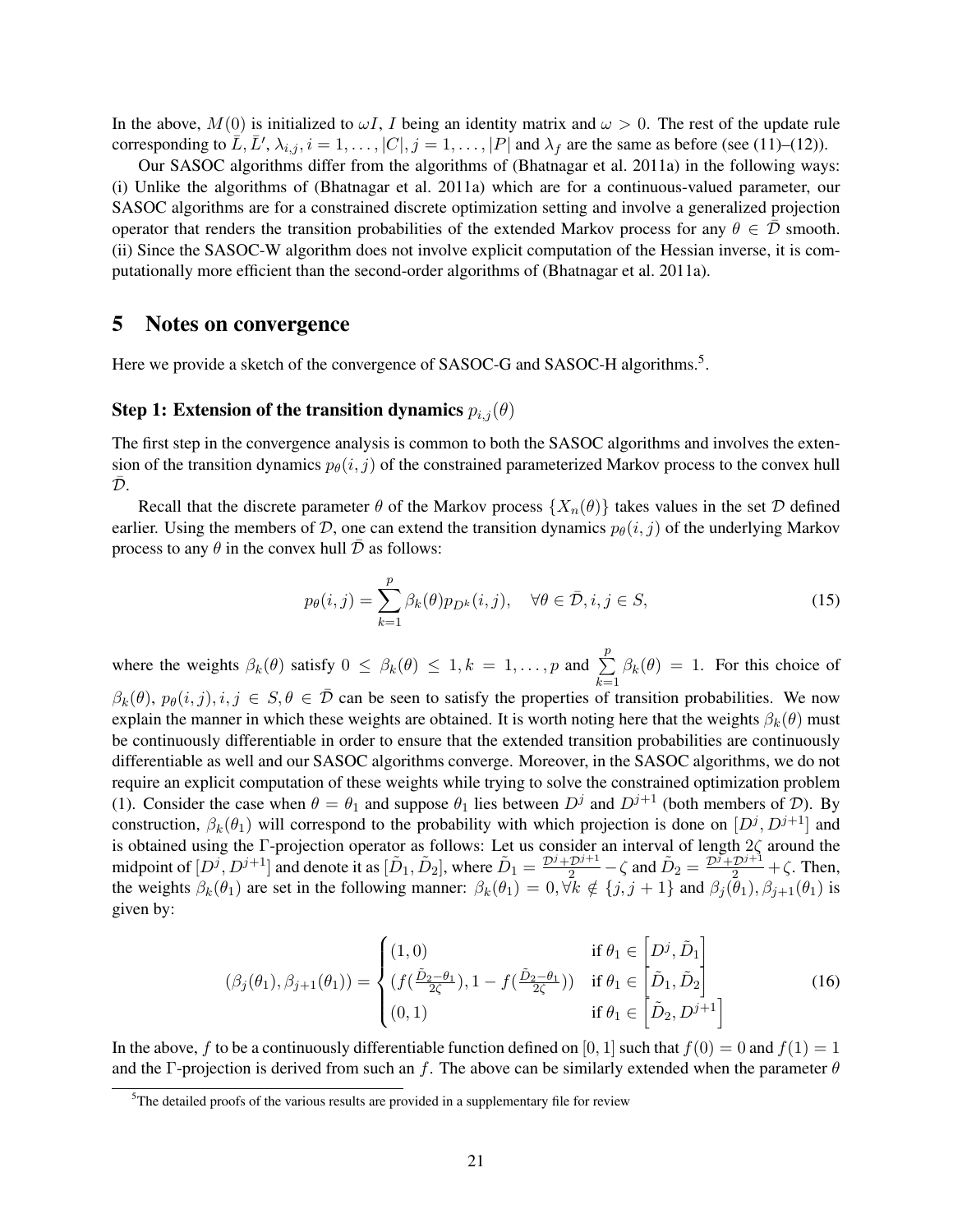has N components. It can thus be seen that  $\beta_k(\theta), k = 1, \ldots, p$  are continuously differentiable functions of θ. Thus, from (20) and the fact that  $β_k(θ)$  are continuously differentiable, it can be seen that the extended transition dynamics  $p_{\theta}(i, j)$ ,  $\forall \theta \in \overline{\mathcal{D}}, i, j \in S$  are continuously differentiable. We now claim the following:

**Lemma 1** *Under the extended dynamics*  $p_{\theta}(i, j), i, j \in S$  *of the Markov process*  $\{X_n(\theta)\}\$  *defined over all*  $\theta \in \overline{\mathcal{D}}$ *, we have* 

- *(i)* SASOC-G algorithm is analogous to its continuous counterpart where  $\Gamma(\theta)$  and  $\Gamma(\theta + \delta \triangle)$  are re*placed by*  $\bar{\Gamma}(\theta)$  *and*  $\bar{\Gamma}(\theta + \delta \triangle)$  *respectively.*
- *(ii)* SASOC-H algorithm is analogous to its continuous counterpart where  $\Gamma(\theta)$  and  $\Gamma(\theta + \delta_1 \Delta + \delta_2 \hat{\Delta})$ *are replaced by*  $\bar{\Gamma}(\theta)$  *and*  $\bar{\Gamma}(\theta + \delta_1 \Delta + \delta_2 \hat{\Delta})$  *respectively.*

### Step 2: Analysis of fastest timescale recursion

The fastest time-scale in SASOC-G is  $\{d(n)\}\$  which is used to update the Lagrangian estimates  $\bar{L}$  and  $\bar{L}'$ corresponding to simulations with  $\theta$  and  $\theta + \delta \Delta$  respectively. First, we show that these estimates indeed converge to the Lagrangian values  $L(\theta, \lambda)$  and  $L(\theta + \delta \Delta, \lambda)$  defined in (10). By the choice of step-sizes satisfying (A3), we have a time-scale separation between the updates to the Lagrangian estimates  $\bar{L}_n$  and the parameters -  $\theta$  and  $\lambda$ . Hence, for the purpose of analysis of these Lagrangian estimates,  $\theta$  and  $\lambda$  can be assumed to be time invariant quantities. We now have the following result:

**Lemma 2** *(i) For SASOC-G algorithm,*  $\|\overline{L}(n) - L(\theta(n), \lambda(n))\| \to 0$  *w.p.* 1, as  $n \to \infty$ *.* 

*(ii)* For SASOC-H algorithm,  $\|\bar{L}(n) - L(\theta(n), \lambda(n))\|$ ,  $\|\bar{L}'(n) - L(\theta(n) + \delta_1\Delta(n) + \delta_2\hat{\Delta}(n), \lambda(n))\|$   $\rightarrow$  $0$  *as*  $n \to \infty$ .

#### Step 3: Analysis of the  $\theta$ -recursion

We show that the evolution of  $\theta$  in SASOC-G descends in the Lagrangian value and converges to a limiting set that depends on  $\lambda$ . For this purpose, we first show that the resulting martingale from the  $\theta$  update recursion in (11) is convergent and then use  $V^{\lambda}(\cdot) = L(\theta, \lambda)$  as an associated Lyapunov function for the following ODE

$$
\dot{\theta}(t) = \check{\Gamma}\left(-\nabla_{\theta}L(\theta(t), \lambda)\right),\tag{17}
$$

where  $\tilde{\Gamma}$  is defined as follows: For any bounded continuous function  $\epsilon(\cdot)$ ,

$$
\check{\Gamma}(\epsilon(\theta(t))) = \lim_{\eta \downarrow 0} \frac{\Gamma(\theta(t) + \eta \epsilon(\theta(t))) - \theta(t)}{\eta}.
$$
\n(18)

The projection operator  $\tilde{\Gamma}(\cdot)$  ensures that the evolution of  $\theta$  via the ODE (23) stays within the bounded set  $\overline{D}$ . Again for the analysis of the  $\theta$ -update, the value of  $\lambda$  which is updated on the slowest time-scale is assumed constant.

**Theorem 3** *Under (A1), (A2') and (A3), with*  $\lambda(n) \equiv \lambda, \forall n$ , *in the limit as*  $\delta \to 0$ ,  $\theta(R) \to \theta^* \in K^{\lambda}$ *almost surely as*  $R \to \infty$ *, where*  $K^{\lambda} = \{ \theta \in S : \check{\Gamma}(-\nabla L(\theta(t), \lambda)) = 0 \}.$ 

Similarly, we show that the parameter updates  $\theta(n)$  of SASOC-H converge to a limit point of the ODE

$$
\dot{\theta}(t) = \check{\Gamma}\left(-\Upsilon(\nabla^2_{\theta}L(\theta(t),\lambda))^{-1}\nabla_{\theta}L(\theta(t),\lambda)\right). \tag{19}
$$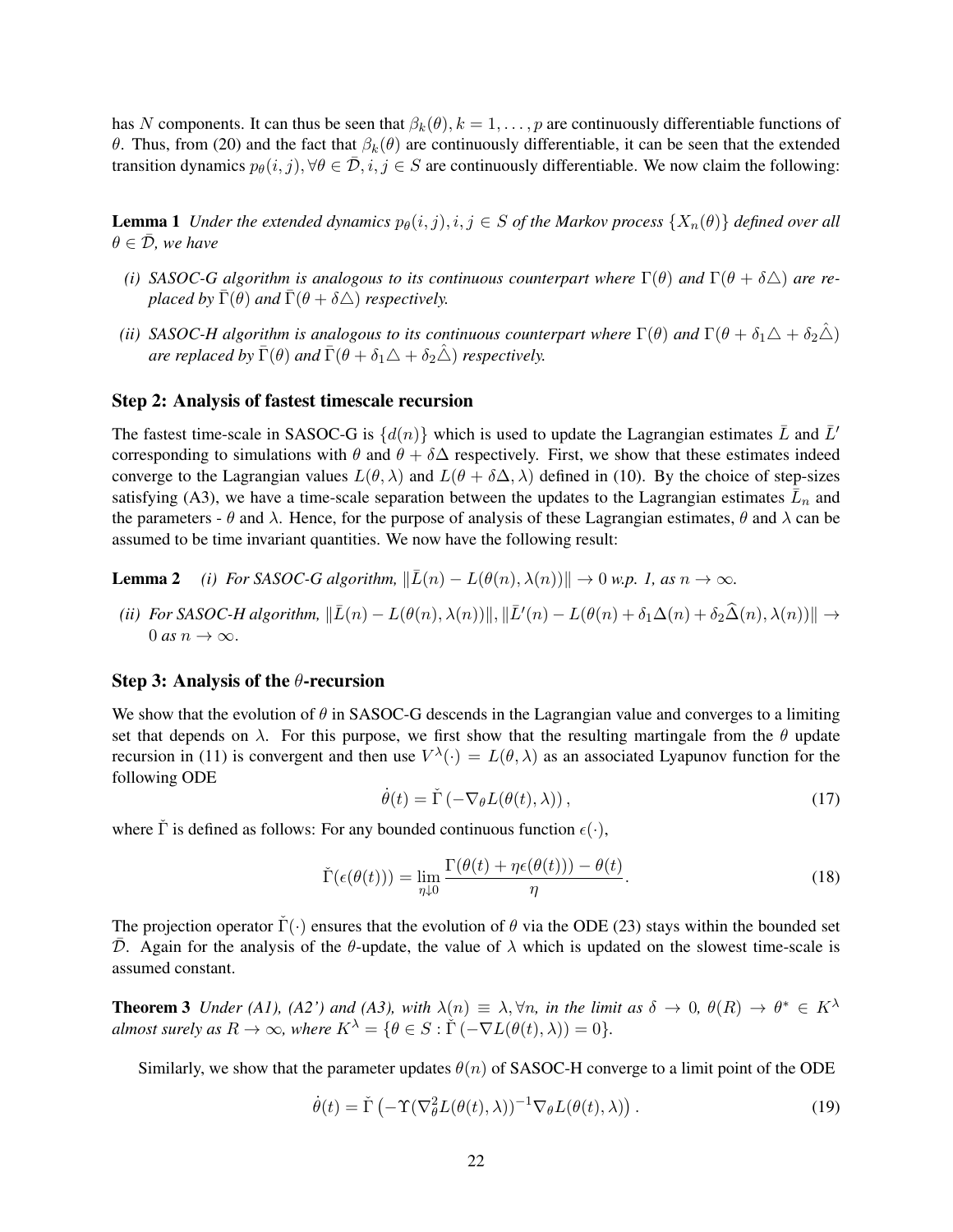**Theorem 4** *Under (A1), (A2), (A3) and (A4), with*  $\lambda(n) \equiv \lambda, \forall n$ *, in the limit as*  $\delta_1, \delta_2 \to 0$ ,  $\theta(R) \to \theta^* \in$  $\bar{K}^{\lambda}$  *almost surely as*  $R \to \infty$ *, where* 

$$
\bar{K}^{\lambda} = \left\{ \theta \in S : \frac{dL(\theta(t), \lambda)}{dt} = -\nabla_{\theta} L(\theta(t), \lambda)^{T} \Upsilon (\nabla_{\theta}^{2} L(\theta(t), \lambda))^{-1} \nabla_{\theta} L(\theta(t), \lambda) = 0 \right\}.
$$

Note that  $K^{\lambda}$  and  $\bar{K}^{\lambda}$  can differ in spurious fixed points on the boundary of  $\bar{\mathcal{D}}$ .

#### Step 4: : Analysis of the  $\lambda$ -recursion

For  $\{\lambda(n)\}\$  updates on the slowest time-scale  $\{a(n)\}\$ , we can assume that  $\theta$  has converged to  $\theta^* \in K^{\lambda}$ . We show that  $\lambda_{i,j}$  and  $\lambda_f$  converge respectively to the limit points of the ODEs

$$
\dot{\lambda}_{i,j}(t) = \tilde{\Pi}(G_{i,j}(\theta^*)), \forall i = 1, 2, \dots, |C|, j = 1, 2, \dots, |P|,
$$
  

$$
\dot{\lambda}_f(t) = \tilde{\Pi}(H(\theta^*)),
$$

where  $\theta^*$  is the converged parameter value of SASOC-G/H corresponding to Lagrange parameter  $\lambda(t) \stackrel{\triangle}{=}$  $(\lambda_{i,j}(t), \lambda_f(t), i = 1, \ldots, |C|, j = 1, \ldots, |P|)^T$ , and for any bounded continuous functions  $\bar{\epsilon}(\cdot)$ ,

$$
\check{\Pi}(\bar{\epsilon}(\lambda(t))) = \lim_{\eta \downarrow 0} \frac{(\lambda(t) + \eta \bar{\epsilon}(\lambda(t)))^+ - \lambda(t)}{\eta}.
$$

Here again, the projection operator II ensures that the evolution of each component of  $\lambda$  stays non-negative. From the definition of the Lagrangian given in (9), the gradient of the Lagrangian w.r.t.  $\lambda_{i,j}$  can be seen to be  $G_{i,j}(\theta^*)$  and that w.r.t.  $\lambda_f$  is  $H(\theta^*)$ . Thus, the above ODEs suggest that in SASOC-G/H  $\lambda_{i,j}$ s' and  $\lambda_f$ are ascending in the Lagrangian value and converge to a local maximum point. We now have the following result:

**Theorem 5** Let  $F^{\theta^*} = \{ \lambda \ge 0 : \check{\Pi}(G_{i,j}(\theta^*)) = 0, \forall i = 1, 2, \ldots, |C|, j = 1, 2, \ldots, |P|; \check{\Pi}(H(\theta^*)) = 0 \}$ . *Then,*  $\lambda(R) \to \lambda^*$  for some  $\lambda^* \in F^{\theta^*}$  w.p. 1 as  $R \to \infty$ .

#### Step 5: Convergence to a locally saddle point

Finally, we argue that the algorithm indeed converges to a (local) saddle point of the Lagrangian. Suppose  $H_1$  denote a local neighborhood in which  $\theta^*$  is a minimum. Then, through an application of the envelope theorem of mathematical economics (Mas-Colell et al. 1995, pp. 964-966), applied in the 'Caratheodory sense' (Borkar 2005, Lemma 4.3, pp.211), it can be seen that

$$
\lambda^* \in \arg\min_{\lambda \in H_2} \min_{\theta \in H_1} L(\theta, \lambda),
$$

where  $H_2$  is some local neighborhood that contains  $\lambda^*$ . The SASOC algorithms thus converge to a locally saddle point. As mentioned at the beginning of this section, the detailed proofs of the above results are available in an attached supplementary file.

### 6 Simulation Experiments

We use the simulation framework developed in (Banerjee et al. 2011) for implementing all our algorithms. A number of dispatching policies have been developed in (Banerjee et al. 2011). In particular, we study the PRIO-PULL and EDF policies for performance comparisons of the various algorithms. In addition to the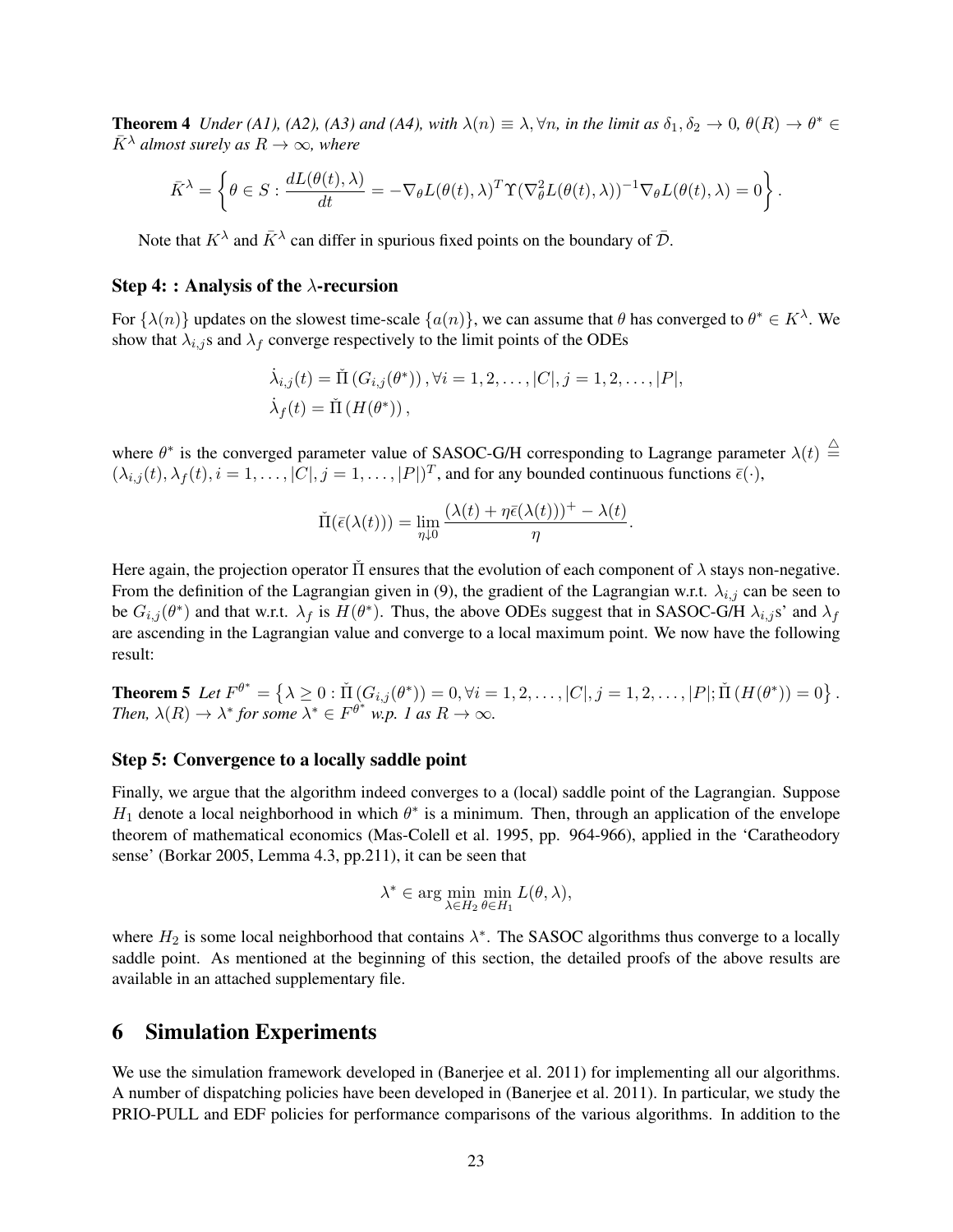

(b) Estimated mean service times for a SS

Figure 4: Characteristics of the service systems used for simulation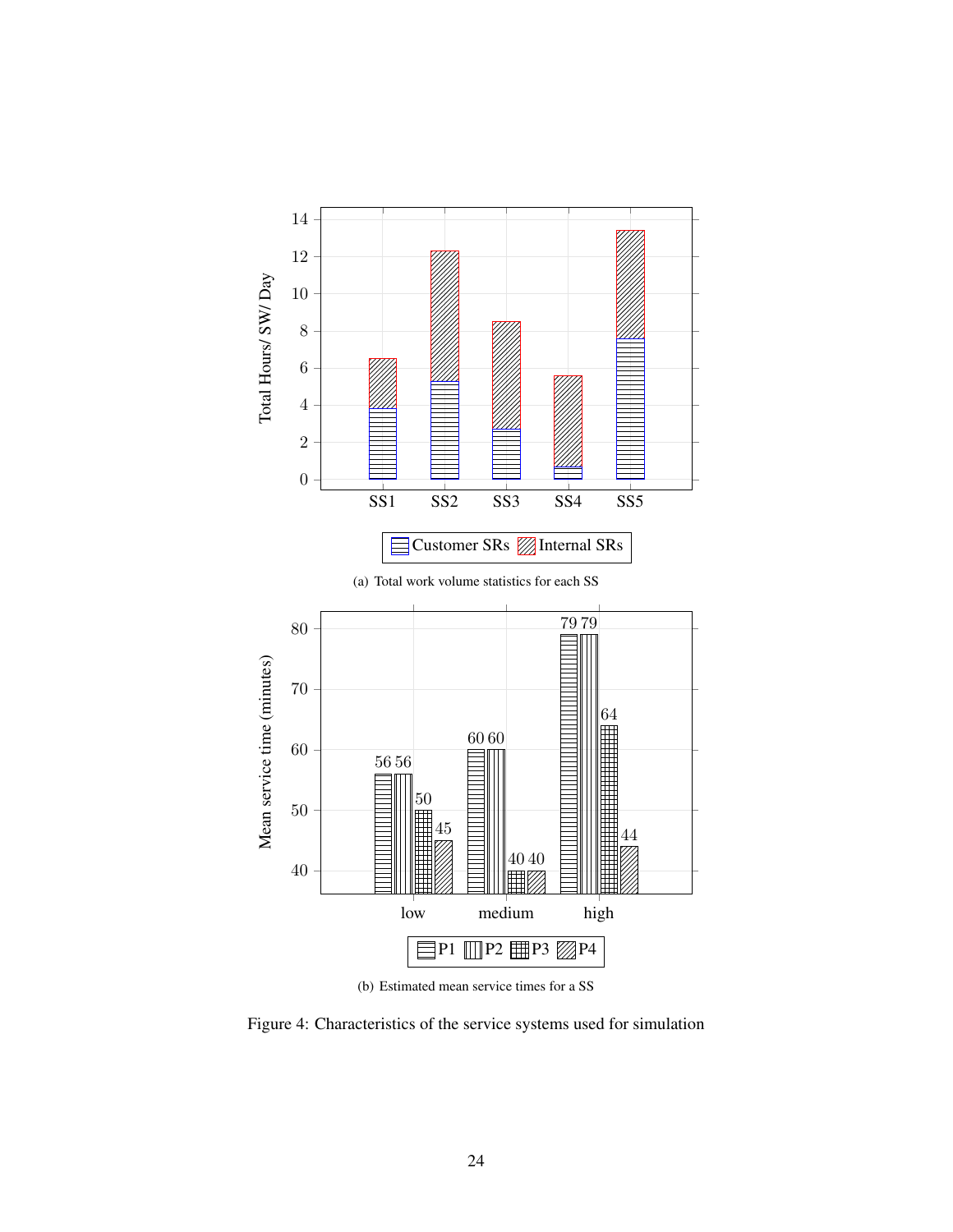

(a) SS1 and SS2 work arrival pattern



(b) SS3, SS4 and SS5 work arrival pattern

Figure 5: Work arrival patterns over a week for each SS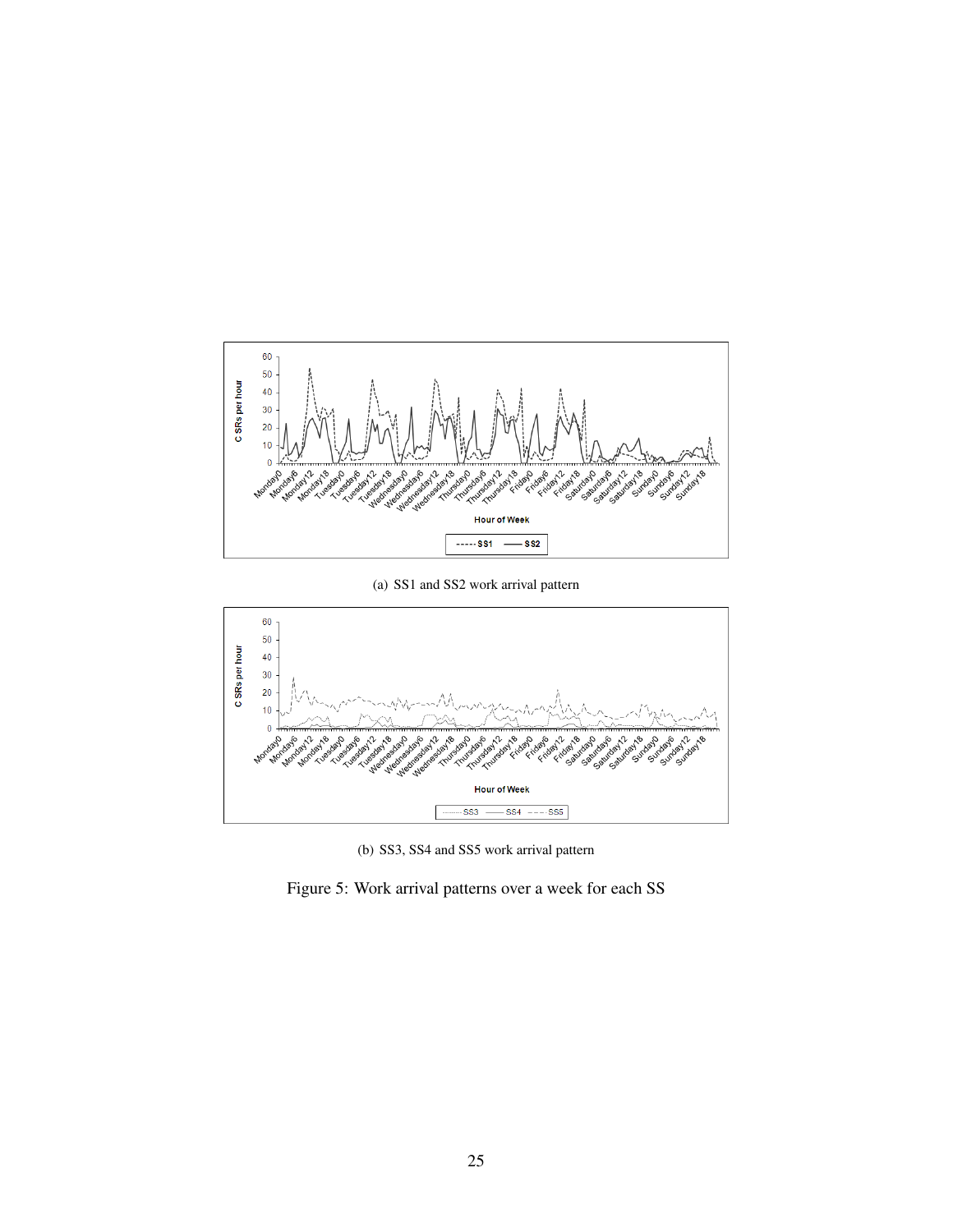three SASOC algorithms, we implemented an algorithm that uses the state-of-the-art optimization tool-kit OptQuest, for the sake of comparison. OptQuest employs an array of techniques including scatter and tabu search, genetic algorithms, and other meta-heuristics for the purpose of optimization and is quite well-known as a hybrid search tool for solving simulation optimization problems ((April et al. 2001)). In particular, we have used the scatter search variant of OptQuest for our experiments.

We choose five real-life SS from two different countries providing server support to IBM's customers. The five SS cover a variety of characteristics such as high vs. low workload, small vs. large number of customers to be supported, small vs. big staffing levels, and stringent vs. lenient SLA constraints. Collectively, these five SS staff more than 200 SWs with 40%, 30%, and 30% of them having low, medium, and high skill level, respectively. Also, these SS support more than 30 customers each, who make more than 6500 SRs every week with each customer having a distinct pattern of arrival depending on its business hours and seasonality of business domain. Figure 4(a) shows the total work hours per SW per day for each of the SS. The bottom part of the bars denotes customer SR work, i.e., the SRs raised by the customers whereas the top part of the bars denotes internal SR work, i.e, the SRs raised internally for overhead work such as meetings, report generation, and HR activities. This segregation is important because the SLAs apply only to customer SRs. Internal SRs do not have deadlines but they may contribute to queue growth. Note that while average work volumes are significant, they may not directly correlate to SLA attainment. Figure 4(b) shows the effort data, i.e., the mean time taken to resolve an SR (a lognormal distributed random variable in our setting) across priority and complexity classes. As shown in Figures 5, the arrival rates for SS4 and SS5 show much higher peaks than SS1, SS2, and SS3, respectively, although their average work volumes are comparable. The variations are significant because during the peak periods, many SRs may miss their SLA deadlines and influence the optimal staffing result.

Some of the specific details of the service system setting (see Section 3) are as follows:  $I$ , the set of time intervals, contains one element for each hour of the week. Hence,  $|\mathcal{I}| = 168$ . The set of priority levels,  $P = \{P_1, P_2, P_3, P_4\}$ , where,  $P_1 > P_2 > P_3 > P_4$ . The set of skill levels B is {High, Medium, Low}, where,  $High > Medium > Low$ . The simulation framework also involves the swing and preemption policies and the reader is referred to (Banerjee et al. 2011) for a detailed description of this.

We implemented our SASOC algorithms on the simulation framework from (Banerjee et al. 2011) for both the perturbed and the unperturbed simulations (see X and  $\hat{X}$  computations in Algorithm 1). For our SASOC algorithms, the simulations were conducted for 1000 iterations, with each iteration having 20 simulation replications - ten each with unperturbed parameter  $\theta$  and perturbed parameter  $\theta$ , respectively. Each replication simulated the operations of the respective SS for a 30 day period. Thus, we set  $R = 1000$ and  $K = 10$  for SASOC algorithms. On the other hand, for the OptQuest algorithm, simulations were conducted for 5000 iterations, with each iteration of 100 replications of the SS.

For all the SASOC algorithms, we set the weights in the single-stage cost function  $c(X_m)$ , see (3), as  $r = s = 0.5$ . We thus give equal weightage to both the worker utilization and the SLA over-achievement components. The indicator variable q used in the constraint  $(5)$  was set to 0 (i.e., infeasible) if the queues were found to grow by 1000% over a two-week period during simulation. We performed a sensitivity study for the paramter  $\delta$  and found that the choice of 0.5 gave the best results. For the second order methods, the perturbation control parameters  $\delta_1$  and  $\delta_2$  were both set to 0.5. The function f in the generalized projection operator was set as  $f(x) = x$ , with the parameter  $\zeta = 0.1$ . Each of the experiments were run on a machine with dual core Intel 2.1 GHz processor and 3 GB RAM.

The  $\Upsilon$  operator implemented for SASOC-W can be described as follows. Let  $\hat{H}$  be the Hessian update which needs to be projected. The following sequence of operations represent this projection. (i)  $\hat{H}$   $\leftarrow$  $(\hat{H} + \hat{H}^T)$  $\frac{H^T}{2}$ ; (ii) Perform eigen-decomposition on  $\hat{H}$  to get all eigen-values and corresponding eigen-vectors; (iii) Project each eigen-value to  $\left[\epsilon,\frac{1}{\epsilon}\right]$  where  $1>\epsilon>0$ .  $\epsilon$  is chosen to be a small number so as to allow for larger range of values, but not too small to avoid singularity. The upper limit in the projection range is to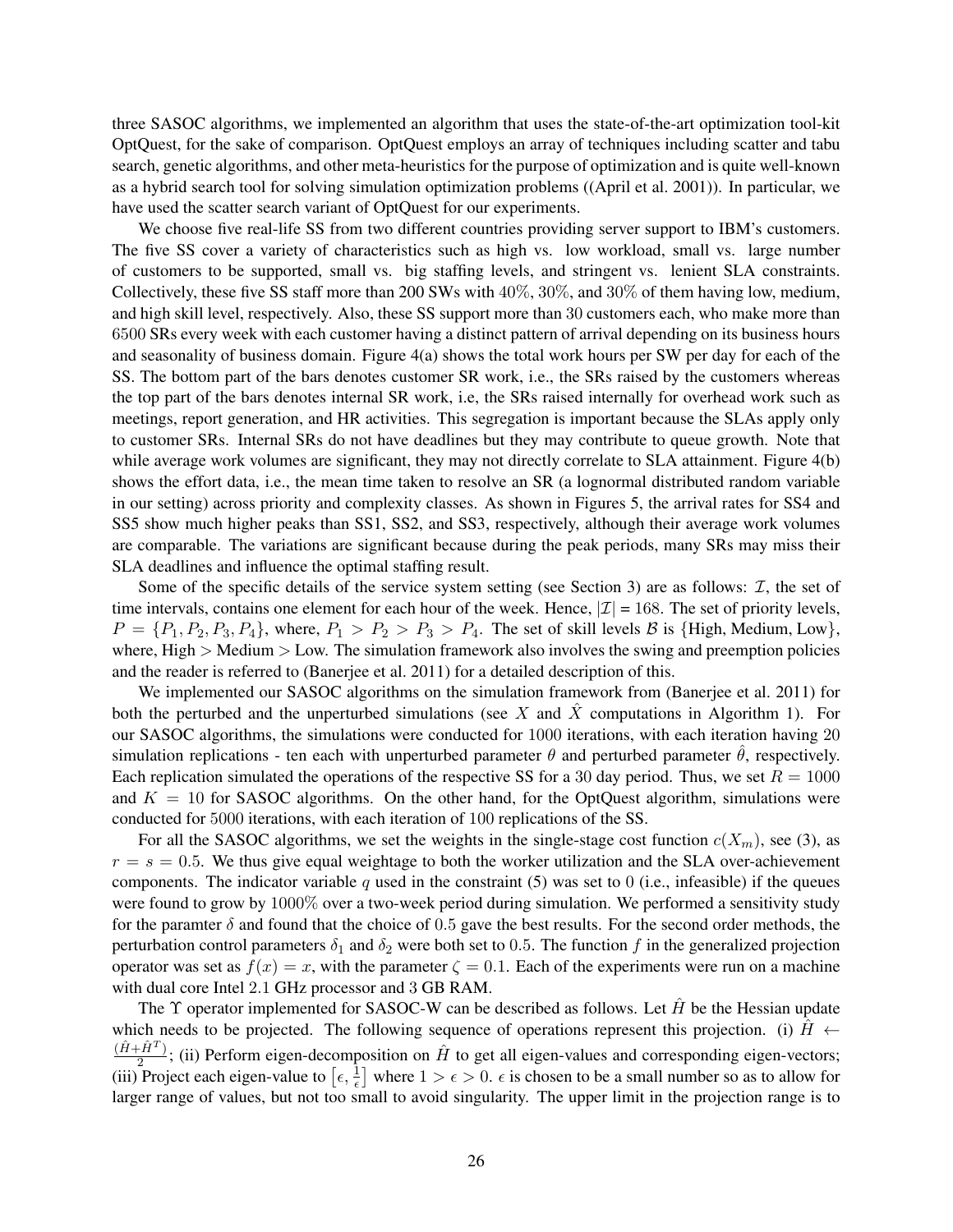avoid singularity of the inverse of the Hessian estimate; and (iv) Reconstruct  $\hat{H}$  using the projected eigenvalues but with same eigen-vectors. The Υ operator in the case of SASOC-H with diagonal Hessian is one that simply projects each diagonal entry to  $\left[\epsilon, \frac{1}{\epsilon}\right]$ . It is easy to see that the  $\Upsilon$  operator satisfies assumption *(A4)*. For a closely related modification of the Hessian, the reader is referred to (Gill et al. 1981). In our experiments, we set  $\epsilon = 0.01$ .

On each SS, we compare our SASOC algorithms with the OptQuest algorithm using  $W_{sum}$  and mean utilization as the performance metrics. Here  $W_{sum} \stackrel{\triangle}{=} \sum_{i=1}^{|A|} \sum_{j=1}^{|B|} \theta_{i,j}$  is the sum of workers across shifts and skill levels. The mean utilization here refers to a weighted average of the utilization percentage achieved for each skill level, with the weights being the fraction of the workload corresponding to each skill level.

As evident in Figures 5(a) and 5(b), the SS pools SS1, SS2 and SS3 are characterized by a flat SR arrival pattern, whereas SS4 and SS5 are characterized by a bursty SR arrival pattern. We present and analyze the results on these pools separately, starting with the flat arrival pools in the next section.

### 6.1 Flat-Arrival SS pools

Figures 6(a) and 6(b) compare the  $W^*_{sum}$  achieved for OptQuest and SASOC algorithms using PRIO-PULL and EDF on three real life SS with a flat SR arrival pattern (see Figure 5(a)). Here  $W^*_{sum}$  denotes the value obtained upon convergence of  $W_{sum}$ . On these SS pools, namely SS1, SS2 and SS3, respectively, we observe that our SASOC algorithms find a better value of  $W^*_{sum}$  as compared to OptQuest. Note in particular that on SS1, SASOC algorithms perform significantly better than OptQuest with an improvement of nearly 100%. Further, on SS2, OptQuest is seen to be infeasible whereas all the SASOC algorithms obtain a feasible and good allocation.

It is evident that SASOC algorithms consistently outperform the OptQuest algorithm on these SS pools. Further, among the SASOC algorithms, we observe that SASOC-W finds better solutions in general as compared to the other two SASOC algorithms. Further, we observe that in all our experiments that include both flat as well as bursty arrival pools, the optimal worker parameter obtained by all our SASOC algorithms is feasible, i.e., satisfies both the SLA as well as the queue stability constraints.

Figure 6(b) presents similar results for the case of the EDF dispatching policy. The behavior of OptQuest and SASOC algorithms was found to be similar to that of PRIO-PULL with SASOC showing performance improvements over OptQuest here as well.

#### 6.2 Bursty-Arrival SS pools

Figures 7(a) and 7(b) compare the  $W^*_{sum}$  achieved for OptQuest and SASOC algorithms using PRIO-PULL and EDF on two real life SS with a bursty SR arrival pattern (see Figure 5(b)). From these performance plots, we observe that OptQuest is seen to be slightly better than SASOC-G and SASOC-W when the underlying dispatching policy is PRIO-PULL, whereas in the case of EDF dispatching policy, the SASOC algorithms clearly outperform OptQuest. The execution time advantage of SASOC algorithms over OptQuest hold in the case of these pools as well.

Computational efficiency is a significant factor for any adaptive labor staffing algorithm. For instance, if a candidate labor staffing algorithm takes too long to find the optimal staffing levels, it is not amenable for making staffing changes in a real SS. Both from the number of simulations required as well as the wall clock run time standpoints, SASOC algorithms are better than OptQuest. This is because OptQuest requires 5000 iterations with each iteration of 100 replications, whereas the SASOC algorithms require 1000 iterations of 20 replications each in order to find  $W^*_{sum}$ . This results in a 25X speedup for SASOC algorithms and also manifests in the wall clock runtimes of SASOC algorithms because simulation run-times are proportional to the number of SS simulations. We observe that the SASOC algorithms result in at least 10 to 15 times improvement as compared to OptQuest from the wall clock runtimes perspective. For instance, on SS1 the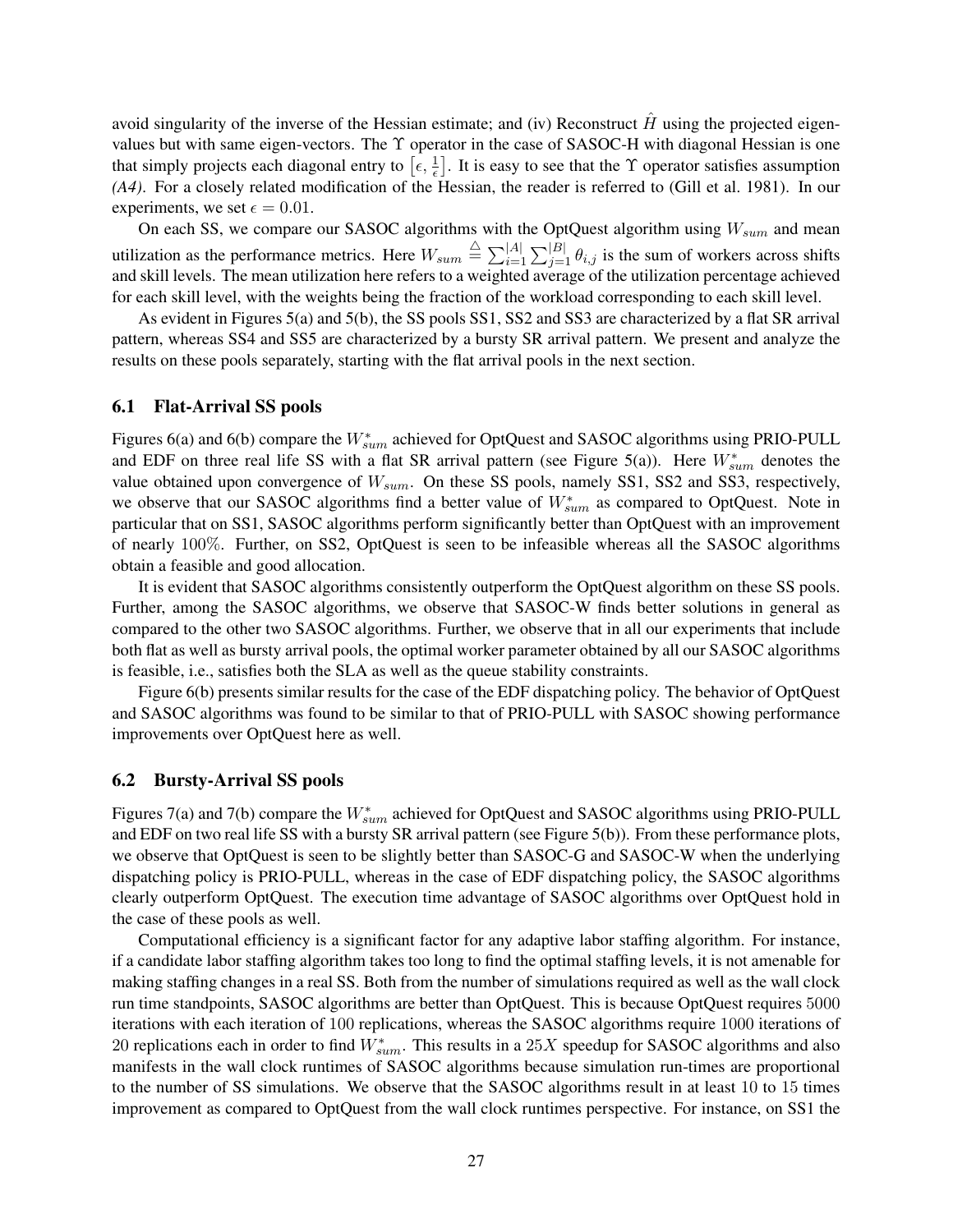

Figure 6: Performance of OptQuest and SASOC algorithms on SS1, SS2 and SS3*<sup>a</sup>*

<sup>&</sup>lt;sup>a</sup>Note: OptQuest is infeasible over SS2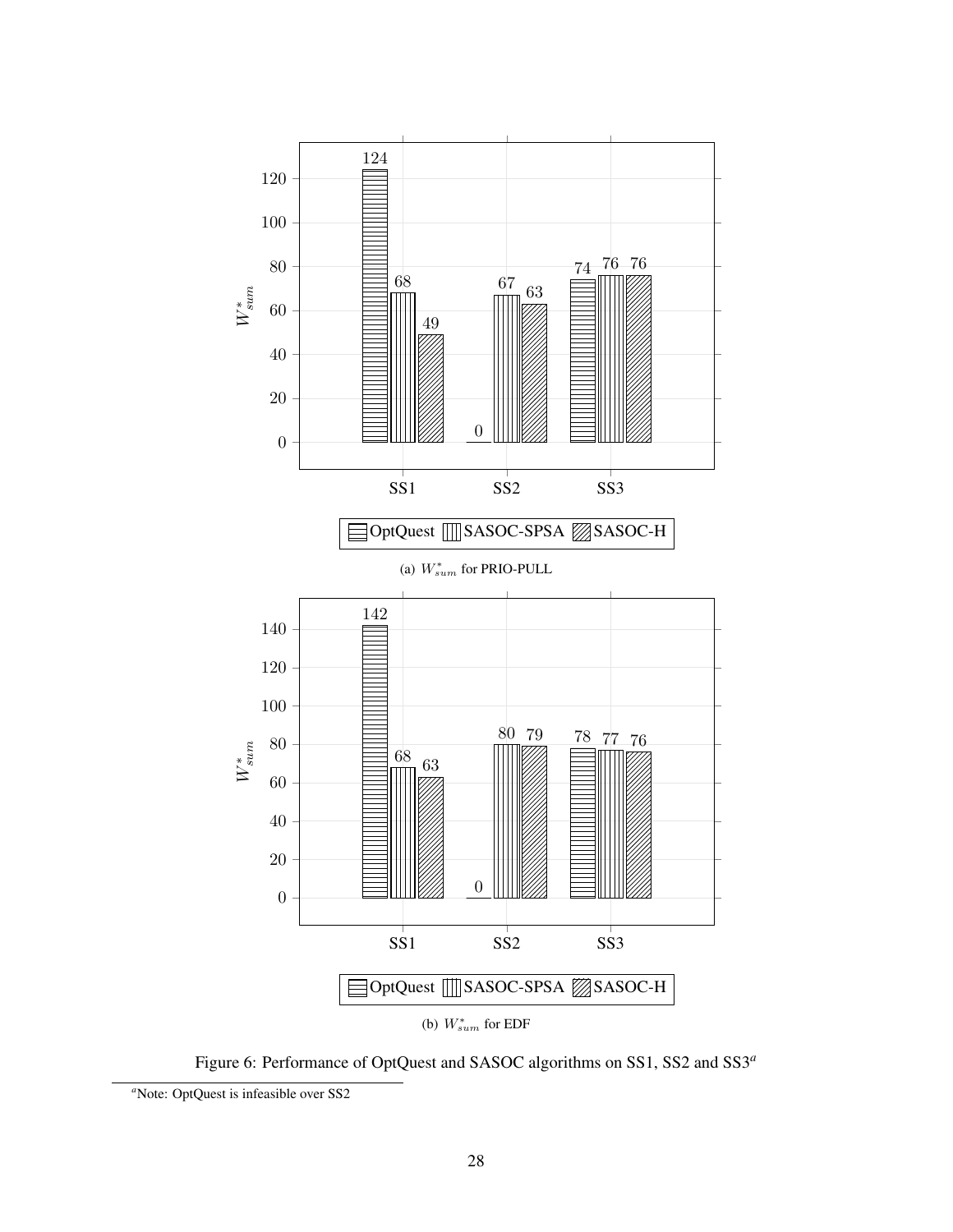

Figure 7: Performance of OptQuest and SASOC for two different dispatching policies on SS4 and SS5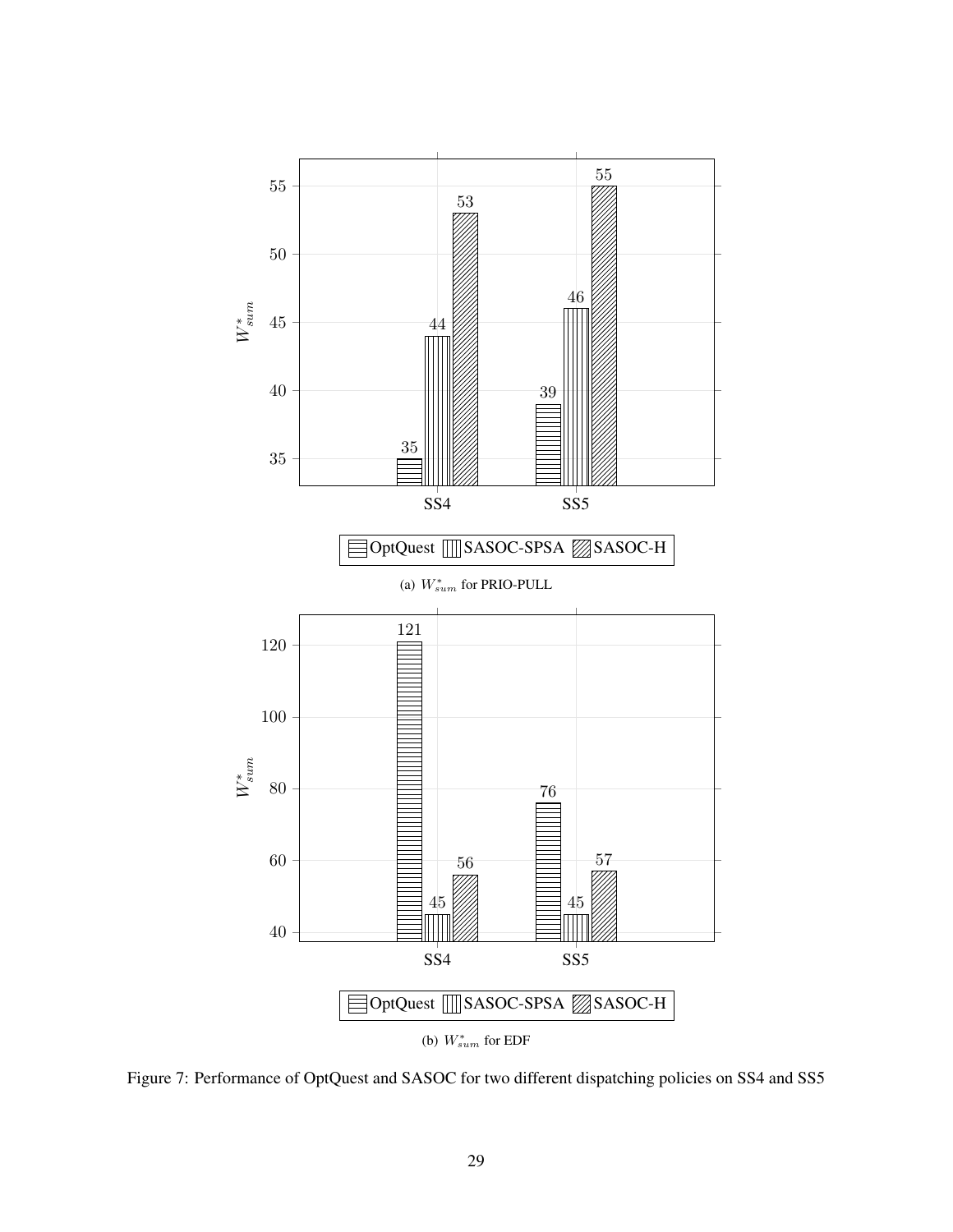

Figure 8: Performance comparison of SASOC with smoothed functional algorithms. *<sup>a</sup>*

<sup>&</sup>lt;sup>*a*</sup>Note: the underlying dispatching policy is EDF.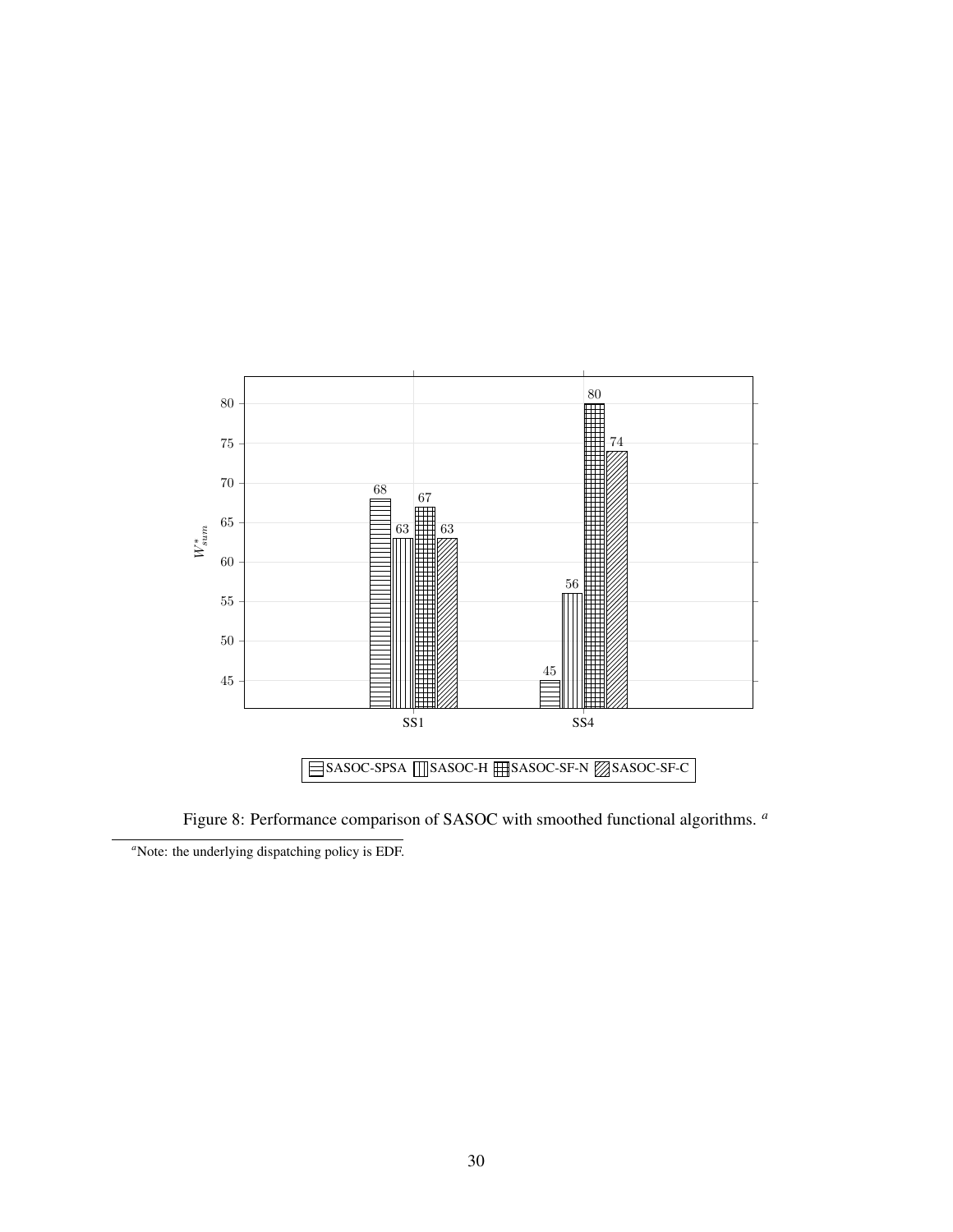

Figure 9: Convergence of  $W_{sum}$  as a function of number of cycles for different SASOC algorithms - Illustration on SS1 and SS4 for two dispatching policies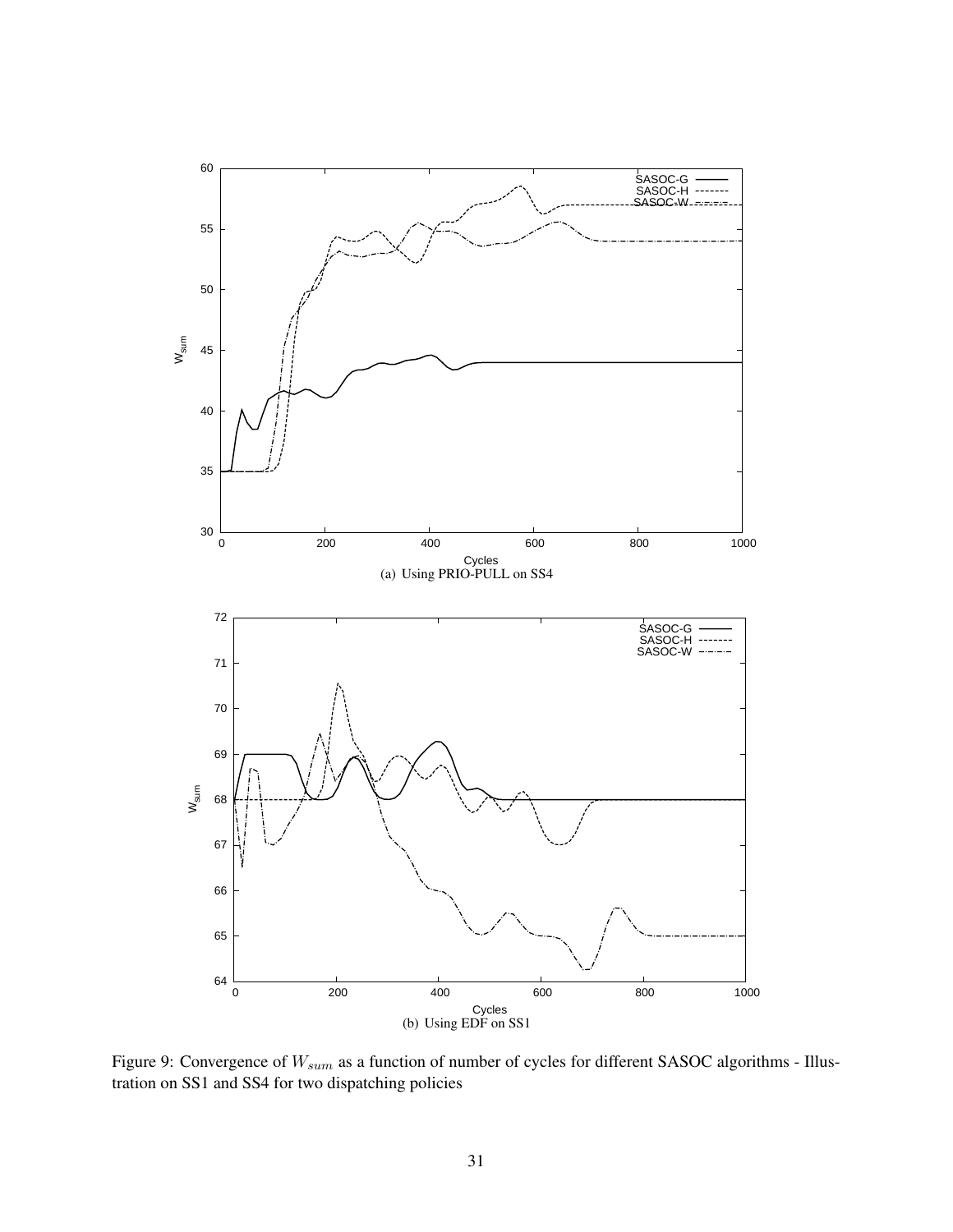

Figure 10: Performance of OptQuest and SASOC for EDF dispatching policy. The mean utilization values have been rounded to nearest integer.

typical run-time of OptQuest was found to be 24 hours, whereas SASOC algorithms took less than 2.5 hours each to converge.

In fact, we observed in the case of SS2, OptQuest does not find a feasible solution even after repeated runs for 5000 search iterations. Also, because OptQuest depends heavily on SLA attainments and respective confidence intervals of previous iterations, it requires higher number of replications than SASOC. Further, we observed that SASOC algorithms converge within 500 iterations in all our experiments. Thus, SASOC algorithms require 25 times less number of simulations as compared to OptQuest, while searching for the optimal SS configuration. This runtime advantage ensures that an SS manager can make staffing changes even at the granularity of every week by making use of SASOC algorithms and the same may not be possible with OptOuest due to its longer runtimes.

### 6.3 Comparsion with SF approaches

Figure 6.1 compares the  $W^*_{sum}$  achieved with EDF as the dispatching policy for the SASOC algorithms with the smoothed functional (SF) based schemes from (Prasad et al. 2013). We observe that the SASOC algorithms perform on par with the Cauchy variant (SASOC-SF-C), while performing better than the Gaussian variant of the algorithm from (Prasad et al. 2013). An important advantage with our SASOC algorithms in comparison with the SF based approaches, especially the Cauchy variant, is the low computational overhead. While our algorithms require Bernoulli random variable for perturbing the worker parameter, the SF approaches require Gaussian or Cauchy random variables for the same. Further, the second order method that we propose here (SASOC-H) is more robust in comparison to the first order SF approaches and through the use of Woodbury's identity, we also achieve low computational overhead as well.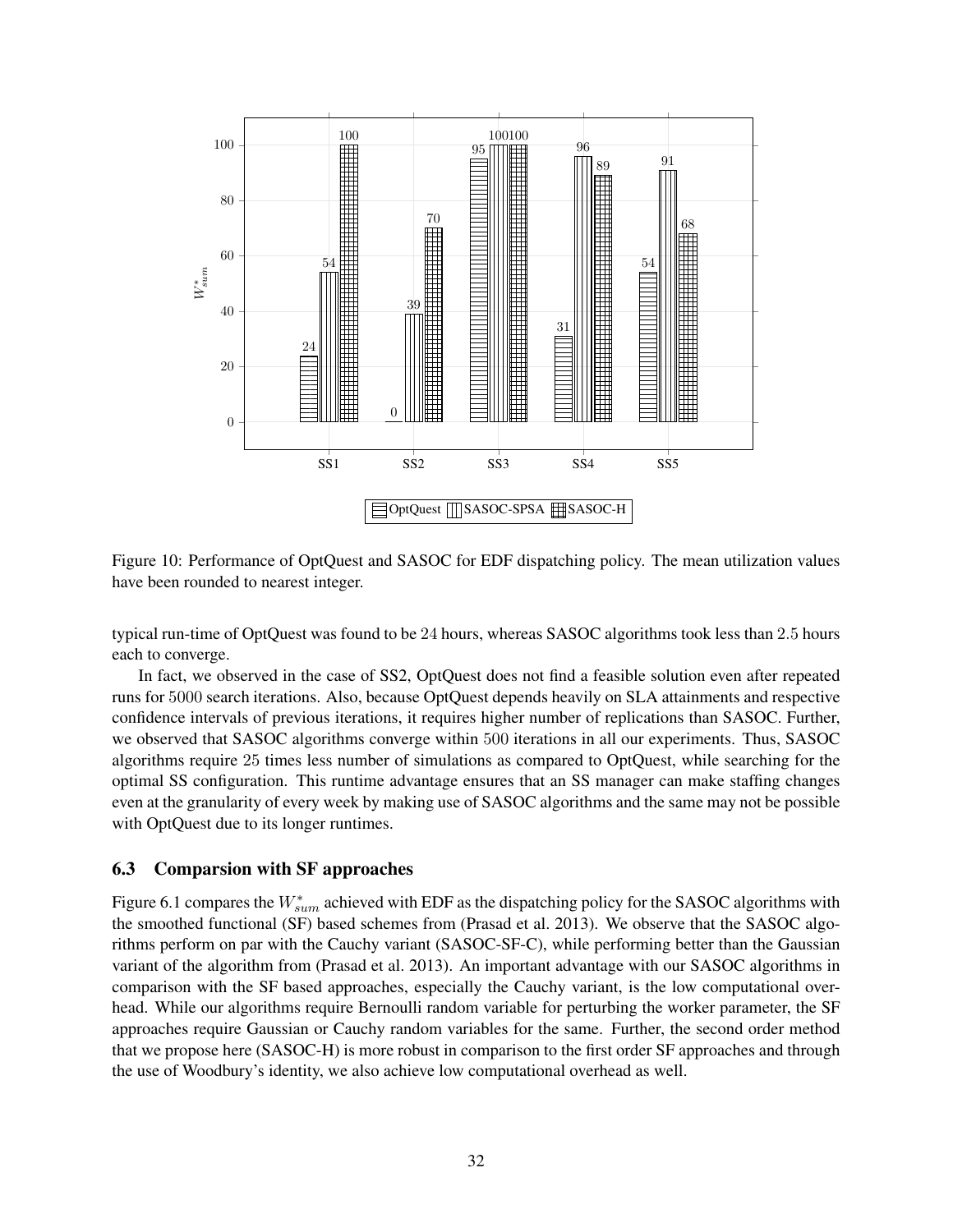#### **6.4** Empirical Convergence of  $\theta$

We observe that the parameter  $\theta$  (and hence  $W_{sum}$ ) converges to the optimum value for each of the SS pools considered. This is illustrated by the convergence plots in Figures 9(a) and 9(b). This is a significant feature of SASOC as our algorithms are seen to converge analytically (see Section 5) and the plots confirm the same. In contrast, the OptQuest algorithm is not proven to converge to the optimum even after repeated runs, as illustrated in the case of SS2 in Figure 6(a).

#### 6.5 Mean utilization results

We present the utilization percentages across different skill levels (low, medium and high) in Figure 6.1. The underlying dispatching policy here is EDF. The results for the case of PRIO-PULL are similar. We observe mean utilization of workers is a crucial factor for a labor staffing algorithm and it is evident from Figure 6.1 that SASOC algorithms exhibit a higher mean utilization of workers and hence, better overall performance in comparison to the OptQuest algorithm.

From the above performance comparisons over SS pools with flat as well as bursty SR arrival patterns, it is evident that our SASOC algorithms, which converge to a local saddle point, show overall better performance in comparison with the scatter search-based algorithm of OptQuest. Among the SASOC algorithms, we observe that the second order algorithms (SASOC-H and SASOC-W) perform better than the first order algorithm (SASOC-G) in many cases, with SASOC-W being marginally better than SASOC-H.

### 7 Conclusions

We motivated the discrete optimization problem of adaptively determining optimal staffing levels in SS and proposed two novel SASOC algorithms for solving this problem. The aim was to find an optimum worker parameter that minimizes a certain long-run cost objective, while adhering to a set of constraint functions, which are also long run averages. All SASOC algorithms are simulation-based optimization methods as the single-stage cost and constraint functions are observable only via simulation and no closed form expressions are available. For solving the constrained optimization problem, we applied the Lagrange relaxation procedure and used an SPSA based scheme for performing gradient descent in the primal and at the same time, ascent in the dual, for the Lagrange multipliers. All SASOC algorithms also incorporated a smooth (generalized) projection operator that helped imitate a continuous parameter system with suitably defined transition dynamics. Using the theory of multi-timescale stochastic approximation, we presented the convergence proof of our algorithms. Numerical experiments were performed to evaluate each of the algorithms based on real-life SS data against the state-of-the-art simulation optimization toolkit OptQuest in the current context. SASOC algorithms in general showed overall superior performance compared to OptQuest, as they (a) exhibited more than an order of magnitude faster convergence than OptQuest, (b) consistently found solutions of good quality and in most cases better than those found by OptQuest, and (c) showed guaranteed convergence even in scenarios where OptQuest did not find feasibility even after repeated runs for 5000 iterations. Given the quick convergence of SASOC algorithms (in minutes), they are particularly suitable for adaptive labor staffing where a few days of optimization run like in OptQuest would fail to keep up with the changes. By comparing the results of the SASOC algorithms on two independent dispatching policies, we showed that SASOC's performance is independent of the operational model of SS.

As future work, one may consider single-stage cost function enhancements that include worker salaries as well as other relevant monetary costs, apart from staff utilization and SLA attainment factors. An orthogonal direction of future work in this context is to develop skill updation algorithms, i.e., derive novel work dispatch policies that improve the skills of the workers beyond their current levels by way of assigning work of a higher complexity. However, the setting is still constrained and the SLAs would need to be met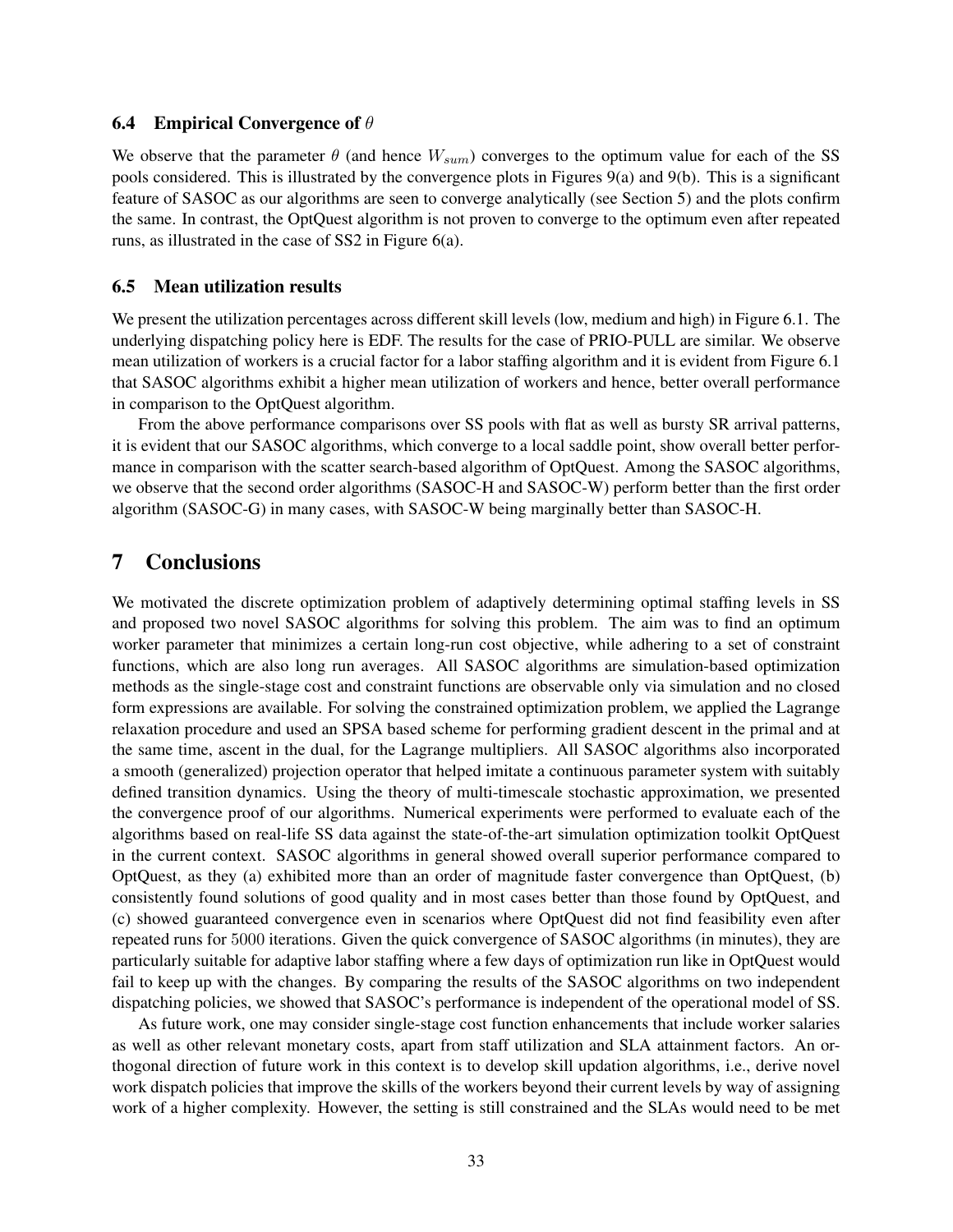while improving the skill levels of the workers. The skill updation scheme could then be combined with the SASOC algorithms presented in this paper to optimize the staffing levels on a slower timescale.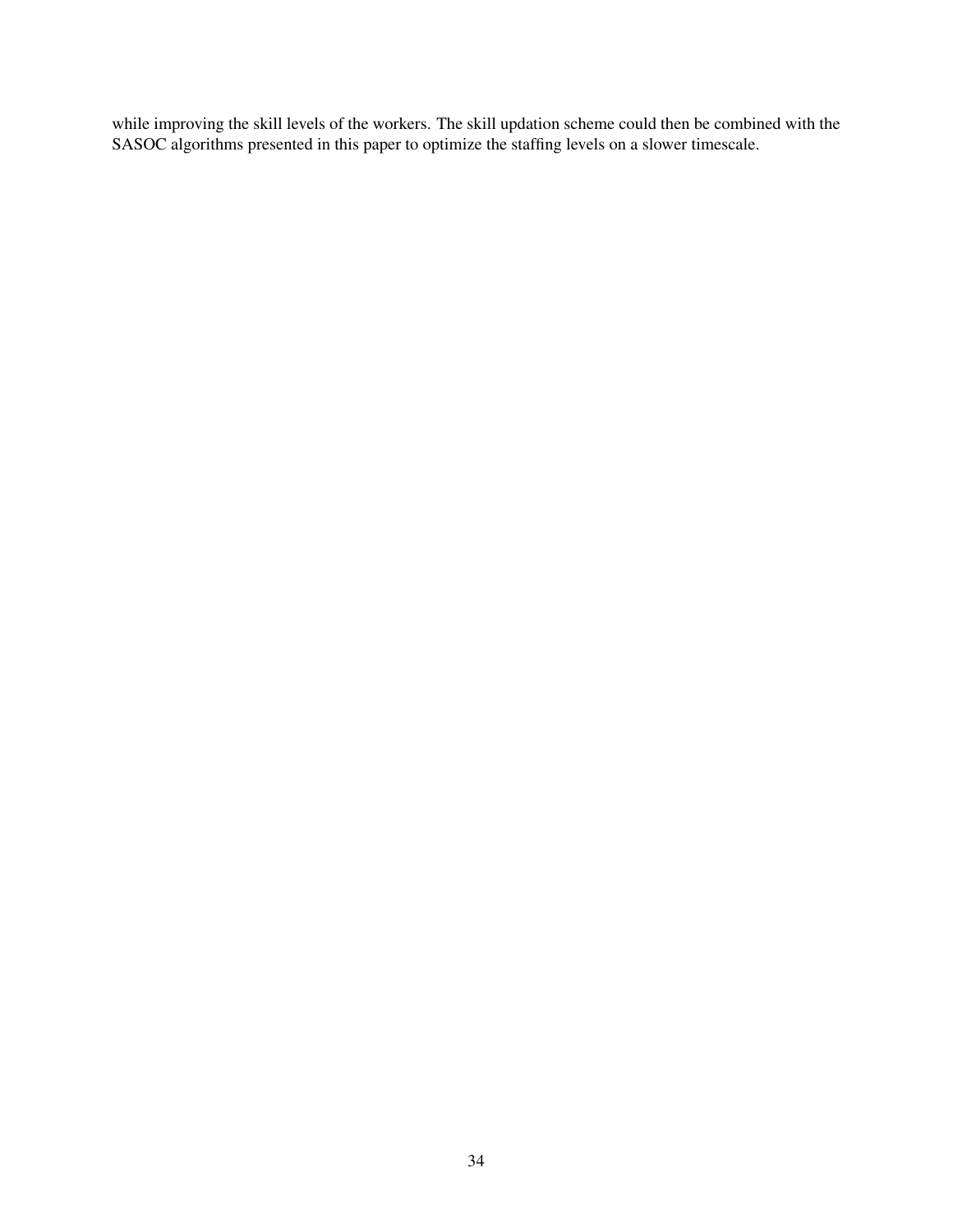### A Appendix: Convergence Analysis

Here we provide a sketch of the convergence of the SASOC-G and SASOC-H algorithms. The first step in the convergence analysis is common to all the SASOC algorithms and involves the extension of the transition dynamics  $p_{\theta}(i, j)$  of the constrained parameterized hidden Markov process to the convex hull D.

### Extension of the transition dynamics  $p_{i,j}(\theta)$

Recall that the discrete parameter  $\theta$  of the Markov process  $\{X_n(\theta)\}\$  takes values in the set  $\mathcal D$  defined earlier. Using the members of D, one can extend the transition dynamics  $p_{\theta}(i, j)$  of the underlying Markov process to any  $\theta$  in the convex hull  $\bar{\mathcal{D}}$  as follows:

$$
p_{\theta}(i,j) = \sum_{k=1}^{p} \beta_k(\theta) p_{D^k}(i,j), \quad \forall \theta \in \bar{\mathcal{D}}, i, j \in S,
$$
\n
$$
(20)
$$

where the weights  $\beta_k(\theta)$  satisfy  $0 \leq \beta_k(\theta) \leq 1, k = 1, \dots, p$  and  $\sum_{k=1}^{p}$  $k=1$  $\beta_k(\theta) = 1. p_{\theta}(i, j), i, j \in S, \theta \in \overline{\mathcal{D}}$ 

can be seen to satisfy the properties of transition probabilities. It is worth noting here that the weights  $\beta_k(\theta)$  must be continuously differentiable in order to ensure that the extended transition probabilities are continuously differentiable as well and our SASOC algorithms converge. Moreover, in the SASOC algorithms, we do not require an explicit computation of these weights while trying to solve the constrained optimization problem equation (1) of the main paper. Consider the case when  $\theta = (\theta_1)^T$  and suppose  $\theta_1$ lies between  $D^j$  and  $D^{j+1}$  (both members of  $D$ ). By construction,  $\beta_k(\theta)$  will correspond to the probability with which projection is done on  $[D^j, D^{j+1}]$  and is obtained using the  $\Gamma$ -projection operator as follows: Let us consider an interval of length 2 *zeta* around the midpoint of  $[D^j, D^{j+1}]$  and denote it as  $[\tilde{D}_1, \tilde{D}_2]$ , where  $\tilde{D}_1 = \frac{\mathcal{D}^j + \mathcal{D}^{j+1}}{2} - \zeta$  and  $\tilde{D}_2 = \frac{\mathcal{D}^j + \mathcal{D}^{j+1}}{2} + \zeta$ . Then, the weights  $\beta_k(\theta)$  are set in the following manner:  $\beta_k(\theta) = 0, \forall k \notin \{j, j + 1\}$  and  $\beta_j(\theta), \beta_{j+1}(\theta)$  is given by:

$$
(\beta_j(\theta_1), \beta_{j+1}(\theta_1)) = \begin{cases} (1,0) & \text{if } \theta \in \left[ D^j, \tilde{D}_1 \right] \\ (f(\frac{\tilde{D}_2 - \theta_1}{2\zeta}), 1 - f(\frac{\tilde{D}_2 - \theta_1}{2\zeta})) & \text{if } \theta_1 \in \left[ \tilde{D}_1, \tilde{D}_2 \right] \\ (0,1) & \text{if } \theta \in \left[ \tilde{D}_2, D^{j+1} \right] \end{cases}
$$
(21)

In the above, f is obtained from the definition of  $\Gamma$ -projection and hence, is a continuously differentiable function defined on [0, 1] such that  $f(0) = 0$  and  $f(1) = 1$ . The above can be similarly extended when the parameter  $\theta$  has N components. It can thus be seen that  $\beta_k(\theta), k = 1, \ldots, p$  are continuously differentiable functions of  $\theta$ . Thus, from (20) and the fact that  $\beta_k(\theta)$  are continuously differentiable, it can be seen that the extended transition dynamics  $p_{\theta}(i, j), \forall \theta \in \overline{\mathcal{D}}, i, j \in S$  are continuously differentiable.

We now claim the following:

**Lemma 6** *For any*  $\theta \in \overline{\mathcal{D}}$ ,  $\{X_n(\theta), n \geq 0\}$  *is ergodic Markov.* 

*Proof:* Follows in a similar manner as Lemma 2 of Bhatnagar et al. (2011b).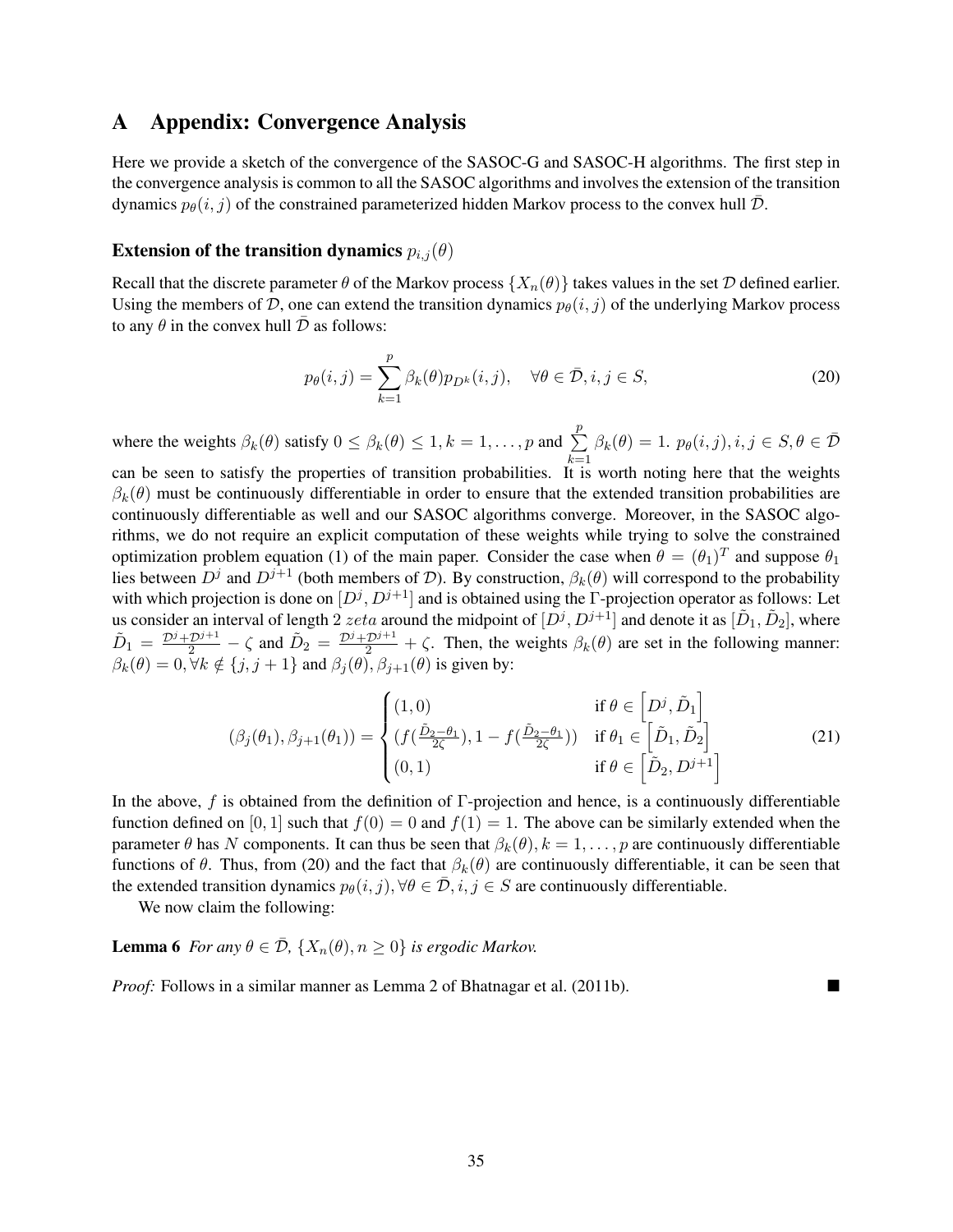Now, define analogues of the long-run average cost and constraint functions for any  $\theta \in \bar{\mathcal{D}}$  as follows:

$$
\bar{J}(\theta) \stackrel{\triangle}{=} \lim_{n \to \infty} \frac{1}{n} \sum_{m=0}^{n-1} c(X_m(\theta)), \theta \in \bar{\mathcal{D}}
$$
\n
$$
\bar{G}_{i,j}(\theta) \stackrel{\triangle}{=} \lim_{n \to \infty} \frac{1}{n} \sum_{m=0}^{n-1} g_{i,j}(X_m(\theta)) \le 0,
$$
\n
$$
\forall i = 1, ..., |C|, j = 1, ..., |P|, \theta \in \bar{\mathcal{D}}
$$
\n
$$
\bar{H}(\theta) \stackrel{\triangle}{=} \lim_{n \to \infty} \frac{1}{n} \sum_{m=0}^{n-1} h(X_m(\theta)) \le 0, \theta \in \bar{\mathcal{D}}.
$$
\n(22)

The difference between the above and the corresponding entitites defined in equation (1) of the main paper is that  $\theta$  can take values in  $\bar{\mathcal{D}}$  in the above. In lieu of Lemma 2, the above limits are well-defined for all  $\theta \in \bar{\mathcal{D}}$ .

**Lemma 7**  $\bar{J}(\theta), \bar{G}_{i,j}(\theta), i = 1, \ldots, |C|, j = 1, \ldots, |P|$ , and  $\bar{H}(\theta)$  are continuously differentiable in  $\theta \in$  $\bar{\mathcal{D}}$ .

*Proof:* Follows in a similar manner as Lemma 3 of Bhatnagar et al. (2011b).

We now prove the SASOC algorithms described previously are equivalent to their analogous continuous parameter  $\theta$  counterparts under the extended Markov process dynamics.

**Lemma 8** *Under the extended dynamics*  $p_{\theta}(i, j), i, j \in S$  *of the Markov process*  $\{X_n(\theta)\}\$  *defined over all*  $\theta \in \bar{\mathcal{D}}$ *, we have* 

- *(i)* SASOC-G algorithm is analogous to its continuous counterpart where  $\Gamma(\theta)$  and  $\Gamma(\theta + \delta \Delta)$  are re*placed by*  $\bar{\Gamma}(\theta)$  *and*  $\bar{\Gamma}(\theta + \delta \triangle)$  *respectively.*
- *(ii)* SASOC-H algorithm is analogous to its continuous counterparts where  $\Gamma(\theta)$  and  $\Gamma(\theta + \delta_1 \Delta + \delta_2 \hat{\Delta})$ *are replaced by*  $\bar{\Gamma}(\theta)$  *and*  $\bar{\Gamma}(\theta + \delta_1 \Delta + \delta_2 \hat{\Delta})$  *respectively.*

*Proof:* (i): Consider the SASOC-G algorithm which updates according to equation (11) of the main paper. Let  $\theta(m)$  be a given parameter update that lies in  $\bar{D}^o$  (where  $\bar{D}^o$  denotes the interior of the set  $\bar{D}$ ). Let  $\delta > 0$ be sufficiently small so that  $\bar{\theta}^1(m) = (\bar{\Gamma}_j(\theta_j(m) + \delta \Delta_j(m)), j = 1, \ldots, N)^T = (\theta_j(m) + \delta \Delta_j(m)), j = 1, \ldots, N)^T$  $1, \ldots, N)^T$ .

Consider now the Γ-projected parameters  $\theta^1(m) = (\Gamma_j(\theta_j(m) + \delta\Delta_j(m)), j = 1, \ldots, N)^T$  and  $\theta^2(m) = (\Gamma_j(\theta_j(m)), j = 1, \dots, N)^T$ , respectively. By the construction of the generalized projection operator, these parameters are equal to  $\theta^k \in C$  with probabilities  $\beta_k((\theta_j(m) + \delta\Delta_j(m), j = 1, ..., N)^T)$ and  $\beta_k(\theta_j(m), j = 1, \dots, N)^T$ ), respectively. When the operative parameter is  $\theta^k$ , the transition probabilities are  $p_{\theta^k}(i, l)$ ,  $i, l \in S$ . Thus with probabilities  $\beta_k((\theta_j(m) + \delta \Delta_j(m), j = 1, ..., N)^T)$  and  $\beta_k((\theta_j(m), j = 1, \dots, N)^T)$ , respectively, the transition probabilities in the two simulations equal  $p_{\theta^k}(i, l)$ ,  $i, l \in S$ .

Next, consider the alternative (extended) system with parameters  $\bar{\theta}^1(m) = (\bar{\Gamma}_j(\theta_j(m) + \delta \Delta_j(m))$  and  $\bar{\theta}^2(m) = \bar{\Gamma}_j(\theta_j(m))$ , respectively. The transition probabilities are now given by

$$
p_{\bar{\theta}^i(m)}(j,l) = \sum_{k=1}^p \beta_k(\bar{\theta}^i(m)) p_{\theta^k}(j,l),
$$

 $i = 1, 2, j, l \in S$ . Thus with probability  $\beta_k(\bar{\theta}^i(m))$ , a transition probability of  $p_{\theta^k}(j, l)$  is obtained in the ith system. Thus the two systems (original and the one with extended dynamics) are analogous.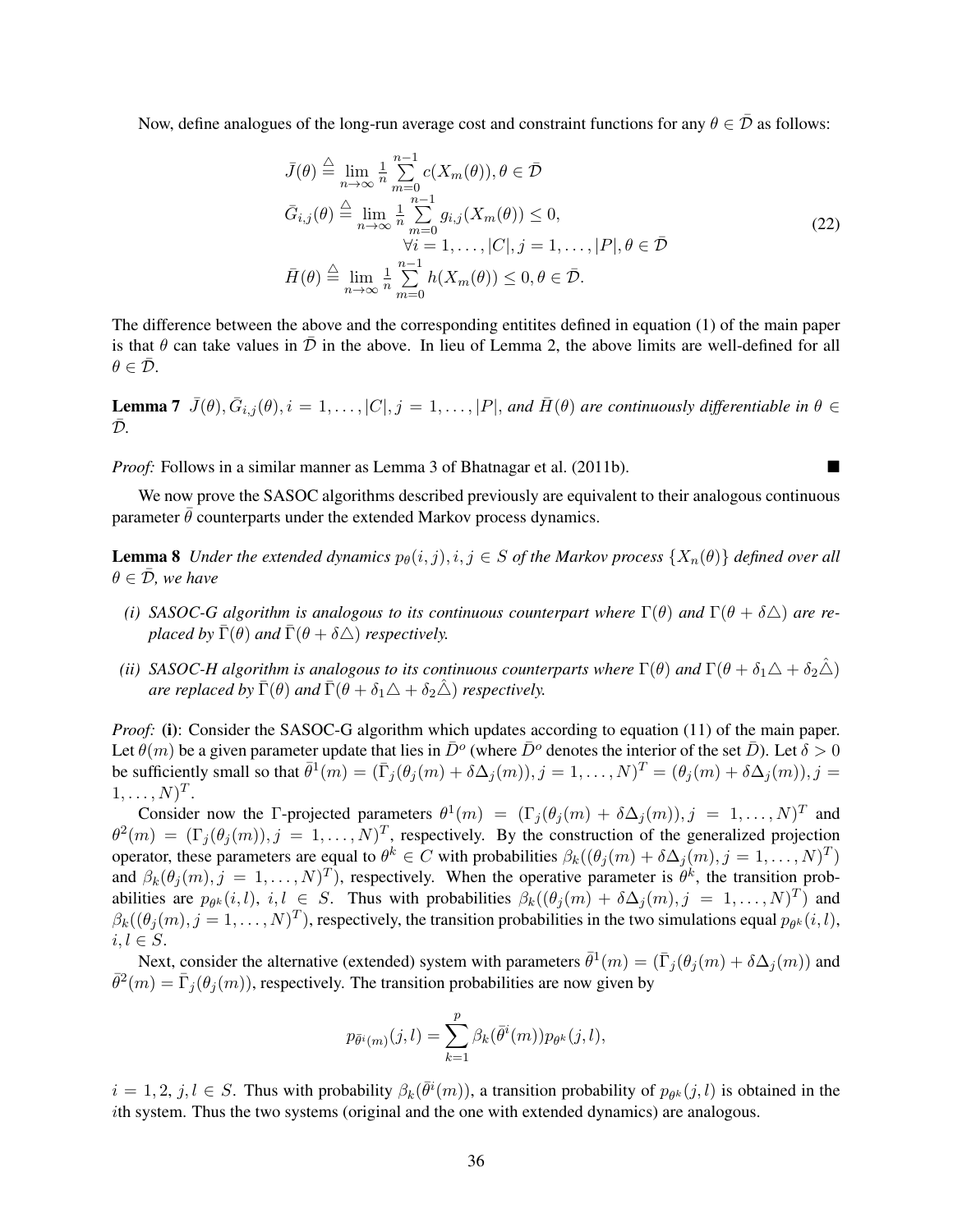Now consider the case when  $\theta(m) \in \partial \overline{\mathcal{D}}$ , i.e., is a point on the boundary of  $\overline{\mathcal{D}}$ ). Then, one or more components of  $\theta(m)$  are extreme points. For simplicity, assume that only one component (say the *i*th component) is an extreme point as the same argument carries over if there are more parameter components that are extreme points. By the *i*th component of  $\theta(m)$  being an extreme point, we mean that  $\theta_i(m)$  is either 0 or  $W_{\text{max}}$ . The other components  $j = 1, \ldots, N, j \neq i$  are not extreme. Thus,  $\theta_i(m) + \delta \Delta_i(m)$  can lie outside of the interval [0,  $W_{\text{max}}$ ]. For instance, suppose that  $\theta_i(m) = W_{\text{max}}$  and that  $\theta_i(m) + \delta \Delta_i(m) > W_{\text{max}}$ (which will happen if  $\Delta_i(m) = +1$ ). In such a case,  $\theta_i^1(m) = \Gamma_i(\theta_i(m) + \delta \Delta_i(m)) = W_{\text{max}}$  with probability one. Then, as before,  $\theta^1(m)$  can be written as the convex combination  $\theta^1(m) = \sum_{n=1}^p$  $_{k=1}$  $\beta_k(\theta^1(m))\theta^k$ 

and the rest follows as before.

(ii): Follows in a similar manner as part (i) above.

As a consequence of Lemma 8, we can analyze the SASOC algorithms with the continuous parameter  $\theta$  used in place of  $\theta$  and under the extended transition dynamics (20). By an abuse of notation, we shall henceforth use  $\theta$  to refer to the latter.

### SASOC-G

The convergence analysis of SASOC-G can be split into four stages:

(I) The fastest time-scale in SASOC-G is  $\{d(n)\}\$  which is used to update the Lagrangian estimates  $\bar{L}$  and  $\bar{L}'$  corresponding to simulations with  $\theta$  and  $\theta + \delta \Delta$  respectively. Firstly, we show that these estimates indeed converge to the Lagrangian values  $L(\theta, \lambda)$  and  $L(\theta + \delta \Delta, \lambda)$  defined in equation (9) of the main paper. Note that the  $\theta$  and  $\lambda$  which are updated on slower time-scales, can be assumed to be time invariant quantities for the purpose of analysis of these Lagrangian estimates.

(II) Next, we show that the parameter updates  $\theta(n)$  using SASOC-G converge to a limit point of the ODE

$$
\dot{\theta}(t) = \check{\Gamma}(-\nabla_{\theta}L(\theta(t), \lambda)), \qquad (23)
$$

where  $\check{\Gamma}$  is defined as follows: For any bounded continuous function  $\epsilon(\cdot)$ ,

$$
\check{\Gamma}(\epsilon(\theta(t))) = \lim_{\eta \downarrow 0} \frac{\Pi(\theta(t) + \eta \epsilon(\theta(t))) - \theta(t)}{\eta}.
$$
\n(24)

The projection operator  $\check{\Gamma}(\cdot)$  ensures that the evolution of  $\theta$  stays within the bounded set M. Again for the analysis of the  $\theta$ -update, the value of  $\lambda$  which is updated on the slowest time-scale is assumed constant. (III) We show that  $\lambda_{i,j}$ s and  $\lambda_f$  converge respectively to the limit points of the ODEs

$$
\dot{\lambda}_{i,j}(t) = \tilde{\Pi}(G_{i,j}(\theta^*)), \forall i = 1, 2, \dots, |C|, j = 1, 2, \dots, |P|,
$$
  

$$
\dot{\lambda}_f(t) = \tilde{\Pi}(H(\theta^*)),
$$

where  $\theta^*$  is the converged parameter value of SASOC-G/H corresponding to Lagrange parameter  $\lambda(t) \stackrel{\triangle}{=}$  $(\lambda_{i,j}(t), \lambda_f(t), i = 1, \ldots, |C|, j = 1, \ldots, |P|)^T$ , and for any bounded continuous functions  $\bar{\epsilon}(\cdot)$ ,

$$
\check{\Pi}(\bar{\epsilon}(\lambda(t))) = \lim_{\eta \downarrow 0} \frac{(\lambda(t) + \eta \bar{\epsilon}(\lambda(t)))^+ - \lambda(t)}{\eta}.
$$

Here again, the projection operator  $\dot{\Pi}$  ensures that the evolution of each component of  $\lambda$  stays non-negative. From the definition of the Lagrangian given in equation (9) of the main paper, the gradient of the Lagrangian w.r.t.  $\lambda_{i,j}$  can be seen to be  $G_{i,j}(\theta^*)$  and that w.r.t.  $\lambda_f$  to be  $H(\theta^*)$ . Thus, the above ODEs suggest that in SASOC-G  $\lambda_{i,j}$ s and  $\lambda_f$  are ascending in the Lagrangian value and converge to a local maximum point. (IV) Finally, we show that the algorithm indeed converges to a (local) saddle point of the Lagrangian with local maximum in  $\lambda_{i,j}$ s and  $\lambda_f$ , and local minimum in  $\theta$ .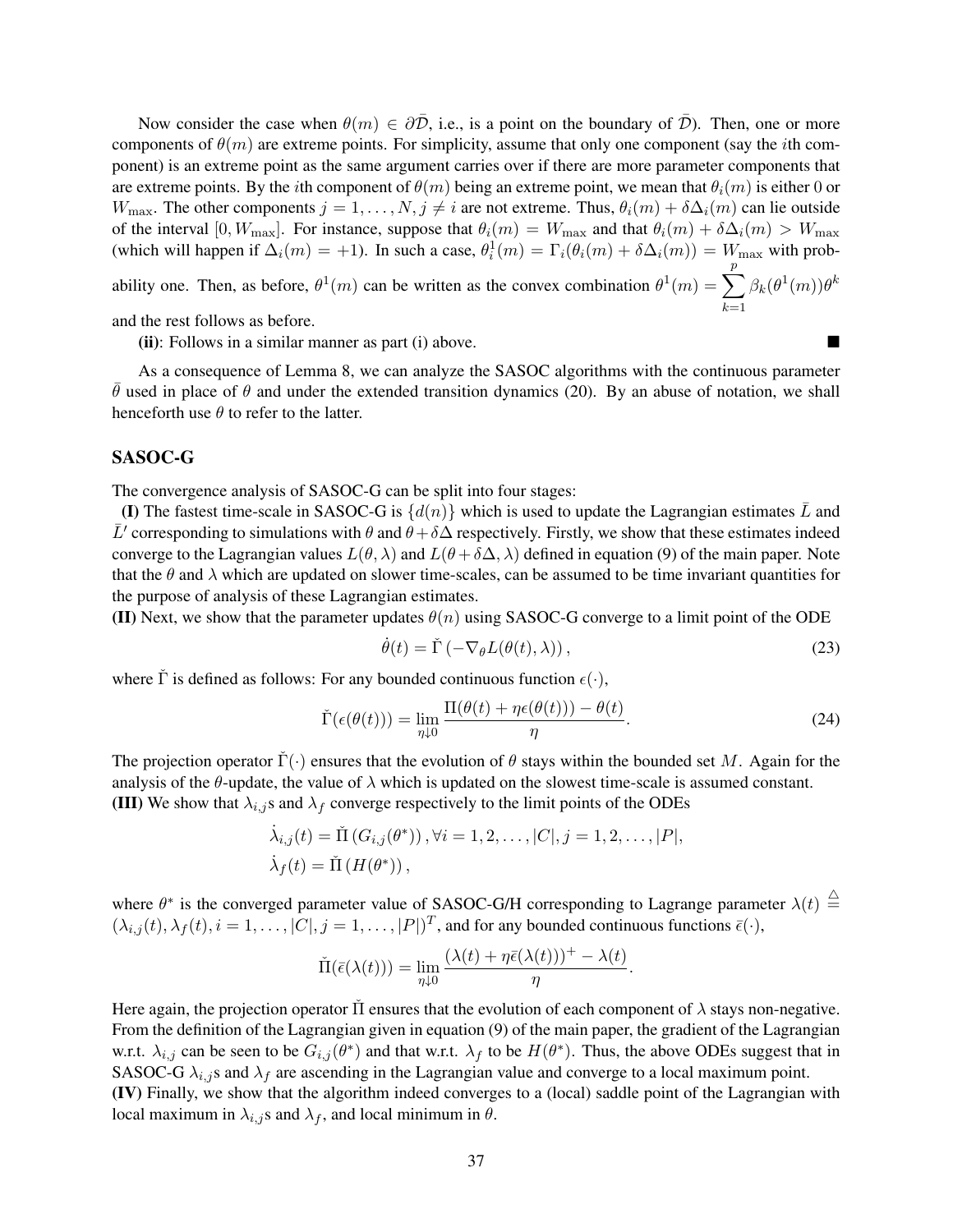**Lemma 9**  $\Vert \bar{L}(n) - L(\theta(n), \lambda(n)) \Vert \to 0$  *w.p.* 1, as  $n \to \infty$ .

*Proof:*  $\theta$  and  $\lambda$  values are being updated on slower time-scales, thus assumed to be constant in this proof. Let

$$
l(X_m) \stackrel{\triangle}{=} c(X_{nK+m}) + \sum_{i=1}^{|C|} \sum_{j=1}^{|P|} \lambda_{i,j}(nK)g_{i,j}(X_{nK+m}) + \lambda_f h(X_{nK+m}).
$$

The  $\bar{L}$  update can be re-written as

$$
\bar{L}(m+1) = \bar{L}(m) + d(m) (L(\theta(m), \lambda(m)) + \xi_1(m) - \bar{L}(m) + M_{m+1}),
$$

where  $\xi_1(m) = (E[l(X_m)|\mathcal{F}_{m-1}]-L(\theta(m),\lambda(m)), m \ge 0$  and  $\mathcal{F}_m = \sigma(X_n, \lambda(n), \theta(n), n \leq m), m \geq 0$  are the associated  $\sigma$ -fields. Also,  $M_{m+1} = l(X_m) - E[l(X_m)|\mathcal{F}_{m-1}], m \geq 0$ 0 is a martingale difference sequence. Let  $N_m = \sum_{n=0}^m d(n)M_{n+1}$ . It can be easily verified that  $(N_m, \mathcal{F}_m), m \geq 0$ 0 is a square-integrable martingale obtained from the corresponding martingale difference  $\{M_m\}$ . Further, from the square summability of  $d(n)$ ,  $n \geq 0$ , and the facts that S is compact and l is Lipschitz continuous, it can be verified from the martingale convergence theorem that  $\{N_m, m \geq 0\}$ , converges almost surely.

Now from Lemma 6  $\{(X_m)\}\$ is ergodic Markov for any given  $\theta(m)$ . Hence,  $|E[(X_m)|\mathcal{F}_{m-1}]$  –  $-L(\theta(m), \lambda(m)) \to 0$  almost surely on the 'natural timescale', as  $m \to \infty$ . The 'natural timescale' is clearly faster than the algorithm's timescale and hence  $\xi_1(m)$  can be ignored in the analysis of  $\bar{L}$ -recursion, see (Borkar 2008, Chapter 6.2) for detailed treatment of natural timescale algorithms. The rest of the proof follows from the Hirsch lemma (Hirsch 1989, Theorem 1, pp. 339).

On similar lines,  $\|\bar{L}'(n) - L(\theta(n) + \delta \Delta(n), \lambda(n))\| \to 0$  w.p. 1, as  $n \to \infty$ . Thus,  $\theta$  updates which are on the slower time scale  $\{b(n)\}\)$ , can be re-written as

$$
W_i(n+1) = W_i(n) - b(n) \left( \frac{L(\theta(n) + \delta \Delta_i(n), \lambda) - L(\theta(n), \lambda)}{\delta \Delta_i(n)} \right) + b(n) \chi_{n+1}, \tag{25}
$$

 $\forall i = 1, 2, \ldots, |A| \times |B|$ , where  $\chi_n = o(1)$  in view of Lemma 9. Note here that  $\lambda(n) \equiv \lambda$ ,  $\forall n$ . Now for the ODE (23),  $V^{\lambda}(\cdot) = L(\cdot, \lambda)$  serves as an associated Lyapunov function and the stable fixed points of this ODE lie within the set  $K^{\lambda} = \{ \theta \in S : \check{\Gamma}(-\nabla L(\theta(t), \lambda)) = 0 \}.$ 

**Theorem 10** *Under* (A1)-(A3), in the limit as  $\delta \to 0$ ,  $\theta(R) \to \theta^* \in K^{\lambda}$  almost surely as  $R \to \infty$ . Proof: From assumption (A2),  $L(\theta, \lambda)$  is assumed to be continuous. Hence over the compact set M,  $L(\theta, \lambda)$  is uniformly bounded. Thus, from Lasalle's invariance theorem Lasalle and Le fschetz (1961) (Kushner and Yin 1997, Theorem 2.3, pp. 76),  $\theta(R) \to \theta^* \in K^{\lambda}$  a.s. as  $R \to \infty$ .

Thus (25) can be seen to be an Euler discretization of (23) and converges a.s. to  $K^{\lambda}$  in the limit as  $\delta \rightarrow 0.$ 

For  $\{\lambda(n)\}\$  updates on the slowest time-scale  $\{a(n)\}\$ , we can assume that  $\theta$  has converged to  $\theta^* \in K^{\lambda}$ . Let

$$
F^{\theta^*} = \left\{ \lambda \geq 0 : \check{\Pi} \left( G_{i,j}(\theta^*) \right) = 0, \forall i = 1, 2, \dots, |C|, j = 1, 2, \dots, |P|; \check{\Pi} \left( H(\theta^*) \right) = 0 \right\}.
$$

**Theorem 11**  $\lambda(R) \to \lambda^* \in F$  *w.p. 1 as*  $R \to \infty$ *. Proof:* The  $\lambda$  update in equation (11) of the main paper can be re-written as

$$
\lambda_{i,j}(n+1) = \lambda_{i,j}(n) + a(n) [G_{i,j}(\theta^*) + N_{n+1} + M_{n+1}],
$$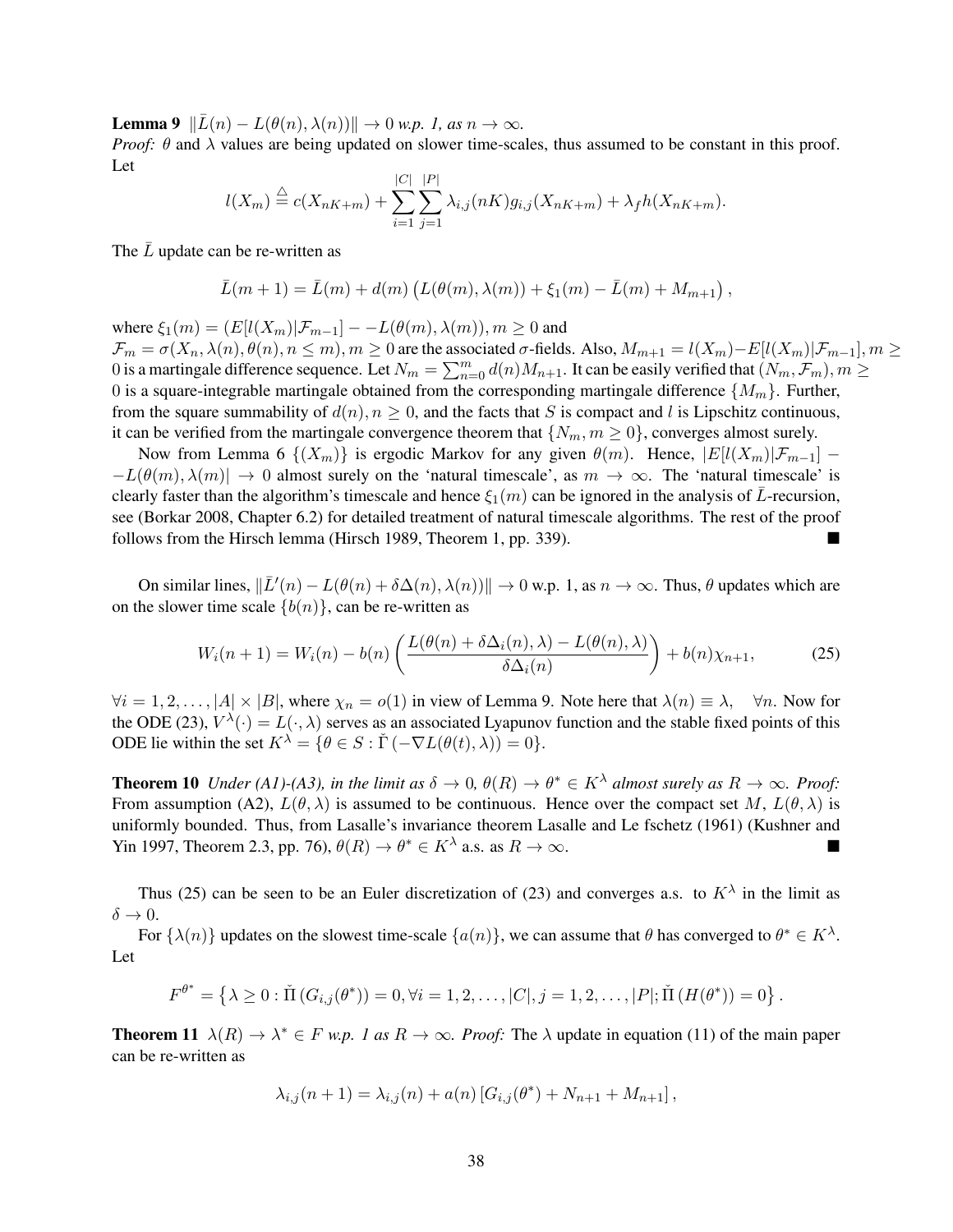where  $N_{n+1} = E[g_{i,j}(X_n)|\mathcal{F}_{n-1}] - G_{i,j}(\theta^*)$ ,  $M_{n+1} = g_{i,j}(X_n) - E[g_{i,j}(X_n)|\mathcal{F}_{n-1}]$ . It is easy to see that from Lemma 6 that  $N_n \to 0$  as  $n \to \infty$  along the natural timescale (see Lemma 9). Further,  $\{M_n\}$  is a martingale difference sequence with  $\sum_{i=0}^{n} a(i)M_{i+1}$ ,  $n \ge 0$ , being the associated martingale that can be seen to be a.s. convergent (See Prop. 4.4 of Bhatnagar et al. (2011a)). Thus from (Borkar 2008, Extension 3 of Section 2.2), the result follows for  $\lambda_{i,j}$  s. Similarly, one can show convergence for  $\lambda_f$ .

Now, we need to show that the convergence of the algorithm is indeed to a saddle point, i.e.,  $\theta^* \in K^{\lambda^*}$ and  $\lambda^* \in F^{\theta^*}$ . This can be shown by invoking the envelope theorem of mathematical economics (Mas-Colell et al. 1995, pp. 964-966); see remark (2) in (Bhatnagar et al. 2011a, pp 15).

### SASOC-H

Convergence analysis of SASOC-H follows along similar lines as that of the SASOC-G algorithm as given below. Note that we first analyse the case when the Hessian is inverted directly in SASOC-H and then give the necessary modifications for the proof to work when Woodbury's identity is employed.

1. As in Lemma 9, one can see that  $\bar{L}$  and  $\bar{L}'$  iterations converge almost surely as follows:

$$
\|\bar{L}(n) - L(\theta(n), \lambda(n))\|, \|\bar{L}'(n) - L(\theta(n) + \delta_1 \Delta(n) + \delta_2 \widehat{\Delta}(n), \lambda(n))\| \to 0 \text{ as } n \to \infty.
$$

2. Next, we show that the parameter updates  $\theta(n)$  of SASOC-H converge to a limit point of the ODE

$$
\dot{\theta}(t) = \check{\Gamma}\left(-\Upsilon(\nabla_{\theta}^{2}L(\theta(t),\lambda))^{-1}\nabla_{\theta}L(\theta(t),\lambda)\right),\tag{26}
$$

where  $\check{\Gamma}$  is as defined in equation (24).

3. The rest of the analysis of slower time-scale updates of  $\lambda_{i,j}$  and  $\lambda_f$ , and saddle point behaviour follows from that of SASOC-G.

#### Lemma 12

$$
\left\|\frac{L(\theta(n)+\delta_1\Delta(n)+\delta_2\widehat{\Delta}(n),\lambda(n))-L(\theta(n),\lambda(n))}{\delta_2\widehat{\Delta}_i(n)}-\nabla_{\theta_i}L(\theta(n),\lambda(n))\right\|\to 0\text{ w.p. 1,}
$$

*with*  $\delta_1, \delta_2 \to 0$  *as*  $n \to \infty$   $\forall i \in \{1, 2, ..., |A| \times |B|\}$ *. Proof:* Follows from (Bhatnagar et al. 2011a, Proposition 4.10).

#### Lemma 13

$$
\left\|\frac{L(\theta(n)+\delta_1\Delta(n)+\delta_2\widehat{\Delta}(n),\lambda(n))-L(\theta(n),\lambda(n))}{\delta_1\Delta_i(n)\delta_2\widehat{\Delta}_j(n)}-\nabla^2_{\theta_{i,j}}L(\theta(n),\lambda(n))\right\|\to 0\text{ w.p. }I,
$$

*with*  $\delta_1, \delta_2 \to 0$  *as*  $n \to \infty$ ,  $\forall i, j \in \{1, 2, ..., |A| \times |B|\}$ *. Proof:* Follows from (Bhatnagar et al. 2011a, Proposition 4.9).

#### Lemma 14

$$
\left\| H_{i,j}(n) - \nabla_{\theta_{i,j}}^2 L(\theta(n), \lambda(n)) \right\| \to 0 \text{ w.p. } 1,
$$

*with*  $\delta_1, \delta_2 \to 0$  *as*  $n \to \infty$ ,  $\forall i, j \in \{1, 2, \ldots, |A| \times |B|\}.$ *Proof:* Follows from Lemma 13 applied to the Hessian update of SASOC-H. ■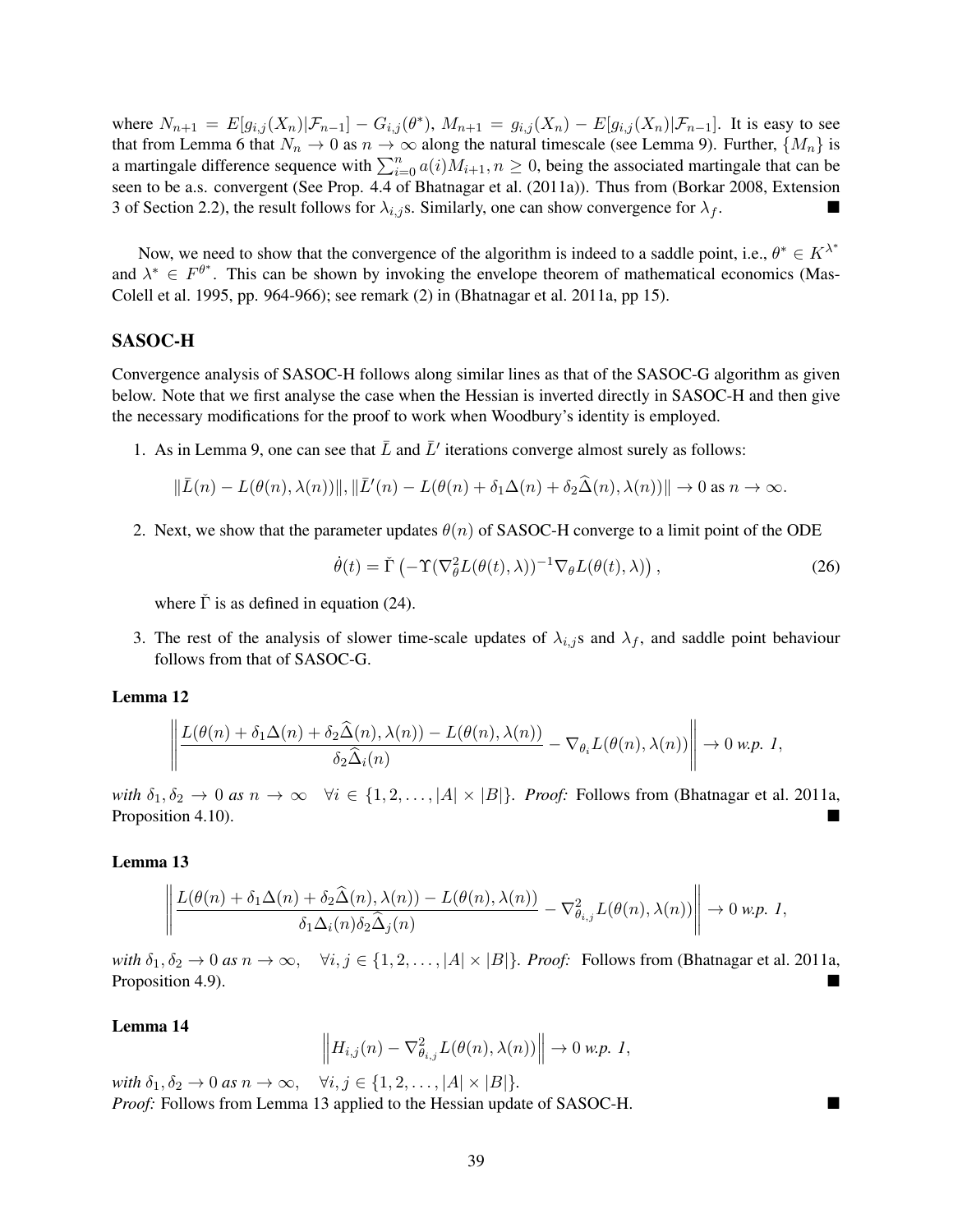#### Lemma 15

$$
\left\|M(n)-\Upsilon(\nabla^2_\theta L(\theta(n),\lambda(n)))^{-1}\right\|\to 0\text{ w.p. }I,
$$

*with*  $\delta_1, \delta_2 \to 0$  *as*  $n \to \infty$ ,  $\forall i, j \in \{1, 2, \ldots, |A| \times |B|\}.$ *Proof:* Follows from Lemma 14 and (Bhatnagar 2007, Lemma A.9).

Let

$$
\bar{K}^{\lambda} = \left\{ \theta \in S : \frac{dL(\theta(t), \lambda)}{dt} = -\nabla_{\theta} L(\theta(t), \lambda)^{T} \Upsilon (\nabla_{\theta}^{2} L(\theta(t), \lambda))^{-1} \nabla_{\theta} L(\theta(t), \lambda) = 0 \right\}.
$$

**Theorem 16** *Under assumptions (A1)-(A4), in the limit as*  $\delta_1, \delta_2 \to 0$ ,  $\theta(R) \to \theta^* \in \overline{K}^{\lambda}$  *almost surely*  $as R \to \infty$ *. Proof:* Following Lemmas 9, 12 and 15, with  $\delta_1, \delta_2 \to 0$ , the update of parameter  $\theta$  can we re-written in vector form as

$$
\theta_{n+1} = \Pi \left( \theta_n - b(n) \Upsilon (\nabla_{\theta}^2 L(\theta(t), \lambda))^{-1} \nabla_{\theta} L(\theta(t), \lambda) + b(n) \chi_n \right)
$$

with  $\chi_n = o(1)$ . Thus, the update of parameter  $\theta$  can be viewed as a noisy Euler discretization of the ODE (26) using a standard approximation argument as in (Kushner and Clark 1978, pp. 191-196). Note that  $V^{\lambda}(\cdot) = L(\cdot, \lambda)$  itself serves as the associated Lyapunov function (Kushner and Yin 1997, pp. 75) for the ODE (26) with stable limit points of the ODE lying within the set  $\bar{K}^{\lambda}$ . From assumption (A2),  $L(\theta, \lambda)$ is assumed to be continuous. Hence over the compact set M,  $L(\theta, \lambda)$  is uniformly bounded. Thus, from Lasalle's invariance theorem Lasalle and Le fschetz (1961),  $\theta(n) \to \theta^* \in K^{\lambda}$  a.s. as  $n \to \infty$ .

Convergence analysis of SASOC-H when the Hessian in inverted using an iterative procedure based on Woodbury's identity, follows from the above analysis for the SASOC-H algorithm (with direct inversion of the Hessian) given the following lemma instead of Lemma 15.

#### Lemma 17

$$
\left\|M(n) - \Upsilon(\nabla_{\theta}^2 L(\theta(n), \lambda(n)))^{-1}\right\| \to 0 \text{ w.p. } 1,
$$

*with*  $\delta_1, \delta_2 \to 0$  *as*  $n \to \infty$ ,  $\forall i, j \in \{1, 2, \ldots, |A| \times |B|\}$ *. Proof:* From Woodbury's identity, since  $M(n), n \geq 1$  sequence of SASOC-W is identical to the  $\Upsilon(H(n))^{-1}, n \geq 1$  sequence of SASOC-H, the result follows from Lemma 15.

### References

- S. Alter. Service system fundamentals: Work system, value chain, and life cycle. *IBM Systems Journal*, 47 (1):71–85, 2008.
- J. April, F. Glover, J. Kelly, and M. Laguna. Simulation/optimization using "real-world" applications. In *Winter Simulation Conference*, volume 1, pages 134–138, 2001.
- D. Banerjee, N. Desai, and G. Dasgupta. Simulation-based evaluation of dispatching policies in service systems. In *Winter simulation conference*, 2011.
- S. Bhatnagar. Adaptive multivariate three-timescale stochastic approximation algorithms for simulation based optimization. *ACM Transactions on Modeling and Computer Simulation (TOMACS)*, 15(1):74– 107, 2005.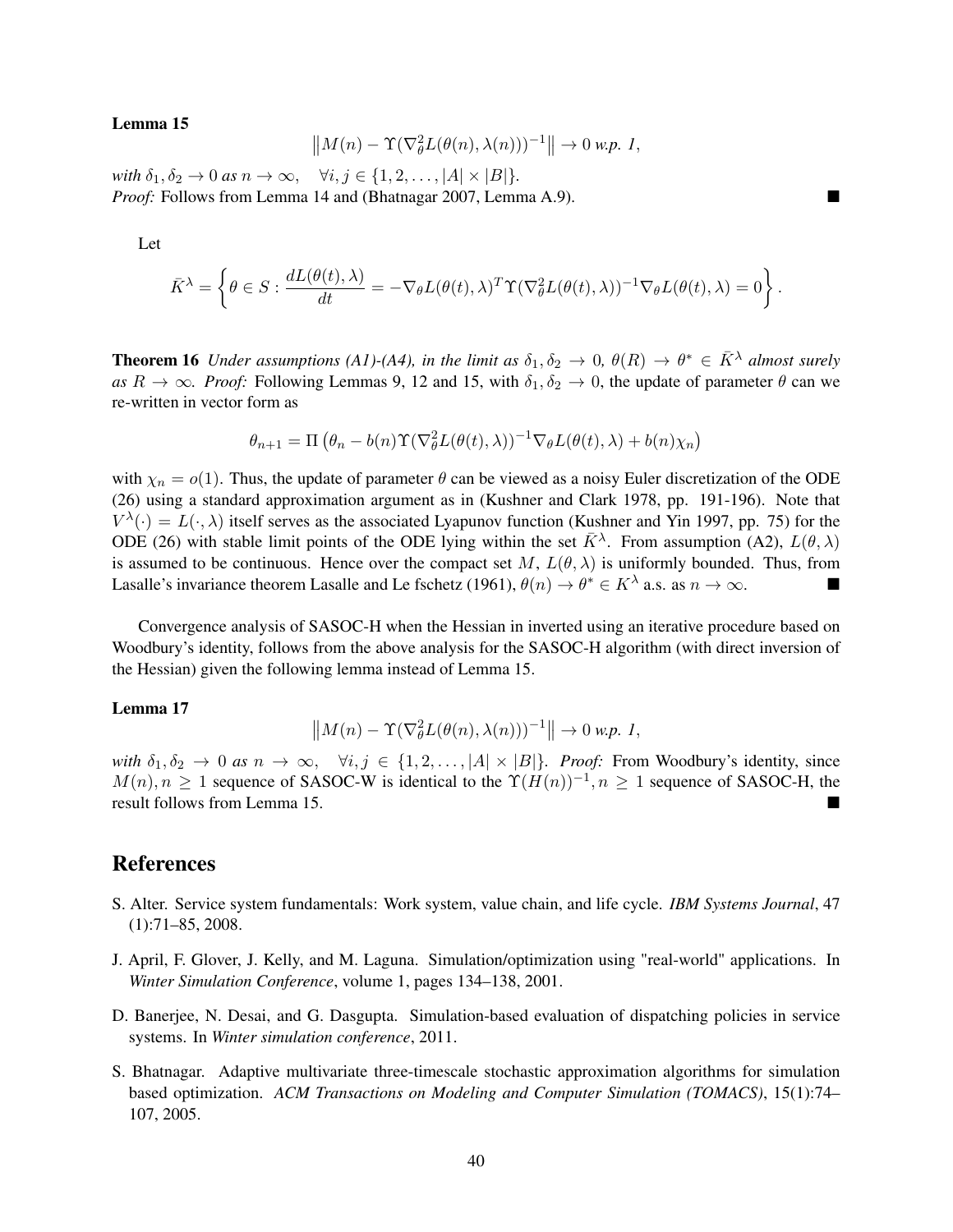- S. Bhatnagar. Adaptive Newton-based multivariate smoothed functional algorithms for simulation optimization. *ACM Transactions on Modeling and Computer Simulation (TOMACS)*, 18(1):1–35, 2007.
- S. Bhatnagar, M.C. Fu, S.I. Marcus, and I. Wang. Two-timescale simultaneous perturbation stochastic approximation using deterministic perturbation sequences. *ACM Transactions on Modeling and Computer Simulation (TOMACS)*, 13(2):180–209, 2003. ISSN 1049-3301.
- S. Bhatnagar, N. Hemachandra, and V.K. Mishra. Stochastic approximation algorithms for constrained optimization via simulation. *ACM Transactions on Modeling and Computer Simulation (TOMACS)*, 21 (3):15, 2011a.
- S. Bhatnagar, V. Mishra, and N. Hemachandra. Stochastic algorithms for discrete parameter simulation optimization. *IEEE Transactions on Automation Science and Engineering*, 8(4):780 –793, 2011b.
- S. Bhatnagar, H.L. Prasad, and L.A. Prashanth. *Stochastic Recursive Algorithms for Optimization*, volume 434. Springer, 2013.
- Shalabh Bhatnagar and Vivek S Borkar. Multiscale chaotic SPSA and smoothed functional algorithms for simulation optimization. *Simulation*, 79(10):568–580, 2003.
- S. Bhulai, G. Koole, and A. Pot. Simple methods for shift scheduling in multi-skill call centers. *Manufacturing and Service Operations Management*, 10(3), 2008.
- VS Borkar. An actor-critic algorithm for constrained Markov decision processes. *Systems & control letters*, 54(3):207–213, 2005.
- V.S. Borkar. *Stochastic approximation: a dynamical systems viewpoint*. Cambridge Univ Pr, 2008.
- C. Brickner, D. Indrawan, D. Williams, and S.R. Chakravarthy. Simulation of a stochastic model for a service system. In *Winter Simulation Conference*, pages 1636 –1647, dec. 2010. doi: 10.1109/WSC. 2010.5678905.
- M.T. Cezik and P. L'Ecuyer. Staffing multiskill call centers via linear programming and simulation. *Management Science*, 54(2):310–323, 2008.
- H.F. Chen, T.E. Duncan, and B. Pasik-Duncan. A kiefer-wolfowitz algorithm with randomized differences. *IEEE Transactions on Automatic Control*, 44(3):442–453, 1999.
- P.E. Gill, W. Murray, and M.H. Wright. *Practical optimization*. Academic press, 1981.
- M.W. Hirsch. Convergent activation dynamics in continuous time networks. *Neural Networks*, 2(5):331– 349, 1989.
- Harold J. Kushner and Dean S. Clark. *Stochastic approximation methods for constrained and unconstrained systems*. Springer-Verlag, 1978. ISBN 0-387-90341-0.
- Harold Joseph Kushner and George Yin. *Stochastic approximation and recursive algorithms and applications*. Springer, 1997. ISBN 0-387-00894-2.
- J. P. Lasalle and S. Le fschetz. *Stability by Liapunov's Direct Method with Applications*. Academic Press, New York., 1961.
- P. Marbach and J.N. Tsitsiklis. Simulation-based optimization of Markov reward processes. *IEEE Transactions on Automatic Control*, 46(2):191–209, 2001.